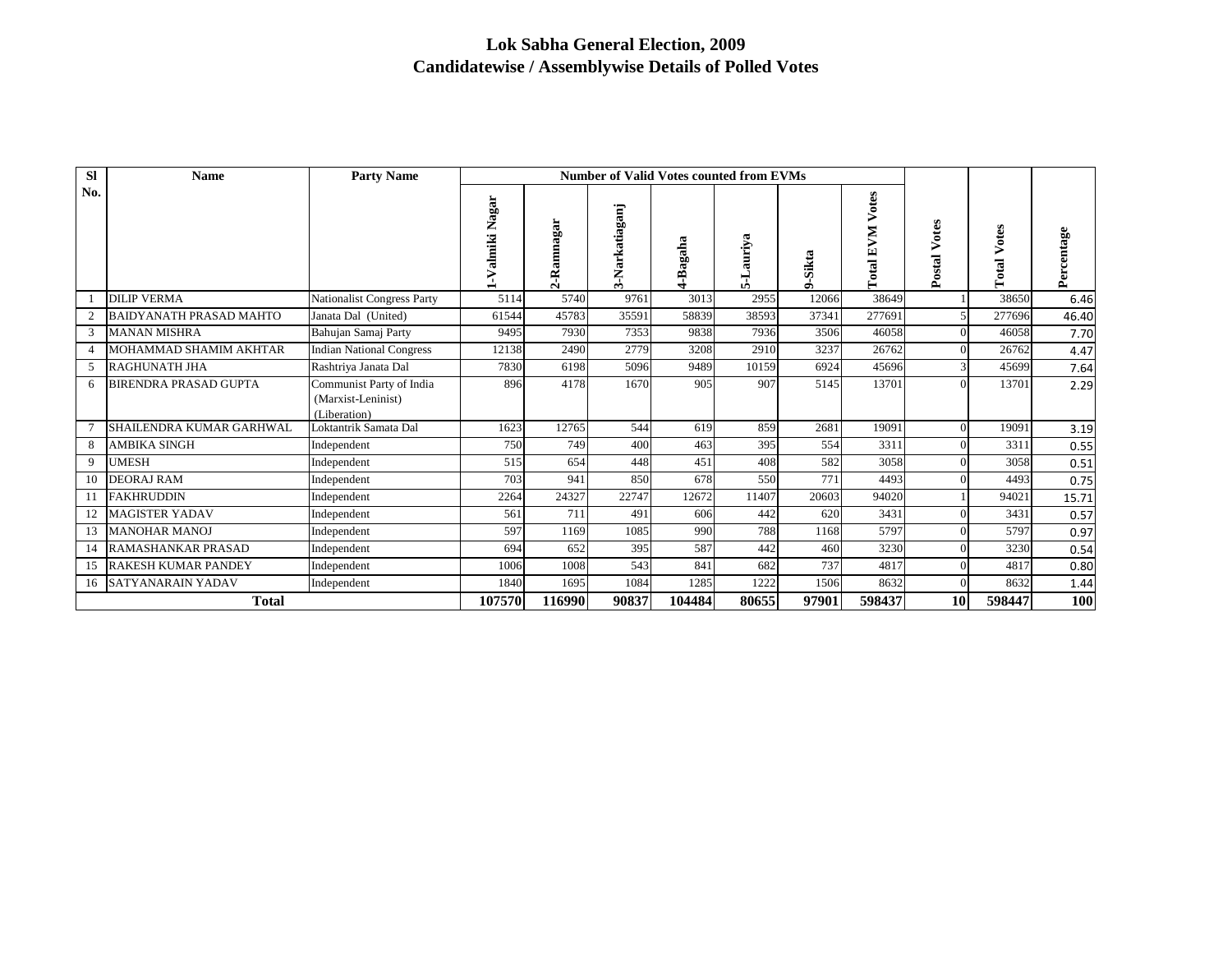| <b>SI</b> | <b>Name</b>                         | <b>Party Name</b>                     |          |                     | <b>Number of Valid Votes counted from EVMs</b> |           |            |             |                         | otes            | otes       |            |
|-----------|-------------------------------------|---------------------------------------|----------|---------------------|------------------------------------------------|-----------|------------|-------------|-------------------------|-----------------|------------|------------|
| No.       |                                     |                                       | 6-Nautan | patia<br>-Chan<br>∽ | 8-Bettiah                                      | 10-Raxaul | gauli<br>ۊ | 12-Narkatia | otes<br>M<br>E<br>Total | Postal          | ⋗<br>Total | Percentage |
|           | ANIRUDH PRASAD ALIAS SADHU<br>YADAV | <b>Indian National Congress</b>       | 7521     | 8174                | 8385                                           | 18951     | 13531      | 13437       | 69999                   |                 | 70001      | 13.58      |
|           | PRAKASH JHA                         | Lok Jan Shakti Party                  | 25911    | 33292               | 28205                                          | 18593     | 23317      | 22112       | 151430                  | 8               | 151438     | 29.38      |
|           | <b>RAMASHRAY SINGH</b>              | Communist Party of India<br>(Marxist) | 1964     | 2312                | 1838                                           | 1910      | 8882       | 6556        | 23462                   | $\Omega$        | 23462      | 4.55       |
|           | <b>SHAMBHU PRASAD GUPTA</b>         | Bahujan Samaj Party                   | 4771     | 5496                | 3827                                           | 3237      | 2176       | 2692        | 22199                   | $\Omega$        | 22199      | 4.31       |
|           | DR. SANJAY JAISWAL                  | Bharatiya Janata Party                | 35199    | 33493               | 37663                                          | 36647     | 28515      | 27261       | 198778                  |                 | 198781     | 38.56      |
| 6         | <b>FAIYAZUL AZAM</b>                | Janata Dal (Secular)                  | 1923     | 1714                | 1562                                           | 1440      | 1419       | 1308        | 9366                    |                 | 9366       | 1.82       |
|           | <b>MANOJ KUMAR</b>                  | Rashtriya Dehat Morcha Party          | 1270     | 1262                | 1143                                           | 862       | 943        | 959         | 6439                    | $\Omega$        | 6439       | 1.25       |
| 8         | <b>SYED SHAMIM AKHTAR</b>           | Loktantrik Samata Dal                 | 1990     | 1065                | 4049                                           | 569       | 2078       | 699         | 10450                   | $\Omega$        | 10450      | 2.03       |
| 9         | <b>NAFIS AHAMAD</b>                 | Independent                           | 953      | 1126                | 856                                            | 805       | 896        | 898         | 5534                    | $\Omega$        | 5534       | 1.07       |
| 10        | <b>SHRIMAN MISHRA</b>               | Independent                           | 1961     | 2181                | 1455                                           | 1309      | 1393       | 1435        | 9734                    |                 | 9734       | 1.89       |
| 11        | <b>SYED IRSHAD AKHTER</b>           | Independent                           | 1663     | 1463                | 1229                                           | 1224      | 1248       | 1246        | 8073                    | $\Omega$        | 8073       | 1.57       |
|           | <b>Total</b>                        |                                       | 85126    | 91578               | 90212                                          | 85547     | 84398      | 78603       | 515464                  | 13 <sup>1</sup> | 515477     | 100        |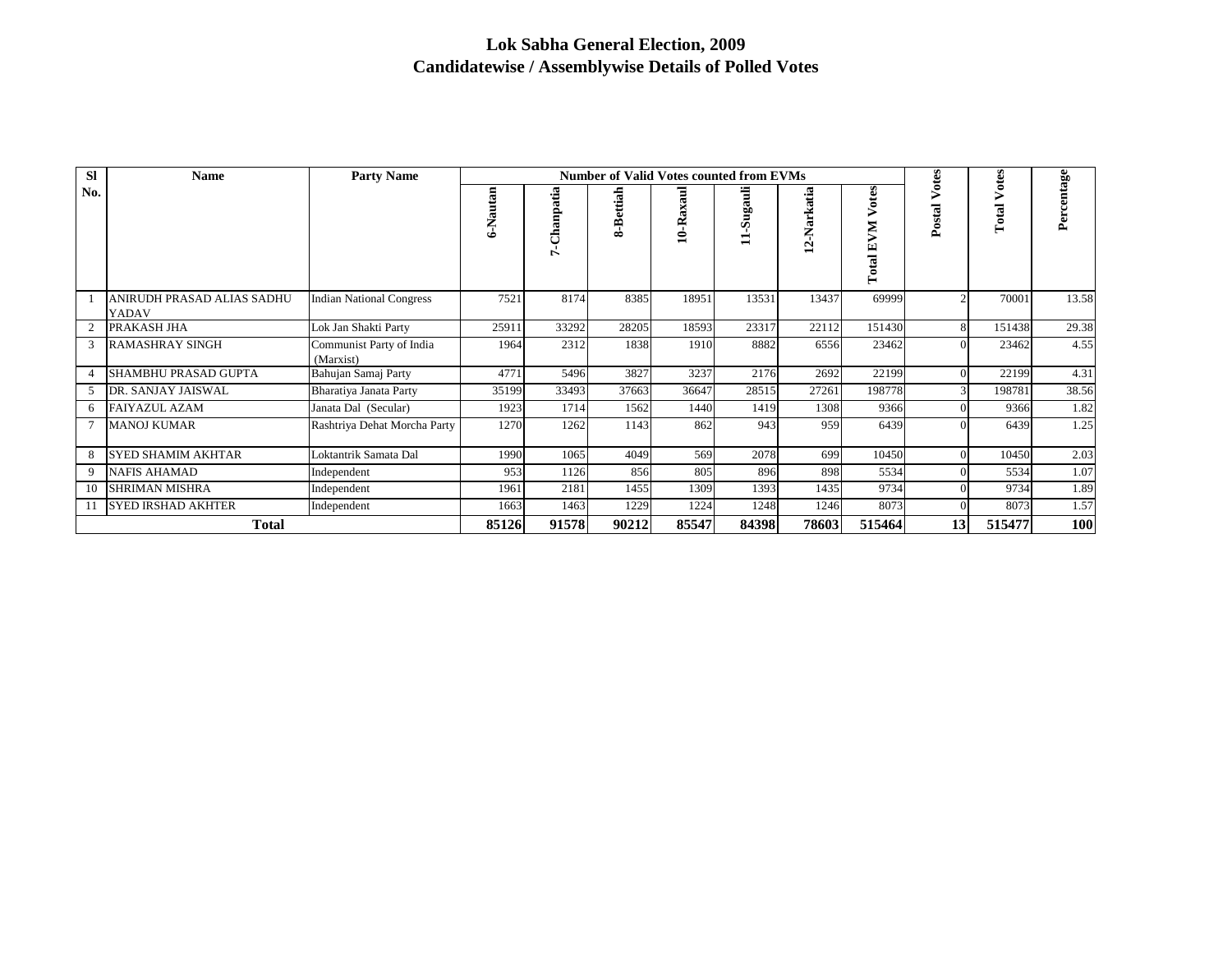| <b>SI</b> | <b>Name</b>                                   | <b>Party Name</b>                     |             |                    | <b>Number of Valid Votes counted from EVMs</b> |              |            |                |                          | Votes  |                |            |
|-----------|-----------------------------------------------|---------------------------------------|-------------|--------------------|------------------------------------------------|--------------|------------|----------------|--------------------------|--------|----------------|------------|
| No.       |                                               |                                       | 13-Harsidhi | vindganj<br>c<br>⋣ | 5-Kesaria                                      | 16-Kalyanpuı | Pipra<br>5 | -Motihari<br>ఇ | otes<br>NЛ<br>闰<br>Total | Postal | Votes<br>Total | ercentage  |
|           | AKHILESH PRASAD SINGH                         | Rashtriya Janata Dal                  | 21626       | 17504              | 14642                                          | 18511        | 27505      | 22036          | 121824                   |        | 121824         | 25.28      |
| 2         | ARVIND KUMAR GUPTA                            | <b>Indian National Congress</b>       | 10968       | 8391               | 8873                                           | 9689         | 15661      | 14741          | 68323                    |        | 68323          | 14.18      |
| 3         | <b>GAGANDEO YADAV</b>                         | Bahujan Samaj Party                   | 1694        | 1822               | 1563                                           | 1825         | 2204       | 2016           | 11124                    |        | 11124          | 2.31       |
|           | RADHA MOHAN SINGH                             | Bharatiya Janata Party                | 29237       | 31360              | 26864                                          | 30466        | 39746      | 43441          | 201114                   |        | 201114         | 41.74      |
|           | <b>RAM CHANDRA PRASAD</b>                     | Communist Party of India              | 2346        | 2331               | 3834                                           | 2942         | 5497       | 3792           | 20742                    |        | 20742          | 4.30       |
| 6         | UMESH KUMAR SINGH                             | Samajwadi Janata Party<br>(Rashtriya) | 926         | 916                | 904                                            | 1060         | 1354       | 1012           | 6172                     |        | 6172           | 1.28       |
|           | NAGENDRA SAHANI                               | Loktantrik Samata Dal                 | 11918       | 4480               | 1382                                           | 1515         | 6154       | 5608           | 31057                    |        | 31057          | 6.45       |
| 8         | <b>SURESH KUMAR RAJAK</b>                     | <b>Indian Justice Party</b>           | 405         | 287                | 347                                            | 349          | 594        | 428            | 2410                     |        | 2410           | 0.50       |
| 9         | <b>SURESH KUMAR RAI</b>                       | Bajjikanchal Vikas Party              | 540         | 560                | 591                                            | 595          | 814        | 563            | 3663                     |        | 3663           | 0.76       |
| 10        | <b>JHAGARU MAHATO</b>                         | Independent                           | 343         | 299                | 405                                            | 412          | 558        | 369            | 2386                     |        | 2386           | 0.50       |
| 11        | <b>PARASNATHPANDEY</b>                        | Independent                           | 417         | 389                | 570                                            | 709          | 809        | 494            | 3388                     |        | 3388           | 0.70       |
|           | 12 MD. MURTUJA ANSARI ALIAS DR.<br><b>LAL</b> | Independent                           | 1461        | 1443               | 1489                                           | 1607         | 2248       | 1423           | 9671                     |        | 9671           | 2.01       |
|           | <b>Total</b>                                  |                                       | 81881       | 69782              | 61464                                          | 69680        | 103144     | 95923          | 481874                   |        | 481874         | <b>100</b> |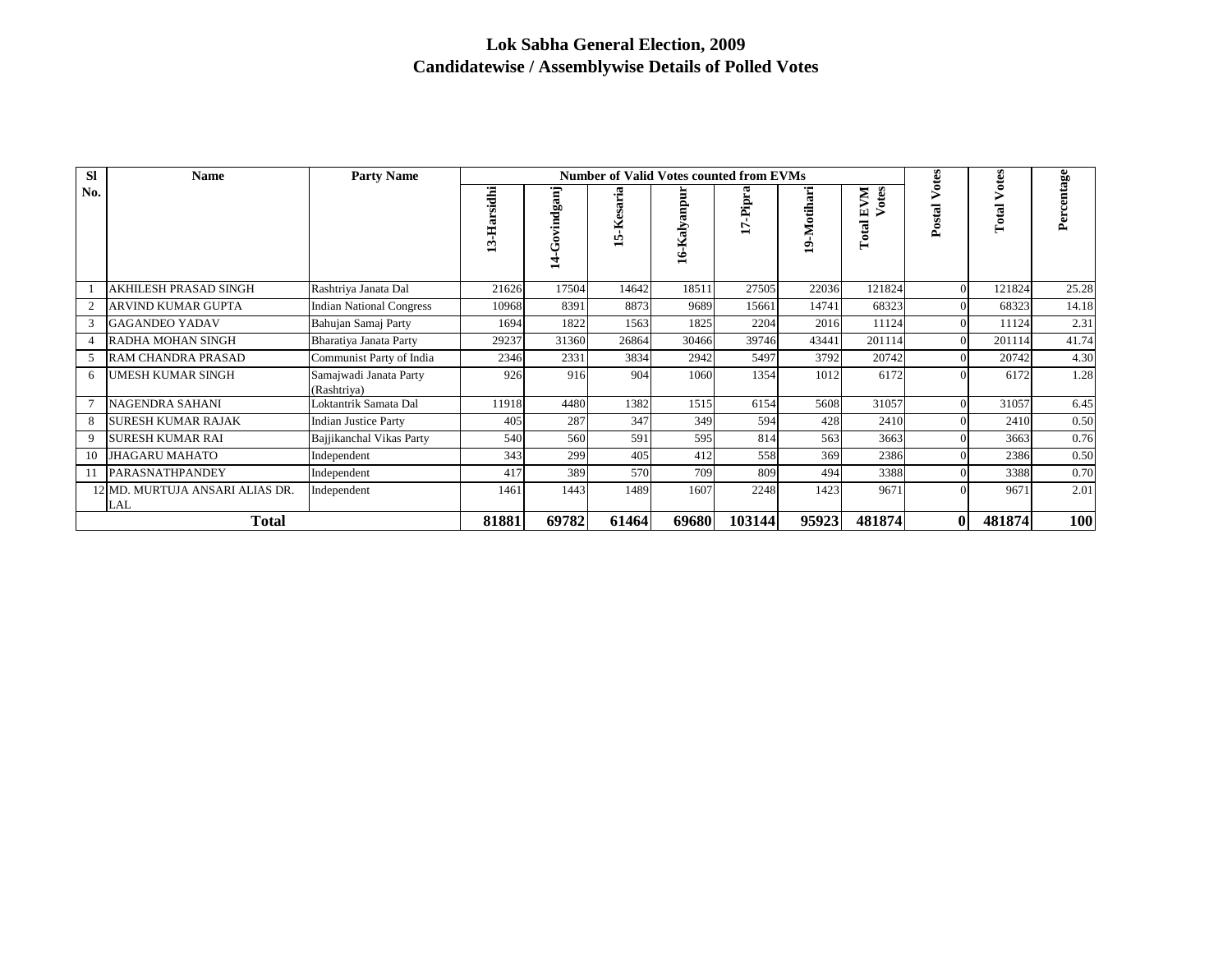| <b>SI</b> | <b>Name</b>              | <b>Party Name</b>                               |             |                                 | <b>Number of Valid Votes counted from EVMs</b> |            |         |            |                       | otes        | otes              |           |
|-----------|--------------------------|-------------------------------------------------|-------------|---------------------------------|------------------------------------------------|------------|---------|------------|-----------------------|-------------|-------------------|-----------|
| No.       |                          |                                                 | 18-Madhuban | Chiraia<br>$\tilde{\mathbf{z}}$ | -Dhaka<br>$\overline{a}$                       | 22-Sheohar | 23-Riga | 30-Belsand | Votes<br>EVM<br>Total | ⋗<br>Postal | ⋗<br><b>Total</b> | ercentage |
|           | <b>MD. ANWARUL HAQUE</b> | Bahujan Samaj Party                             | 10558       | 12828                           | 30362                                          | 23721      | 13529   | 16817      | 107815                | $\Omega$    | 107815            | 18.84     |
|           | <b>MD. TANVEER ZAFAR</b> | Communist Party of India                        | 2251        | 2680                            | 2549                                           | 3260       | 2841    | 3283       | 16864                 | $\Omega$    | 16864             | 2.95      |
| 3         | <b>RAMA DEVI</b>         | Bharatiya Janata Party                          | 40174       | 39966                           | 40177                                          | 38979      | 41158   | 33045      | 233499                | $\Omega$    | 233499            | 40.80     |
|           | <b>LOVELY ANAND</b>      | <b>Indian National Congress</b>                 | 8076        | 12385                           | 10317                                          | 18053      | 18493   | 14155      | 81479                 | $\Omega$    | 81479             | 14.24     |
| 5         | <b>SITARAM SINGH</b>     | Rashtriya Janata Dal                            | 14331       | 18078                           | 13447                                          | 12416      | 17425   | 13887      | 89584                 | 0           | 89584             | 15.65     |
| 6         | <b>ARUN SAH</b>          | Bharatiya Loktantrik<br>Party(Gandhi-Lohiawadi) | 563         | 535                             | 430                                            | 603        | 583     | 645        | 3359                  |             | 3359              | 0.59      |
|           | <b>BASDEO SAH</b>        | <b>Indian Justice Party</b>                     | 412         | 499                             | 394                                            | 551        | 513     | 577        | 2946                  | $\Omega$    | 2946              | 0.51      |
| 8         | <b>SHATRUGHNA SAHU</b>   | Bharatiya Jantantrik Janta Dal                  | 737         | 378                             | 400                                            | 557        | 560     | 557        | 3189                  |             | 3189              | 0.56      |
| 9         | <b>AJAY KUMAR PANDEY</b> | Independent                                     | 283         | 251                             | 208                                            | 351        | 326     | 361        | 1780                  | 0           | 1780              | 0.31      |
| 10        | <b>CHANDRIKA PRASAD</b>  | Independent                                     | 243         | 227                             | 173                                            | 289        | 1053    | 311        | 2296                  | 0           | 2296              | 0.40      |
| 11        | MOHAMMAD FIROZ AHAMAD    | Independent                                     | 329         | 802                             | 271                                            | 407        | 393     | 414        | 2616                  | 0           | 2616              | 0.46      |
| 12        | <b>MOHSIN</b>            | Independent                                     | 619         | 519                             | 437                                            | 808        | 672     | 666        | 3721                  |             | 3721              | 0.65      |
| 13        | YOGENDRA RAM             | Independent                                     | 1392        | 1163                            | 796                                            | 1565       | 1211    | 1223       | 7350                  | $\Omega$    | 7350              | 1.28      |
|           | RAMA ASHISH MAHTO        | Independent                                     | 1052        | 853                             | 661                                            | 1203       | 950     | 1015       | 5734                  |             | 5734              | 1.00      |
| 15        | <b>SUNIL SINGH</b>       | Independent                                     | 1581        | 1402                            | 1359                                           | 2114       | 1748    | 1833       | 10037                 |             | 10037             | 1.75      |
|           | <b>Total</b>             |                                                 | 82601       | 92566                           | 101981                                         | 104877     | 101455  | 88789      | 572269                | 0           | 572269            | 100       |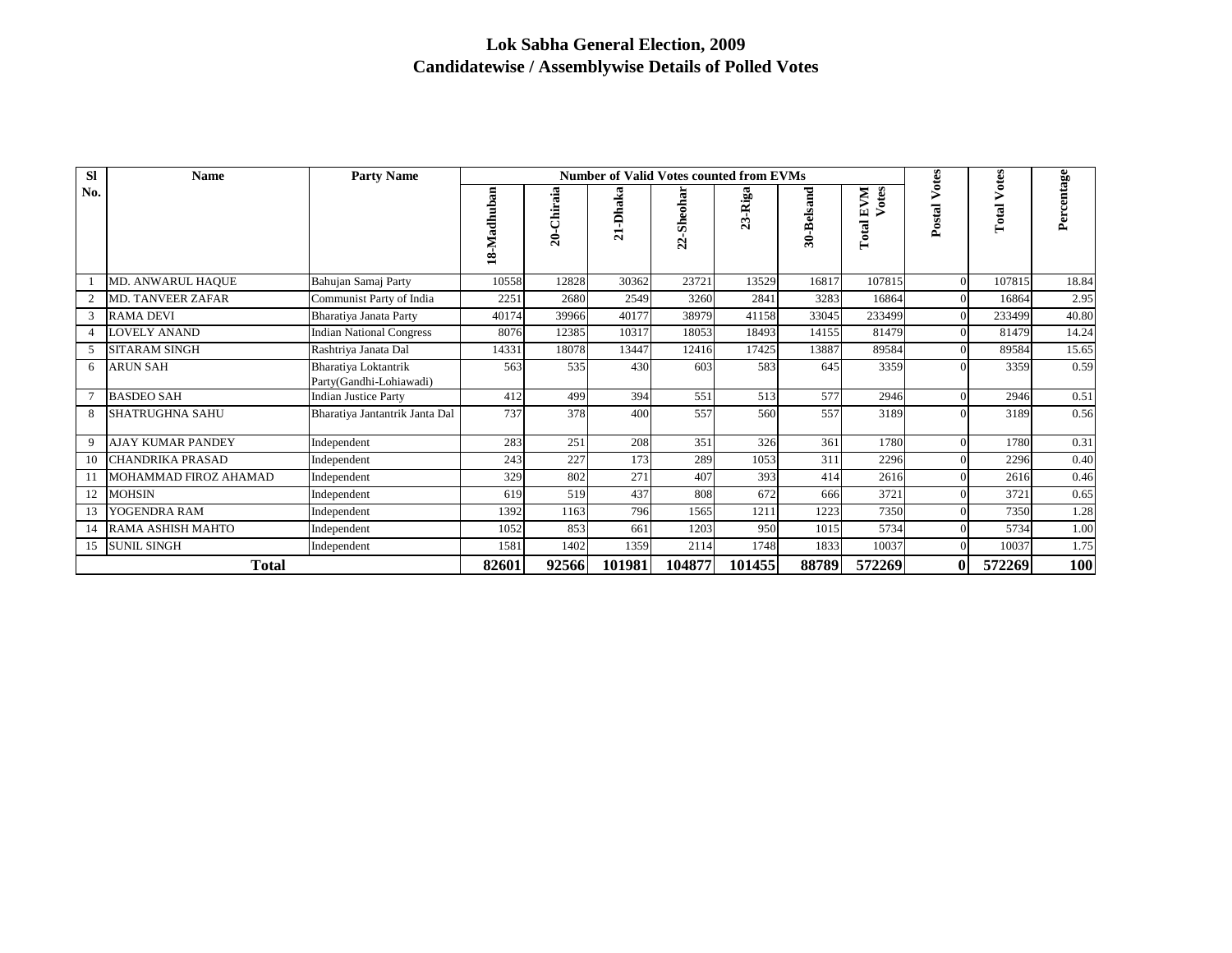| <b>SI</b> | <b>Name</b>                 | <b>Party Name</b>                    |             |            |            | <b>Number of Valid Votes counted from EVMs</b> |              |                |                                  | Votes    |                    |            |
|-----------|-----------------------------|--------------------------------------|-------------|------------|------------|------------------------------------------------|--------------|----------------|----------------------------------|----------|--------------------|------------|
| No.       |                             |                                      | 24-Bathnaha | 25-Parihar | 26-Sursand | -Bajpatti<br>52                                | 28-Sitamarhi | 29-Runisaidpur | otes<br><b>EVM</b><br>↘<br>Total | Postal   | <b>Total Votes</b> | Percentage |
|           | <b>ARJUN ROY</b>            | Janata Dal (United)                  | 34158       | 38716      | 47928      | 37552                                          | 41040        | 33375          | 232769                           | 13       | 232782             | 40.36      |
| 2         | <b>MAYA SHANKAR SHARAN</b>  | Bahujan Samaj Party                  | 2980        | 2353       | 2755       | 1516                                           | 2808         | 2760           | 15172                            |          | 15172              | 2.63       |
| 3         | <b>SAMIR KUMAR MAHASETH</b> | <b>Indian National Congress</b>      | 25125       | 19167      | 17363      | 23221                                          | 15963        | 21369          | 122208                           | 8        | 122216             | 21.19      |
| 4         | <b>SITARAM YADAV</b>        | Rashtriya Janata Dal                 | 19908       | 16393      | 21698      | 21498                                          | 19471        | 19827          | 118795                           |          | 118798             | 20.60      |
| 5         | <b>S. ABU DAUJANA</b>       | Loktantrik Samata Dal                | 8505        | 13240      | 3230       | 4058                                           | 9749         | 1814           | 40596                            |          | 40596              | 7.04       |
| 6         | <b>CHITRANJAN GIRI</b>      | Rashtriya Pragati Party              | 474         | 491        | 458        | 417                                            | 341          | 454            | 2635                             |          | 2635               | 0.46       |
|           | MOHAMMAD AFZAL PAINTHER     | <b>Ambedkar National Congress</b>    | 704         | 475        | 674        | 531                                            | 478          | 677            | 3539                             |          | 3539               | 0.61       |
| 8         | <b>SHANKAR SINHA</b>        | <b>Revolutionary Socialist Party</b> | 1742        | 1471       | 1927       | 1541                                           | 1555         | 1617           | 9853                             | $\Omega$ | 9853               | 1.71       |
| 9         | <b>CHANDRIKA PRASAD</b>     | Independent                          | 511         | 416        | 561        | 435                                            | 355          | 460            | 2738                             | $\Omega$ | 2738               | 0.47       |
| 10        | ZAHID                       | Independent                          | 424         | 314        | 369        | 394                                            | 288          | 401            | 2190                             |          | 2190               | 0.38       |
|           | <b>DINESH PRASAD</b>        | Independent                          | 494         | 419        | 428        | 405                                            | 388          | 440            | 2574                             |          | 2574               | 0.45       |
|           | 12 PAPPU KUMAR MISHRA       | Independent                          | 521         | 527        | 394        | 447                                            | 327          | 370            | 2586                             |          | 2586               | 0.45       |
| 13        | <b>MUKESH KUMAR GUPTA</b>   | Independent                          | 525         | 337        | 446        | 523                                            | 279          | 493            | 2603                             |          | 2603               | 0.45       |
|           | 14 RAVINDRA KUMAR           | Independent                          | 813         | 623        | 769        | 872                                            | 396          | 712            | 4185                             |          | 4185               | 0.73       |
| 15        | <b>RAM KISHORE PRASAD</b>   | Independent                          | 770         | 655        | 746        | 696                                            | 512          | 736            | 4115                             |          | 4115               | 0.71       |
|           | 16 SONE LAL SAH             | Independent                          | 1966        | 1548       | 1942       | 1799                                           | 1158         | 1753           | 10166                            |          | 10166              | 1.76       |
|           | Total                       |                                      | 99620       | 97145      | 101688     | 95905                                          | 95108        | 87258          | 576724                           | 24       | 576748             | <b>100</b> |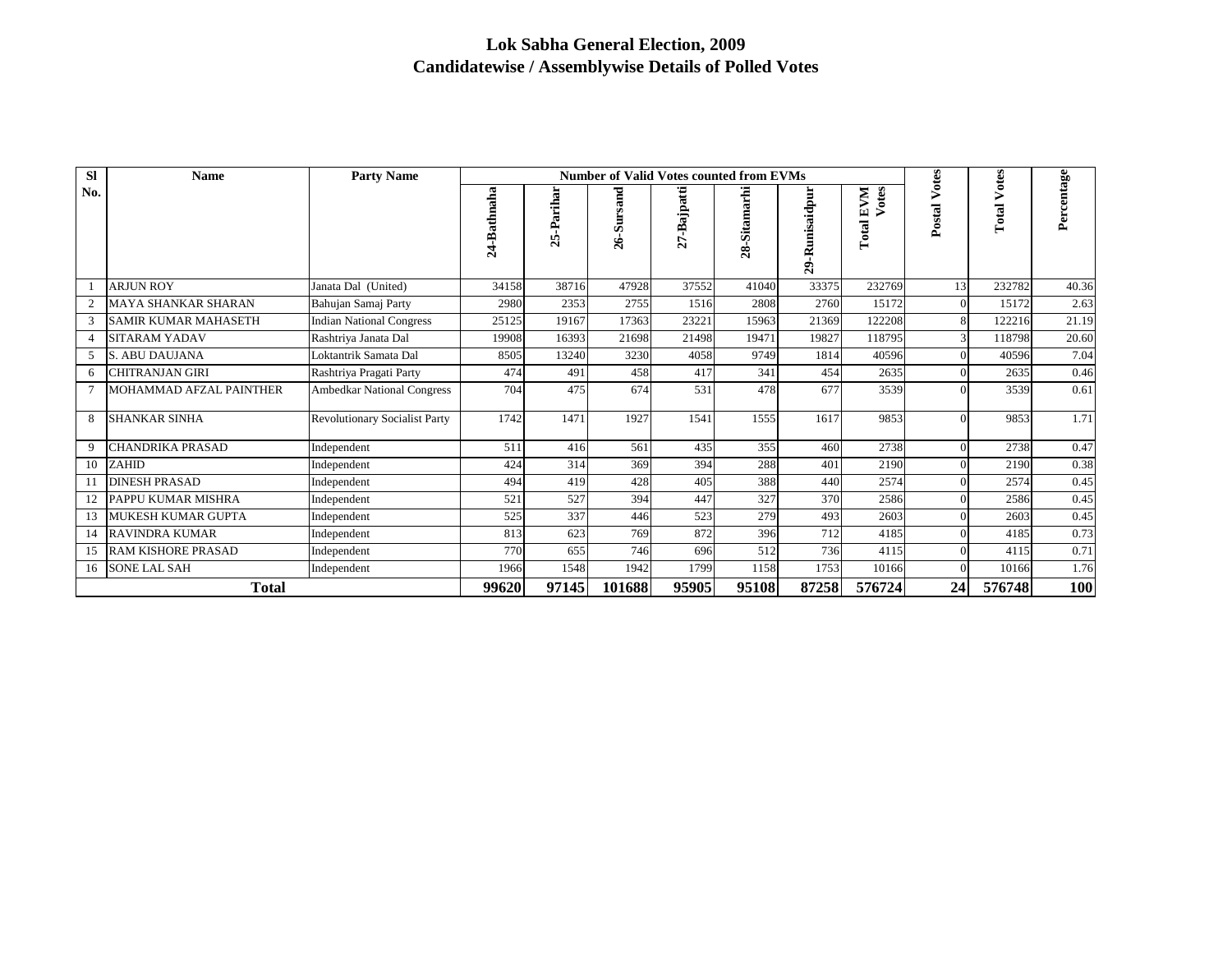| <b>SI</b> | <b>Name</b>                 | <b>Party Name</b>                    |                                 |                   |          | <b>Number of Valid Votes counted from EVMs</b> |          |         |                       | $_{\text{otes}}$ | otes              |            |
|-----------|-----------------------------|--------------------------------------|---------------------------------|-------------------|----------|------------------------------------------------|----------|---------|-----------------------|------------------|-------------------|------------|
| No.       |                             |                                      | <b>Harlakhi</b><br>$\mathbf{a}$ | -Benipatti<br>32. | 35-Bisfi | 36-Madhubani                                   | 86-Keoti | 87-Jale | Votes<br>EVM<br>Total | ⋝<br>Postal      | ⋗<br><b>Total</b> | ercentage  |
|           | ABDULBARI SIDDIKI           | Rashtriya Janata Dal                 | 18381                           | 20367             | 28550    | 36539                                          | 26862    | 23466   | 154165                |                  | 154167            | 27.70      |
|           | LAXMANKANT MISHRA           | Bahujan Samaj Party                  | 1893                            | 3057              | 1591     | 1943                                           | 1713     | 1414    | 11611                 |                  | 11611             | 2.09       |
| 3         | DR. SHAKEEL AHAMAD          | <b>Indian National Congress</b>      | 17250                           | 16538             | 20207    | 18055                                          | 20709    | 18661   | 111420                |                  | 111423            | 20.02      |
|           | HUKMADEO NARAYAN YADAV      | Bharatiya Janata Party               | 32254                           | 25143             | 17679    | 30421                                          | 29134    | 29457   | 164088                | 6                | 164094            | 29.48      |
|           | DR. HEMCHANDRA JHA          | Communist Party of India             | 16393                           | 9113              | 10000    | 4054                                           | 6272     | 8528    | 54360                 |                  | 54364             | 9.77       |
| 6         | MINTU KUMAR SINGH           | Jago Party                           | 920                             | 680               | 662      | 691                                            | 731      | 714     | 4398                  | $\Omega$         | 4398              | 0.79       |
|           | MISHRI LAL YADAV            | Rashtriya Krantikari Janata<br>Party | 566                             | 500               | 476      | 412                                            | 476      | 559     | 2989                  |                  | 2989              | 0.54       |
| 8         | <b>RAMCHANDRA YADAV</b>     | Krantikari Samyavadi Party           | 1074                            | 558               | 728      | 517                                            | 533      | 625     | 4035                  | $\Omega$         | 4035              | 0.72       |
| 9         | <b>RAM SAGAR SAHANI</b>     | <b>Indian Justice Party</b>          | 581                             | 472               | 564      | 461                                            | 529      | 636     | 3243                  |                  | 3243              | 0.58       |
| 10        | <b>MD ZINNUR</b>            | Independent                          | 471                             | 694               | 389      | 342                                            | 482      | 455     | 2833                  |                  | 2833              | 0.51       |
|           | <b>RAVINDRA THAKUR</b>      | Independent                          | 686                             | 697               | 693      | 690                                            | 797      | 753     | 4316                  |                  | 4316              | 0.78       |
| 12        | <b>RAJESHWAR YADAV</b>      | Independent                          | 583                             | 580               | 977      | 558                                            | 791      | 594     | 4083                  |                  | 4083              | 0.73       |
| 13        | SANJAY KUMAR MAHTO          | Independent                          | 949                             | 748               | 834      | 763                                            | 809      | 865     | 4968                  |                  | 4968              | 0.89       |
| 14        | HARIBHUSHAN THAKUR "BACHOL" | Independent                          | 2774                            | 3663              | 10069    | 3303                                           | 3724     | 6494    | 30027                 |                  | 30030             | 5.40       |
|           | <b>Total</b>                |                                      | 94775                           | 82810             | 93419    | 98749                                          | 93562    | 93221   | 556536                | 18               | 556554            | <b>100</b> |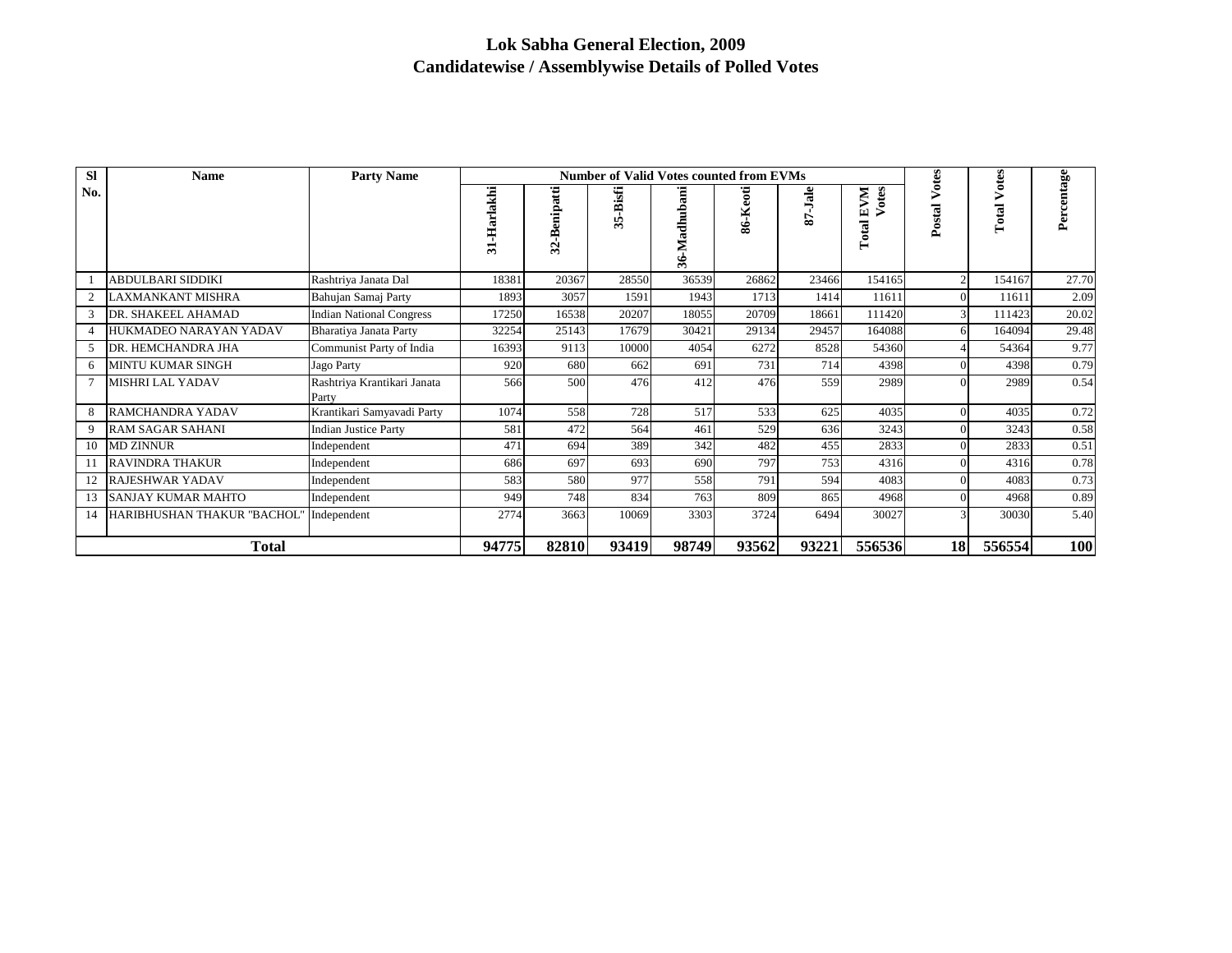| <b>SI</b> | <b>Name</b>                   | <b>Party Name</b>                                              |             |                        | <b>Number of Valid Votes counted from EVMs</b> |                |                   |                |                         | $_{\text{otes}}$ | otes       |           |
|-----------|-------------------------------|----------------------------------------------------------------|-------------|------------------------|------------------------------------------------|----------------|-------------------|----------------|-------------------------|------------------|------------|-----------|
| No.       |                               |                                                                | 33-Khajauli | Ë<br>abuba<br>œ<br>र्भ | -Rajnaga<br>57                                 | 38-Jhanjharpur | -Phulpara<br>ప్లే | aukaha<br>40-L | otes<br>M<br>闰<br>Total | ⋗<br>Postal      | ⋗<br>Total | ercentage |
|           | <b>KRIPANATH PATHAK</b>       | <b>Indian National Congress</b>                                | 14170       | 12163                  | 15776                                          | 16636          | 12916             | 14567          | 86228                   |                  | 86228      | 14.19     |
|           | <b>GAURI SHANKAR YADAV</b>    | Bahujan Samaj Party                                            | 1227        | 1258                   | 1440                                           | 1332           | 1505              | 1292           | 8054                    | $\Omega$         | 8054       | 1.33      |
| 3         | DEVENDRA PRASAD YADAV         | Rashtriya Janata Dal                                           | 36742       | 38673                  | 29834                                          | 22675          | 30885             | 33657          | 192466                  | $\Omega$         | 192466     | 31.66     |
|           | <b>MANGANI LAL MANDAL</b>     | Janata Dal (United)                                            | 41418       | 45165                  | 28941                                          | 42715          | 52642             | 54293          | 265174                  |                  | 265175     | 43.63     |
| 5         | <b>DR KIRTAN PRASAD SINGH</b> | Loktantrik Samata Dal                                          | 1858        | 2202                   | 1706                                           | 1543           | 1191              | 1385           | 9885                    | 0                | 9885       | 1.63      |
| 6         | YOGNATH MANDAL                | Communist Party of India<br>(Marxist-Leninist)<br>(Liberation) | 1731        | 1205                   | 1149                                           | 2206           | 935               | 1290           | 8516                    |                  | 8516       | 1.40      |
|           | <b>OM PRAKASH</b>             | Independent                                                    | 1225        | 1069                   | 842                                            | 1073           | 1011              | 1052           | 6272                    | 0                | 6272       | 1.03      |
| 8         | <b>NATHUNI YADAV</b>          | Independent                                                    | 817         | 751                    | 685                                            | 791            | 745               | 727            | 4516                    | 0                | 4516       | 0.74      |
| 9         | <b>FIROZ ALAM</b>             | Independent                                                    | 822         | 823                    | 670                                            | 991            | 1167              | 689            | 5162                    |                  | 5162       | 0.85      |
| 10        | VIVEKA NAND JHA               | Independent                                                    | 1188        | 1166                   | 1046                                           | 1091           | 1074              | 1018           | 6583                    |                  | 6583       | 1.08      |
|           | <b>SHANKAR PRASAD</b>         | Independent                                                    | 2254        | 2276                   | 2213                                           | 3608           | 2265              | 2361           | 14977                   | 0                | 14977      | 2.46      |
|           | <b>Total</b>                  |                                                                | 103452      | 106751                 | 84302                                          | 94661          | 106336            | 112331         | 607833                  |                  | 607834     | 100       |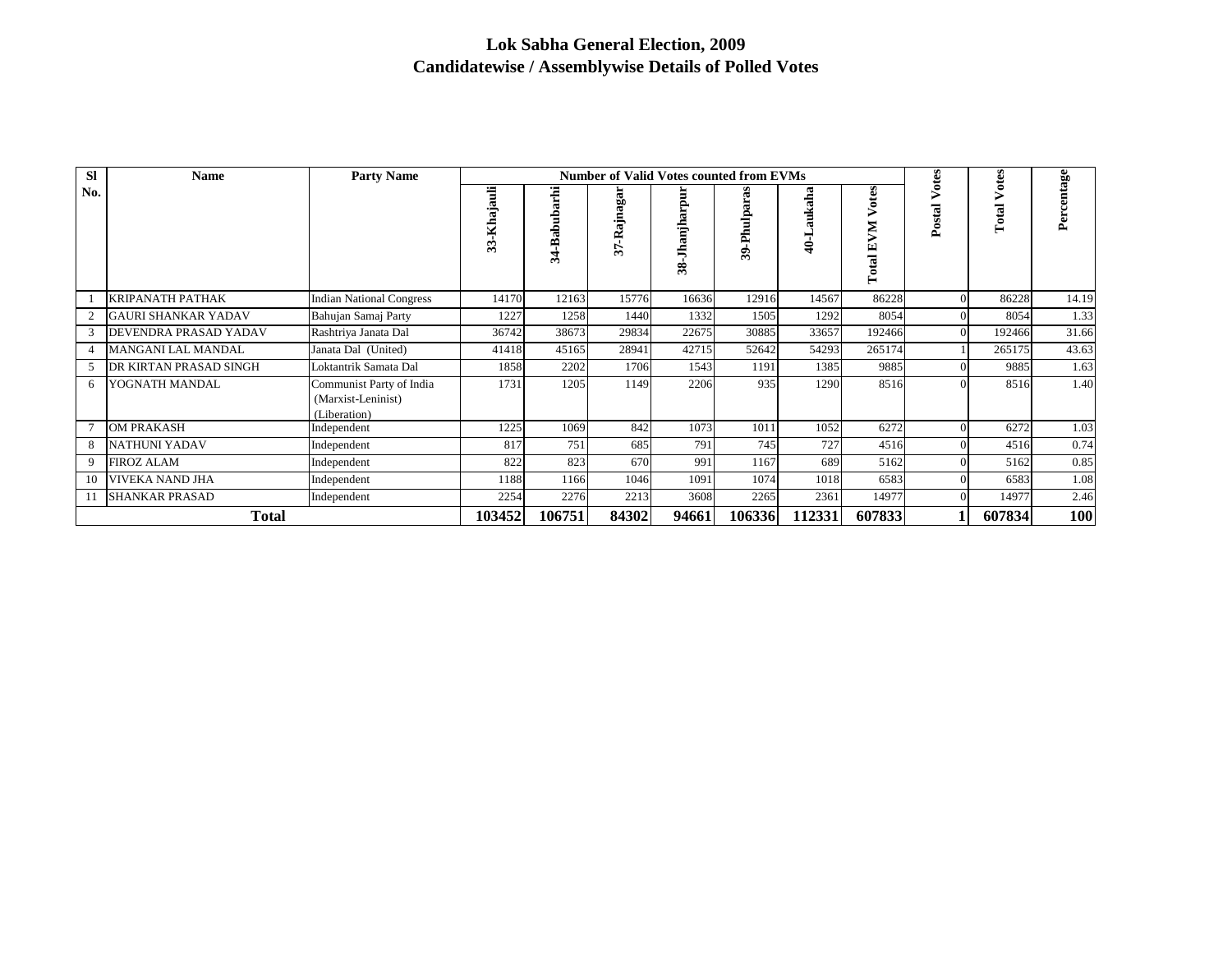| <b>SI</b> | <b>Name</b>                  | <b>Party Name</b>                     |            |             | <b>Number of Valid Votes counted from EVMs</b> |                |                  |                |                       | Votes  | otes   |            |
|-----------|------------------------------|---------------------------------------|------------|-------------|------------------------------------------------|----------------|------------------|----------------|-----------------------|--------|--------|------------|
| No.       |                              |                                       | 41-Nirmali | -Pipra<br>ą | <b>Supaul</b><br>$\frac{3}{4}$                 | 44-Tribeniganj | 5-Chhatapur<br>J | 72-Singheshwar | Votes<br>EVM<br>Total | Postal | TotalV | Percentage |
|           | <b>ASHOK MAHTO</b>           | Bahujan Samaj Party                   | 2183       | 2229        | 2237                                           | 2262           | 2324             | 2928           | 14163                 | 0      | 14163  | 2.03       |
|           | <b>BALRAM SINGH YADAV</b>    | Communist Party of India<br>(Marxist) | 1273       | 1298        | 1567                                           | 1972           | 1746             | 1862           | 9718                  |        | 9718   | 1.39       |
| 3         | <b>RANJEET RANJAN</b>        | <b>Indian National Congress</b>       | 22131      | 24046       | 23156                                          | 24029          | 26575            | 27657          | 147594                | 8      | 147602 | 21.16      |
|           | VISHWA MOHAN KUMAR           | Janata Dal (United)                   | 56945      | 48879       | 41961                                          | 50862          | 59548            | 55473          | 313668                | 9      | 313677 | 44.96      |
|           | <b>SURYA NARAYAN YADAV</b>   | Lok Jan Shakti Party                  | 12205      | 14683       | 18283                                          | 17251          | 13846            | 16820          | 93088                 | 6      | 93094  | 13.34      |
| 6         | <b>NARAYAN MANDAL</b>        | Shivsena                              | 8867       | 7404        | 9109                                           | 7599           | 9499             | 8570           | 51048                 |        | 51048  | 7.32       |
|           | <b>MANJU DEVI</b>            | <b>Indian Justice Party</b>           | 1339       | 1472        | 1484                                           | 1381           | 1446             | 1652           | 8774                  |        | 8774   | 1.26       |
| 8         | SHARVAN KUMAR CHOUDHARY      | Janata Dal (Secular)                  | 1083       | 1623        | 984                                            | 798            | 994              | 859            | 6341                  |        | 6341   | 0.91       |
| 9         | <b>SURESH PRASAD MEHTA</b>   | Loktantrik Samata Dal                 | 994        | 746         | 796                                            | 836            | 861              | 995            | 5228                  |        | 5228   | 0.75       |
| 10        | <b>ARBIND KUMAR</b>          | Independent                           | 482        | 529         | 477                                            | 493            | 575              | 637            | 3193                  |        | 3193   | 0.46       |
| 11        | <b>ASHOK PANKAJ</b>          | Independent                           | 839        | 724         | 770                                            | 723            | 1093             | 855            | 5004                  |        | 5004   | 0.72       |
| 12        | <b>BHIM KUMAR GUPTA</b>      | Independent                           | 1595       | 1592        | 1795                                           | 2002           | 1811             | 1895           | 10690                 |        | 10690  | 1.53       |
| 13        | RAMCHANDRA PRASAD SINGH      | Independent                           | 1931       | 1430        | 1372                                           | 1655           | 1866             | 1474           | 9728                  |        | 9728   | 1.39       |
| 14        | RAMDEO SHARMA                | Independent                           | 1285       | 804         | 752                                            | 735            | 894              | 795            | 5265                  |        | 5265   | 0.75       |
| 15        | <b>VIJAY KUMAR CHOUDHARY</b> | Independent                           | 593        | 567         | 570                                            | 537            | 608              | 770            | 3645                  |        | 3645   | 0.52       |
|           | 16 SURESH KUMAR AZAD         | Independent                           | 1780       | 1614        | 1714                                           | 1555           | 1726             | 2100           | 10489                 |        | 10489  | 1.50       |
|           | <b>Total</b>                 |                                       | 115525     | 109640      | 107027                                         | 114690         | 125412           | 125342         | 697636                | 23     | 697659 | <b>100</b> |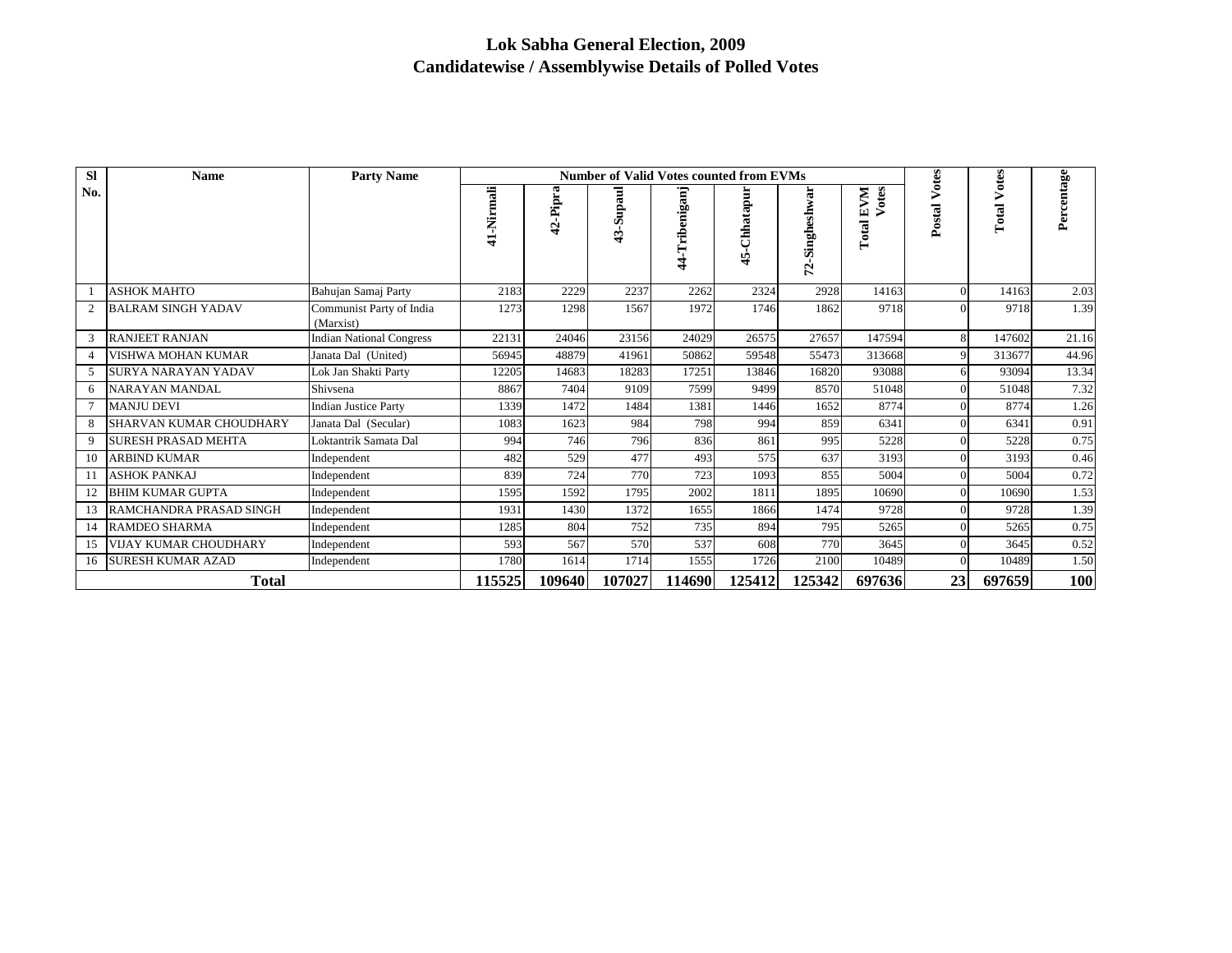| <b>SI</b>      | <b>Name</b>                 | <b>Party Name</b>                                              |               |             |               |           | <b>Number of Valid Votes counted from EVMs</b> |          |                    |              |                    |            |
|----------------|-----------------------------|----------------------------------------------------------------|---------------|-------------|---------------|-----------|------------------------------------------------|----------|--------------------|--------------|--------------------|------------|
| No.            |                             |                                                                | 46-Narpatganj | 47-Raniganj | 48-Forbesganj | 49-Araria | 50-Jokihat                                     | 51-Sikti | Votes<br>Total EVM | Postal Votes | <b>Total Votes</b> | Percentage |
|                | ZAKIR HUSSAIN KHAN          | Lok Jan Shakti Party                                           | 41313         | 39669       | 48538         | 54572     | 43826                                          | 32322    | 260240             | $\Omega$     | 260240             | 35.63      |
| 2              | PRADEEP KUMAR SINGH         | Bharatiya Janata Party                                         | 69104         | 55988       | 62576         | 29540     | 24886                                          | 40645    | 282739             | 3            | 282742             | 38.71      |
| 3              | RAJA RAMAN BHASKAR          | Bahujan Samaj Party                                            | 2600          | 1951        | 2418          | 870       | 1018                                           | 1721     | 10578              |              | 10578              | 1.45       |
| $\overline{4}$ | DR. SHAKEEL AHMAD KHAN      | <b>Indian National Congress</b>                                | 4470          | 3691        | 4183          | 8712      | 17880                                          | 10713    | 49649              | $^{\prime}$  | 49649              | 6.80       |
| 5              | <b>AYAJUDIN</b>             | Rashtriya Krantikari Janata<br>Party                           | 758           | 532         | 473           | 599       | 979                                            | 838      | 4179               |              | 4179               | 0.57       |
| 6              | <b>KAMALI DEVI</b>          | Communist Party of India<br>(Marxist-Leninist)<br>(Liberation) | 611           | 422         | 330           | 299       | 303                                            | 354      | 2319               |              | 2319               | 0.32       |
| $\tau$         | <b>NASIM AHMAD GHAZI</b>    | Rashtriya Jan-Jagram Morcha                                    | 778           | 363         | 444           | 453       | 396                                            | 655      | 3089               | $\Omega$     | 3089               | 0.42       |
| 8              | <b>ABDUL GAFOOR</b>         | Independent                                                    | 614           | 549         | 315           | 598       | 554                                            | 527      | 3157               |              | 3157               | 0.43       |
| 9              | <b>ABDUL WAHAB</b>          | Independent                                                    | 1235          | 800         | 595           | 529       | 667                                            | 649      | 4475               |              | 4475               | 0.61       |
| 10             | <b>OM PRAKASH</b>           | Independent                                                    | 499           | 377         | 230           | 228       | 260                                            | 361      | 1955               |              | 1955               | 0.27       |
| 11             | KANHAIYA KUMAR DAS          | Independent                                                    | 318           | 273         | 190           | 612       | 326                                            | 1021     | 2740               |              | 2740               | 0.38       |
| 12             | <b>DINESH RATHOUR</b>       | Independent                                                    | 355           | 451         | 349           | 8227      | 1839                                           | 16087    | 27308              |              | 27308              | 3.74       |
| 13             | <b>NAND LAL PASWAN</b>      | Independent                                                    | 570           | 424         | 334           | 386       | 404                                            | 560      | 2678               |              | 2678               | 0.37       |
| 14             | <b>NITYA NAND BISHWAS</b>   | Independent                                                    | 936           | 714         | 501           | 342       | 449                                            | 592      | 3534               |              | 3534               | 0.48       |
| 15             | PRAMOD SINGH YADAV          | Independent                                                    | 1544          | 1252        | 931           | 648       | 633                                            | 881      | 5889               |              | 5889               | 0.81       |
| 16             | PRINCE VICTOR               | Independent                                                    | 5526          | 7805        | 2265          | 2106      | 2089                                           | 2473     | 22264              |              | 22264              | 3.05       |
| 17             | <b>LAXMI SADA</b>           | Independent                                                    | 1835          | 1626        | 1754          | 1548      | 1327                                           | 1397     | 9487               |              | 9487               | 1.30       |
| 18             | <b>VIJAY SAH</b>            | Independent                                                    | 953           | 827         | 684           | 387       | 668                                            | 569      | 4088               |              | 4088               | 0.56       |
| 19             | <b>SANJAY KUMAR JHA</b>     | Independent                                                    | 379           | 341         | 275           | 310       | 252                                            | 367      | 1924               |              | 1924               | 0.26       |
| 20             | MD. SAJJAD                  | Independent                                                    | 265           | 222         | 222           | 216       | 354                                            | 353      | 1632               |              | 1632               | 0.22       |
| 21             | <b>SATYA NARAYAN WRITER</b> | Independent                                                    | 826           | 622         | 613           | 517       | 798                                            | 823      | 4199               |              | 4199               | 0.57       |
| 22             | SADA NAND CHOUDHARY         | Independent                                                    | 713           | 463         | 460           | 326       | 369                                            | 420      | 2751               |              | 2751               | 0.38       |
| 23             | <b>SADHANA DEVI</b>         | Independent                                                    | 933           | 727         | 630           | 349       | 434                                            | 555      | 3628               |              | 3628               | 0.50       |
| 24             | <b>SUKDEO PASWAN</b>        | Independent                                                    | 2656          | 828         | 1595          | 1423      | 789                                            | 1724     | 9015               |              | 9015               | 1.23       |
| 25             | <b>MOHAMMED SAIFUR RAB</b>  | Independent                                                    | 1281          | 1122        | 1124          | 1155      | 990                                            | 1264     | 6936               |              | 6936               | 0.95       |
|                | <b>Total</b>                |                                                                | 141072        | 122039      | 132029        | 114952    | 102490                                         | 117871   | 730453             | 3            | 730456             | 100        |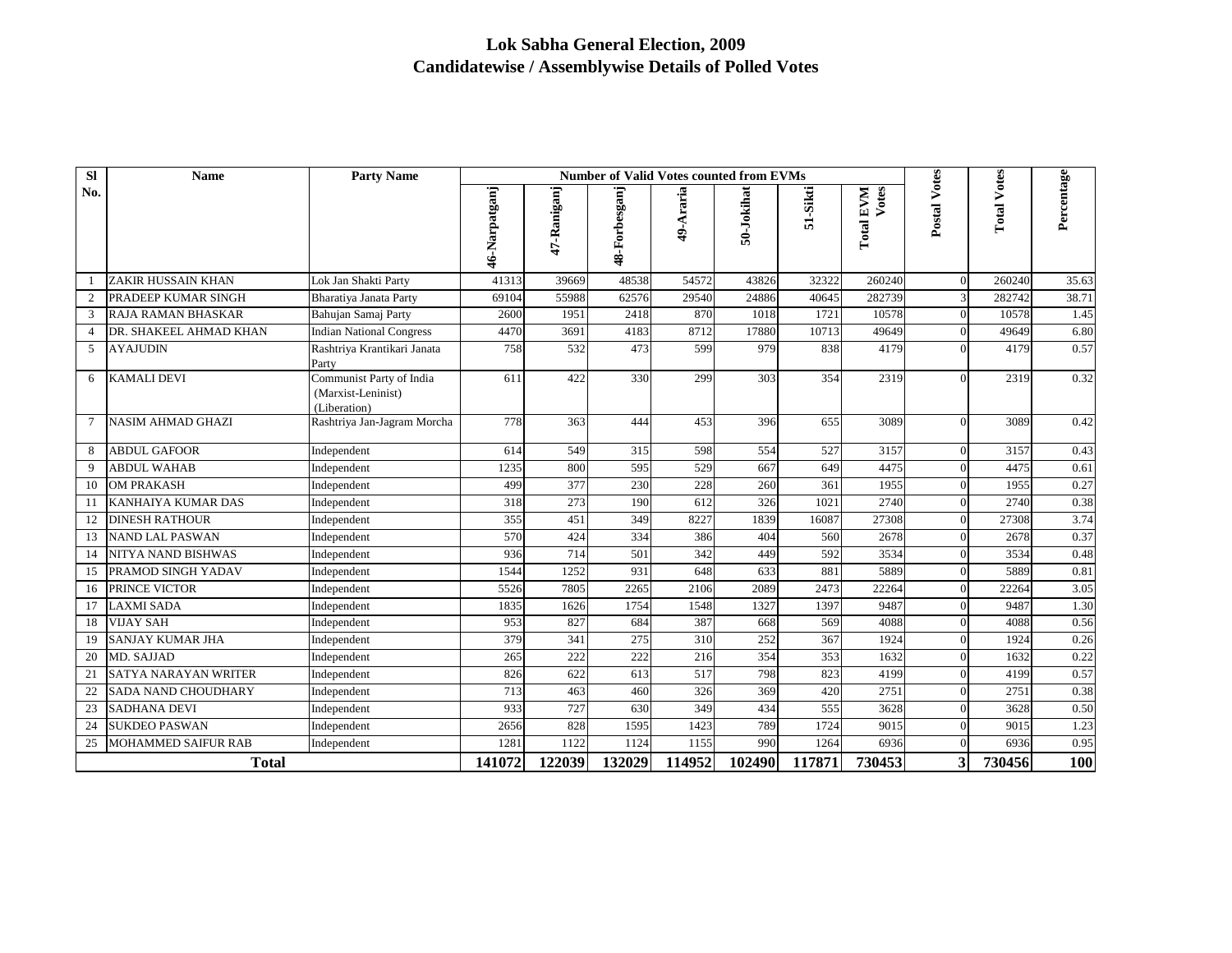| <b>SI</b> | <b>Name</b>                | <b>Party Name</b>                     |                         |                   |               | <b>Number of Valid Votes counted from EVMs</b> |        |          |                              | $_{\rm otes}$  | otes       |            |
|-----------|----------------------------|---------------------------------------|-------------------------|-------------------|---------------|------------------------------------------------|--------|----------|------------------------------|----------------|------------|------------|
| No.       |                            |                                       | <b>Bahadurganj</b><br>2 | rganj<br>53-Thaku | 54-Kishanganj | aman<br>SS.<br>Kochadh                         | \$é    | 57-Baisi | Votes<br><b>EVM</b><br>Total | ⋗<br>Postal    | ⋗<br>Total | Percentage |
|           | ZUBAIR ALAM                | Bahujan Samaj Party                   | 2327                    | 2748              | 2094          | 1753                                           | 2343   | 2310     | 13575                        | $\Omega$       | 13575      | 2.17       |
| 2         | <b>TASLEEM UDDIN</b>       | Rashtriya Janata Dal                  | 16335                   | 18591             | 14912         | 15554                                          | 28339  | 30451    | 124182                       | $\Omega$       | 124182     | 19.81      |
|           | MOHAMMAD ASRARUL HAQUE     | <b>Indian National Congress</b>       | 50668                   | 47878             | 46043         | 44390                                          | 34561  | 15865    | 239405                       | $\Omega$       | 239405     | 38.19      |
| 4         | <b>SYED MAHMOOD ASHRAF</b> | Janata Dal (United)                   | 21951                   | 30167             | 34784         | 14687                                          | 23536  | 34011    | 159136                       | $\overline{0}$ | 159136     | 25.38      |
| 5         | TAMAJUL ALI                | Bharatiya Jantantrik Janta Dal        | 687                     | 866               | 735           | 486                                            | 638    | 689      | 4101                         | $\Omega$       | 4101       | 0.65       |
| 6         | MOHAMMAD KHASHIUR RAHMAN   | Samajwadi Janata Party<br>(Rashtriva) | 1605                    | 1642              | 1189          | 1241                                           | 1162   | 1182     | 8021                         | $\Omega$       | 8021       | 1.28       |
|           | MOHAMMAD NISSAR ALAM       | Jharkhand Mukti Morcha                | 3748                    | 5058              | 6009          | 2916                                           | 4382   | 4959     | 27072                        | $\Omega$       | 27072      | 4.32       |
| 8         | <b>RAJIT PODAR</b>         | Akhil Bharatiya Ashok Sena            | 659                     | 852               | 652           | 459                                            | 597    | 646      | 3865                         | $\Omega$       | 3865       | 0.62       |
| 9         | ABDUL RAJJAK URF KAL       | Independent                           | 499                     | 648               | 453           | 416                                            | 474    | 448      | 2938                         | $\Omega$       | 2938       | 0.47       |
| 10        | <b>ABHINAV MODI</b>        | Independent                           | 498                     | 573               | 501           | 365                                            | 452    | 592      | 2981                         | $\Omega$       | 2981       | 0.48       |
| 11        | <b>ASGAR MALIK</b>         | Independent                           | 521                     | 633               | 464           | 395                                            | 543    | 752      | 3308                         | $\Omega$       | 3308       | 0.53       |
| 12        | <b>CHOTAY LAL MAHTO</b>    | Independent                           | 793                     | 957               | 838           | 649                                            | 951    | 1375     | 5563                         | $\Omega$       | 5563       | 0.89       |
| 13        | <b>MD. TASLIMUDDIN</b>     | Independent                           | 1134                    | 1098              | 843           | 812                                            | 914    | 961      | 5762                         | $\Omega$       | 5762       | 0.92       |
| 14        | VISHWANATH KEJRIWAL        | Independent                           | 900                     | 1066              | 658           | 629                                            | 836    | 964      | 5053                         | $\Omega$       | 5053       | 0.81       |
| 15        | <b>SIKANDER SINGH</b>      | Independent                           | 2658                    | 8065              | 3332          | 1452                                           | 2617   | 3828     | 21952                        | $\Omega$       | 21952      | 3.50       |
|           | <b>Total</b>               |                                       |                         |                   | 113507        | 86204                                          | 102345 | 99033    | 626914                       | $\mathbf{0}$   | 626914     | <b>100</b> |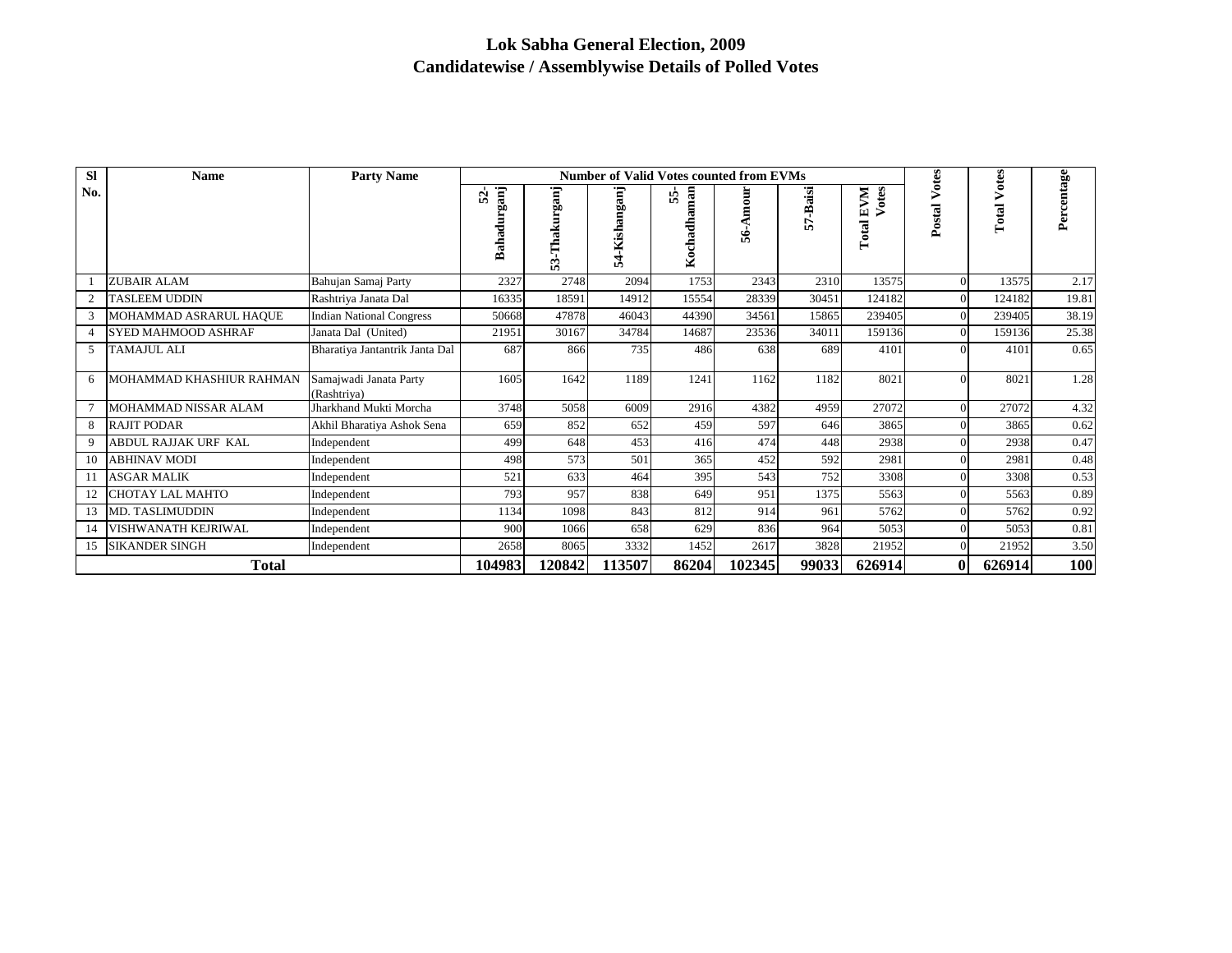| <b>SI</b>      | <b>Name</b>                  | <b>Party Name</b>                                              |            |          | <b>Number of Valid Votes counted from EVMs</b> |            |             |           |                       |                 | otes   |            |
|----------------|------------------------------|----------------------------------------------------------------|------------|----------|------------------------------------------------|------------|-------------|-----------|-----------------------|-----------------|--------|------------|
| No.            |                              |                                                                | 63-Katihar | 64-Kadwa | 65-Balrampu                                    | 66-Pranpur | 67-Manihari | 68-Barari | Votes<br>EVM<br>Total | Votes<br>Postal | TotalV | Percentage |
|                | AHMAD ASHFAQUE KARIM         | Lok Jan Shakti Party                                           | 5742       | 4739     | 3874                                           | 9923       | 8711        | 12780     | 45769                 |                 | 45773  | 6.32       |
| 2              | NIKHIL KUMAR CHOUDHARY       | Bharatiya Janata Party                                         | 51755      | 37184    | 34121                                          | 45759      | 47066       | 53884     | 269769                | 65              | 269834 | 37.23      |
| 3              | <b>MADAN MOHAN NISHAD</b>    | Bahujan Samaj Party                                            | 2217       | 2191     | 1956                                           | 2424       | 2683        | 4284      | 15755                 |                 | 15760  | 2.17       |
| $\overline{4}$ | <b>SHAH TARIO ANWAR</b>      | Nationalist Congress Party                                     | 45495      | 38700    | 45574                                          | 54556      | 35518       | 35918     | 255761                | 58              | 255819 | 35.30      |
| 5              | OM PRAKASH PODDAR            | Bharatiya Jantantrik Janta Dal                                 | 633        | 758      | 1198                                           | 994        | 815         | 708       | 5106                  |                 | 5107   | 0.70       |
| 6              | <b>MAHBOOB ALAM</b>          | Communist Party of India<br>(Marxist-Leninist)<br>(Liberation) | 484        | 2071     | 26134                                          | 1758       | 849         | 738       | 32034                 |                 | 32035  | 4.42       |
|                | <b>MUNNI DEVI</b>            | Akhil Bharatiya Jan Sangh                                      | 302        | 421      | 950                                            | 513        | 703         | 454       | 3343                  |                 | 3343   | 0.46       |
| 8              | <b>RAJESH GURNANI</b>        | Loktantrik Samata Dal                                          | 675        | 536      | 751                                            | 624        | 914         | 520       | 4020                  |                 | 4020   | 0.55       |
| 9              | <b>CHANDU MURMU</b>          | Independent                                                    | 373        | 580      | 814                                            | 778        | 1562        | 764       | 4871                  |                 | 4871   | 0.67       |
| 10             | PHOOLO DEVI                  | Independent                                                    | 304        | 432      | 751                                            | 632        | 570         | 561       | 3250                  |                 | 3250   | 0.45       |
|                | <b>BABULAL MARANDI</b>       | Independent                                                    | 236        | 503      | 1020                                           | 504        | 843         | 400       | 3506                  |                 | 3507   | 0.48       |
| 12             | <b>MANOJ PARASHAR</b>        | Independent                                                    | 404        | 604      | 861                                            | 678        | 999         | 620       | 4166                  |                 | 4166   | 0.57       |
| 13             | MOHAMMAD HAMID MUBARAK       | Independent                                                    | 1700       | 2375     | 1686                                           | 1827       | 13855       | 2447      | 23890                 |                 | 23894  | 3.30       |
| 14             | <b>RAJGIRI SINGH</b>         | Independent                                                    | 328        | 599      | 638                                            | 548        | 759         | 527       | 3399                  |                 | 3399   | 0.47       |
| 15             | <b>SUNIL KUMAR CHOUDHARY</b> | Independent                                                    | 885        | 1492     | 1438                                           | 1508       | 1348        | 1327      | 7998                  |                 | 7998   | 1.10       |
| 16             | <b>HIMRAJ SINGH</b>          | Independent                                                    | 4504       | 15868    | 9629                                           | 5505       | 3371        | 3148      | 42025                 |                 | 42026  | 5.80       |
|                | <b>Total</b>                 |                                                                | 116037     | 109053   | 131395                                         | 128531     | 120566      | 119080    | 724662                | 140             | 724802 | <b>100</b> |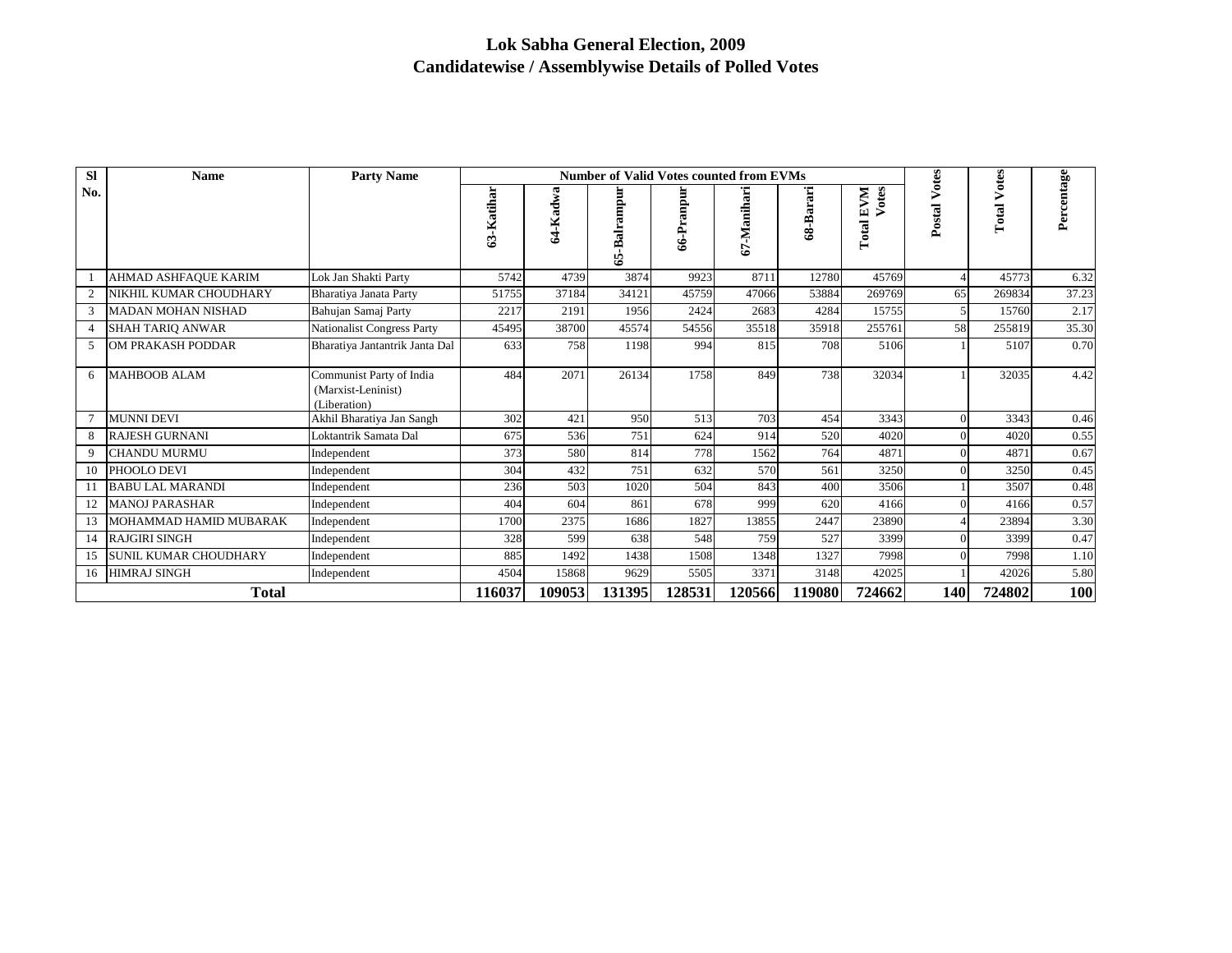| <b>SI</b>      | <b>Name</b>                  | <b>Party Name</b>                                              |          |                 |            | <b>Number of Valid Votes counted from EVMs</b> |           |          |                       |                 |                    |            |
|----------------|------------------------------|----------------------------------------------------------------|----------|-----------------|------------|------------------------------------------------|-----------|----------|-----------------------|-----------------|--------------------|------------|
| No.            |                              |                                                                | 58-Kasba | Banmankhi<br>S. | 60-Rupauli | Dhamdaha<br>ತ                                  | 62-Purnia | 69-Korha | Votes<br>EVM<br>Total | Votes<br>Postal | <b>Total Votes</b> | Percentage |
|                | UDAY SINGH ALIAS PAPPU SINGH | Bharatiya Janata Party                                         | 49802    | 61954           | 69285      | 63448                                          | 60982     | 57408    | 362879                | 73              | 362952             | 51.50      |
| 2              | <b>NAVEEN KUMAR SINGH</b>    | Bahujan Samaj Party                                            | 4098     | 2907            | 2687       | 4298                                           | 2503      | 4788     | 21281                 | $\Omega$        | 21281              | 3.02       |
| 3              | <b>SHANKAR JHA</b>           | Lok Jan Shakti Party                                           | 2125     | 5564            | 4085       | 6002                                           | 2219      | 2775     | 22770                 |                 | 22773              | 3.23       |
|                | <b>ANIL KUMAR BHARATI</b>    | Rashtravadi Janata Party                                       | 390      | 618             | 470        | 614                                            | 360       | 413      | 2865                  |                 | 2867               | 0.41       |
| $\overline{5}$ | <b>ASHOK KUMAR SAH</b>       | Jharkhand Mukti Morcha                                         | 384      | 749             | 889        | 790                                            | 365       | 433      | 3610                  |                 | 3610               | 0.51       |
| 6              | DR. IRSHAD AHMAD KHAN        | Loktantrik Samata Dal                                          | 1689     | 1270            | 1096       | 1421                                           | 1068      | 927      | 7471                  |                 | 7472               | 1.06       |
| 7              | <b>MADHAVI SARKAR</b>        | Communist Party of India<br>(Marxist-Leninist)<br>(Liberation) | 447      | 390             | 1603       | 1493                                           | 700       | 519      | 5152                  |                 | 5152               | 0.73       |
| 8              | <b>MD. AISUR RAHMAN</b>      | Independent                                                    | 451      | 386             | 418        | 439                                            | 400       | 831      | 2925                  | $\Omega$        | 2925               | 0.42       |
| 9              | <b>ABDUL SATTAR</b>          | Independent                                                    | 844      | 620             | 634        | 801                                            | 744       | 722      | 4365                  |                 | 4365               | 0.62       |
| 10             | <b>ALIMUDDIN ANSARI</b>      | Independent                                                    | 868      | 769             | 785        | 1343                                           | 627       | 853      | 5245                  |                 | 5245               | 0.74       |
| 11             | <b>UPENDRANATH SAGAR</b>     | Independent                                                    | 2821     | 2066            | 2011       | 2161                                           | 2157      | 2617     | 13833                 |                 | 13834              | 1.96       |
| 12             | <b>KAUSHALYA DEVI</b>        | Independent                                                    | 568      | 542             | 626        | 706                                            | 543       | 574      | 3559                  |                 | 3560               | 0.51       |
| 13             | <b>JAGDISH PRASAD YADAV</b>  | Independent                                                    | 849      | 748             | 859        | 840                                            | 627       | 756      | 4679                  |                 | 4679               | 0.66       |
| 14             | <b>JIVACHH PASWAN</b>        | Independent                                                    | 907      | 1080            | 955        | 1187                                           | 703       | 872      | 5704                  |                 | 5705               | 0.81       |
| 15             | <b>DEEP NARAYAN SINGH</b>    | Independent                                                    | 918      | 1012            | 926        | 1080                                           | 601       | 976      | 5513                  |                 | 5513               | 0.78       |
| 16             | PRAMOD NARAYAN PODDAR        | Independent                                                    | 3354     | 4272            | 4410       | 4168                                           | 2036      | 3514     | 21754                 |                 | 21754              | 3.09       |
| 17             | <b>VIJAY KUMAR SAH</b>       | Independent                                                    | 3309     | 3592            | 3049       | 3449                                           | 2330      | 3257     | 18986                 |                 | 18986              | 2.69       |
| 18             | <b>SHANTI PRIYA</b>          | Independent                                                    | 35661    | 28453           | 19010      | 24903                                          | 36262     | 32405    | 176694                | 31              | 176725             | 25.08      |
| 19             | <b>SHIEKH AKBAR ALI</b>      | Independent                                                    | 2079     | 1513            | 1015       | 1463                                           | 1287      | 1681     | 9038                  |                 | 9039               | 1.28       |
| 20             | <b>SUNIL KUMAR</b>           | Independent                                                    | 1136     | 1151            | 920        | 1112                                           | 875       | 1121     | 6315                  |                 | 6315               | 0.90       |
|                | <b>Total</b>                 |                                                                | 112700   | 119656          | 115733     | 121718                                         | 117389    | 117442   | 704638                | 114             | 704752             | 100        |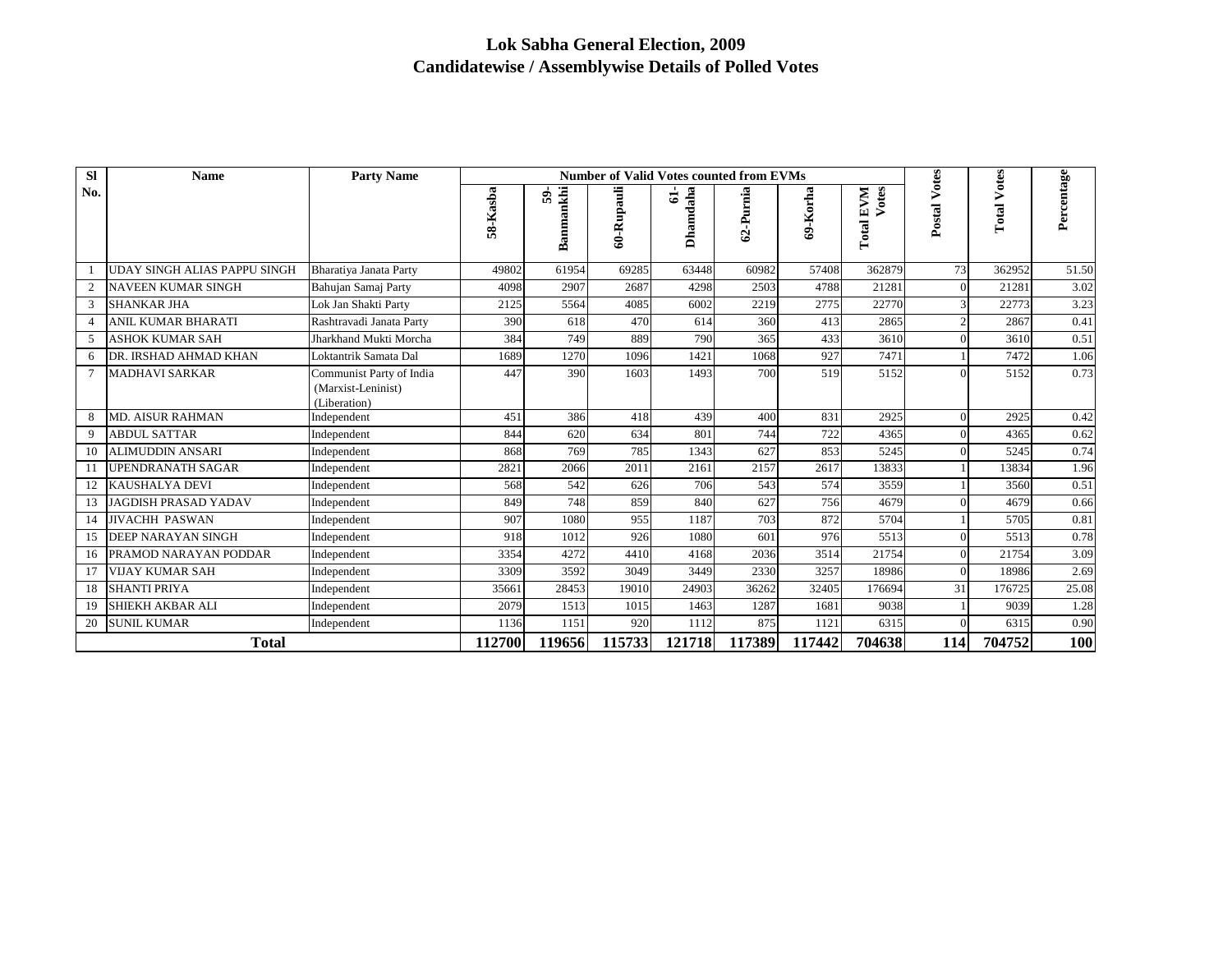| <b>SI</b> | <b>Name</b>                 | <b>Party Name</b>               |              |                  | <b>Number of Valid Votes counted from EVMs</b> |             |                |            |                       |                 |                    |            |
|-----------|-----------------------------|---------------------------------|--------------|------------------|------------------------------------------------|-------------|----------------|------------|-----------------------|-----------------|--------------------|------------|
| No.       |                             |                                 | 70-Alamnagar | -Bihariganj<br>ನ | 73-Madhepura                                   | 74-Sonbarsa | 5-Saharsa<br>↖ | 77-Mahishi | Votes<br>EVM<br>Total | Votes<br>Postal | <b>Total Votes</b> | Percentage |
|           | <b>OMPRAKASH NARAYAN</b>    | Communist Party of India        | 6380         | 3794             | 3899                                           | 6165        | 3553           | 4321       | 28112                 |                 | 28112              | 3.72       |
| 2         | <b>DR.TARA NAND SADA</b>    | <b>Indian National Congress</b> | 8626         | 5856             | 7004                                           | 11136       | 18854          | 16325      | 67801                 |                 | 67803              | 8.96       |
| 3         | PROF. RAVINDRA CHARAN YADAV | Rashtriya Janata Dal            | 24604        | 33866            | 43510                                          | 22275       | 34997          | 33705      | 192957                |                 | 192964             | 25.51      |
| 4         | <b>BINOD KUMAR JHA</b>      | Bahujan Samaj Party             | 1491         | 1432             | 1532                                           | 1325        | 1325           | 1362       | 8467                  |                 | 8467               | 1.12       |
| 5         | <b>SHARAD YADAV</b>         | Janata Dal (United)             | 88342        | 80900            | 59021                                          | 54848       | 52719          | 34748      | 370578                |                 | 370585             | 48.99      |
| 6         | <b>DHANOJ KUMAR TANTI</b>   | Rashtravadi Janata Party        | 1373         | 1112             | 1156                                           | 1066        | 3516           | 956        | 9179                  |                 | 9180               | 1.21       |
|           | <b>RAVINDRA KUMAR</b>       | Rashtra Sewa Dal                | 518          | 445              | 565                                            | 500         | 398            | 442        | 2868                  |                 | 2868               | 0.38       |
| 8         | <b>RAJO SAH</b>             | Loktantrik Samata Dal           | 459          | 437              | 657                                            | 457         | 730            | 546        | 3286                  |                 | 3286               | 0.43       |
| 9         | N.K.SINGH                   | Samata Party                    | 1106         | 1255             | 1272                                           | 1181        | 940            | 912        | 6666                  |                 | 6667               | 0.88       |
| 10        | <b>KARPURI RISHIDEO</b>     | Independent                     | 395          | 446              | 469                                            | 503         | 393            | 355        | 2561                  |                 | 2561               | 0.34       |
|           | <b>KISHOR KUMAR</b>         | Independent                     | 1990         | 2059             | 2509                                           | 5186        | 5956           | 2246       | 19946                 |                 | 19946              | 2.64       |
| 12        | <b>TIRO SHARAMA</b>         | Independent                     | 1124         | 928              | 891                                            | 1194        | 948            | 934        | 6019                  |                 | 6019               | 0.80       |
| 13        | DHRUVA KUMAR GUPTA          | Independent                     | 987          | 819              | 809                                            | 1065        | 862            | 741        | 5283                  |                 | 5283               | 0.70       |
| 14        | <b>PRASANN KUMAR</b>        | Independent                     | 706          | 848              | 1243                                           | 1091        | 753            | 992        | 5633                  |                 | 5633               | 0.74       |
| 15        | <b>BALWANT GADHWAL</b>      | Independent                     | 752          | 838              | 892                                            | 1240        | 769            | 722        | 5213                  |                 | 5213               | 0.69       |
| 16        | <b>MAHADEO YADAV</b>        | Independent                     | 2105         | 2188             | 2085                                           | 2867        | 1521           | 1891       | 12657                 |                 | 12657              | 1.67       |
| 17        | <b>SAAKAR SURESH YADAV</b>  | Independent                     | 1799         | 1605             | 2013                                           | 1437        | 1028           | 1324       | 9206                  |                 | 9206               | 1.22       |
|           | <b>Total</b>                |                                 | 142757       | 138828           | 129527                                         | 113536      | 129262         | 102522     | 756432                | 18              | 756450             | <b>100</b> |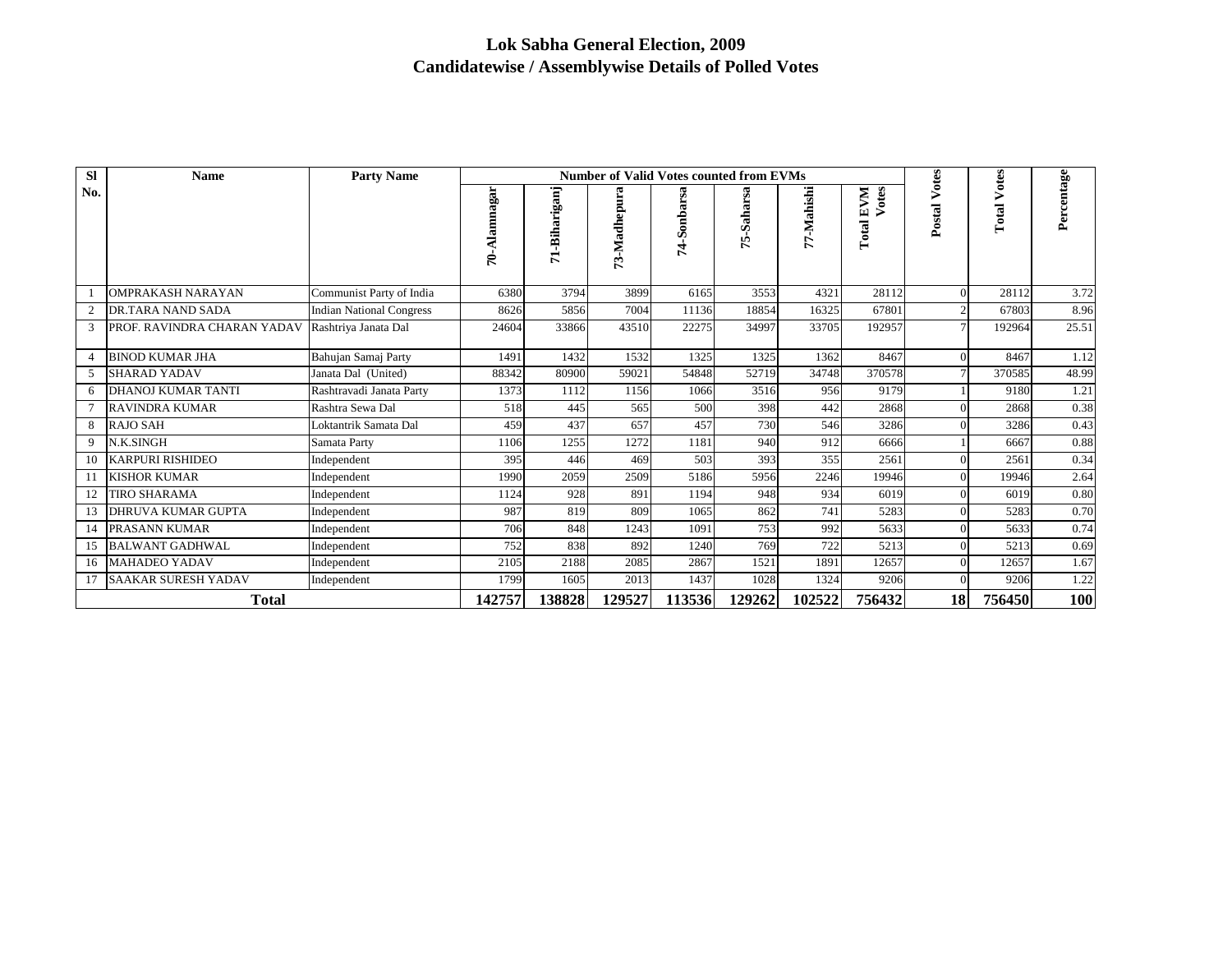| <b>SI</b> | <b>Name</b>                 | <b>Party Name</b>                                              |                   |            | <b>Number of Valid Votes counted from EVMs</b> |                       |              |               |                                     |                 | otes              |            |
|-----------|-----------------------------|----------------------------------------------------------------|-------------------|------------|------------------------------------------------|-----------------------|--------------|---------------|-------------------------------------|-----------------|-------------------|------------|
| No.       |                             |                                                                | bauram<br>79-Gora | 80-Benipur | -Alinagar<br>$\overline{\mathbf{s}}$           | Rural<br>82-Darbhanga | 83-Darbhanga | 85-Bahadurpur | Votes<br><b>EVM</b><br><b>Total</b> | Votes<br>Postal | ⋗<br><b>Total</b> | Percentage |
|           | <b>AJAY KUMAR JALAN</b>     | <b>Indian National Congress</b>                                | 5418              | 5980       | 6788                                           | 7193                  | 7799         | 7546          | 40724                               | $\Omega$        | 40724             | 7.46       |
|           | <b>MD. ALI ASHRAF FATMI</b> | Rashtriya Janata Dal                                           | 28784             | 31431      | 33125                                          | 33045                 | 31672        | 34757         | 192814                              |                 | 192815            | 35.33      |
| 3         | <b>KIRTI AZAD</b>           | Bharatiya Janata Party                                         | 30884             | 43199      | 35431                                          | 34605                 | 54857        | 40280         | 239256                              | 12              | 239268            | 43.85      |
|           | YUGESHWAR SAHANI            | Bahujan Samaj Party                                            | 1531              | 2159       | 1729                                           | 1329                  | 931          | 1555          | 9234                                | $\Omega$        | 9234              | 1.69       |
| 5         | KUMARI SURESHWARI           | Rashtriya Mazdoor Ekta Party                                   | 465               | 480        | 470                                            | 480                   | 243          | 579           | 2717                                | $\Omega$        | 2717              | 0.50       |
| 6         | MD. KHURSEED ALAM           | Apna Dal                                                       | 515               | 653        | 528                                            | 514                   | 304          | 653           | 3167                                | $\Omega$        | 3167              | 0.58       |
|           | DURGA NAND MAHABIR NAYAK    | Bharatiya Jantantrik Janta Dal                                 | 481               | 574        | 443                                            | 523                   | 287          | 778           | 3086                                | $\Omega$        | 3086              | 0.57       |
| 8         | <b>MD. NIZAMUDDIN</b>       | <b>Indian Justice Party</b>                                    | 603               | 753        | 601                                            | 561                   | 253          | 769           | 3540                                | $\Omega$        | 3540              | 0.65       |
| 9         | SATHY NARAYN MUKHIYA        | Communist Party of India<br>(Marxist-Leninist)<br>(Liberation) | 879               | 1474       | 994                                            | 2068                  | 1415         | 5324          | 12154                               | $\Omega$        | 12154             | 2.23       |
| 10        | <b>ABDUR RAHIM</b>          | Independent                                                    | 1666              | 774        | 725                                            | 635                   | 312          | 806           | 4918                                | $\Omega$        | 4918              | 0.90       |
| 11        | <b>GOVIND ACHARYA</b>       | Independent                                                    | 594               | 702        | 716                                            | 627                   | 387          | 729           | 3755                                | $\Omega$        | 3755              | 0.69       |
| 12        | <b>BHARAT YADAV</b>         | Independent                                                    | 1000              | 1291       | 1177                                           | 1152                  | 857          | 1259          | 6736                                | $\Omega$        | 6736              | 1.23       |
| 13        | <b>LALBAHADUR YADAV</b>     | Independent                                                    | 2063              | 1661       | 2287                                           | 1928                  | 1004         | 1679          | 10622                               | $\Omega$        | 10622             | 1.95       |
| 14        | PROF. HARE RAM ACHARYA      | Independent                                                    | 2187              | 2363       | 2640                                           | 2120                  | 1278         | 2389          | 12977                               | $\Omega$        | 12977             | 2.38       |
|           | Total                       |                                                                | 77070             | 93494      | 87654                                          | 86780                 | 101599       | 99103         | 545700                              | 13 <sup>l</sup> | 545713            | <b>100</b> |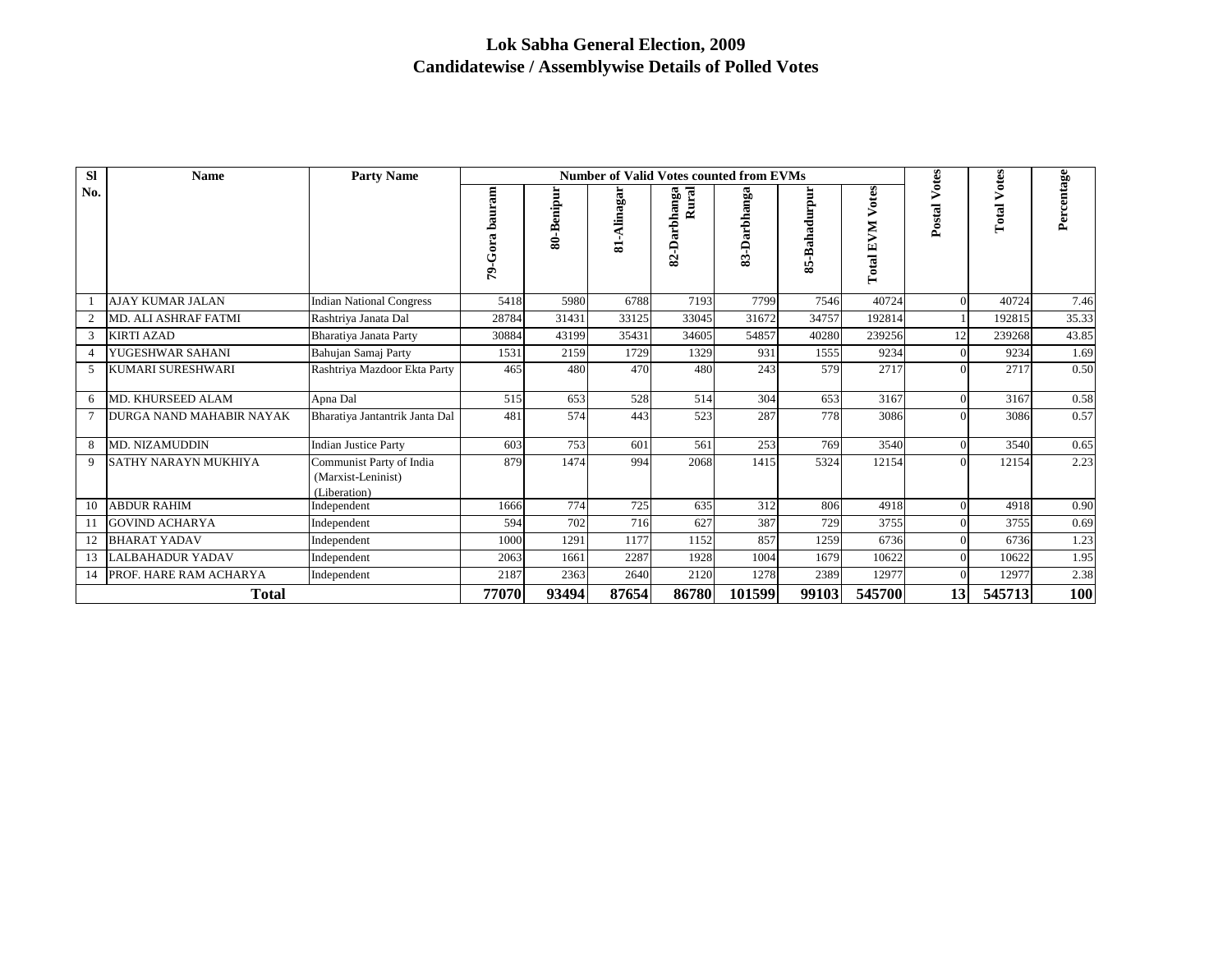| SI             | Name                                        | <b>Party Name</b>                                              |            |          |            | <b>Number of Valid Votes counted from EVMs</b> |            |                |                        |                |                    |            |
|----------------|---------------------------------------------|----------------------------------------------------------------|------------|----------|------------|------------------------------------------------|------------|----------------|------------------------|----------------|--------------------|------------|
| No.            |                                             |                                                                | 88-Gaighat | 89-Aurai | 91-Bochaha | 92-Sakra                                       | 93-Kurhani | 94-Muzaffarpur | <b>Total EVM Votes</b> | Postal Votes   | <b>Total Votes</b> | Percentage |
|                | CAPTAIN JAI NARAYAN PRASAD<br><b>NISHAD</b> | Janata Dal (United)                                            | 28328      | 20444    | 38845      | 31589                                          | 30463      | 45393          | 195062                 | 29             | 195091             | 31.37      |
| 2              | <b>BHAGWANLAL SAHNI</b>                     | Lok Jan Shakti Party                                           | 25717      | 23319    | 22232      | 29314                                          | 35019      | 11674          | 147275                 | $\tau$         | 147282             | 23.69      |
| 3              | <b>VINITA VIJAY</b>                         | <b>Indian National Congress</b>                                | 15951      | 19849    | 16524      | 14376                                          | 15276      | 26316          | 108292                 | 14             | 108306             | 17.42      |
| $\overline{4}$ | <b>SAMEER KUMAR</b>                         | Bahujan Samaj Party                                            | 2411       | 3061     | 1772       | 1645                                           | 2114       | 1191           | 12194                  |                | 12195              | 1.96       |
| 5              | <b>JITENDRA YADAV</b>                       | Communist Party of India<br>(Marxist-Leninist)<br>(Liberation) | 2025       | 597      | 2345       | 893                                            | 572        | 408            | 6840                   | $\Omega$       | 6840               | 1.10       |
| 6              | <b>DINESH KUMAR KUSHWAHA</b>                | Rashtriya Krantikari<br>Samajwadi Party                        | 814        | 581      | 647        | 1000                                           | 877        | 160            | 4079                   | $\Omega$       | 4079               | 0.66       |
| $\tau$         | <b>DEVENDRA RAKESH</b>                      | Bajjikanchal Vikas Party                                       | 678        | 519      | 539        | 526                                            | 443        | 183            | 2888                   | $\Omega$       | 2888               | 0.46       |
| 8              | <b>NEELU SINGH</b>                          | Proutist Sarva Samaj                                           | 719        | 567      | 637        | 559                                            | 498        | 292            | 3272                   | $\Omega$       | 3272               | 0.53       |
| 9              | <b>MAHENDRA PRASAD</b>                      | Rashtriya Pragati Party                                        | 1080       | 559      | 1093       | 890                                            | 604        | 406            | 4632                   | $\Omega$       | 4632               | 0.74       |
| 10             | <b>MITHILESH KUMAR</b>                      | Rashtra Sewa Dal                                               | 1543       | 1297     | 715        | 824                                            | 677        | 297            | 5353                   | $\Omega$       | 5353               | 0.86       |
| 11             | MOHAMMAD SHAMIM                             | Rashtriya Dehat Morcha Party                                   | 498        | 472      | 402        | 380                                            | 340        | 138            | 2230                   | $\Omega$       | 2230               | 0.36       |
| 12             | MD. RAHAMTULLAHA                            | Akhil Bharatiya Jan Sangh                                      | 662        | 478      | 498        | 466                                            | 469        | 205            | 2778                   | $\overline{0}$ | 2778               | 0.45       |
| 13             | <b>RAM DAYAL RAM</b>                        | All India Forward Bloc                                         | 1123       | 596      | 532        | 501                                            | 482        | 207            | 3441                   | $\overline{0}$ | 3441               | 0.55       |
| 14             | <b>REYAJ AHMAD ATISH</b>                    | Jago Party                                                     | 1664       | 1082     | 1459       | 1323                                           | 1264       | 564            | 7356                   | $\Omega$       | 7356               | 1.18       |
| 15             | <b>MD. SALEEM</b>                           | Rashtravadi Janata Party                                       | 1927       | 1709     | 1377       | 1615                                           | 1978       | 918            | 9524                   | $\overline{0}$ | 9524               | 1.53       |
| 16             | <b>ASHOK KUMAR LALAN</b>                    | Independent                                                    | 3105       | 2472     | 2592       | 2298                                           | 2160       | 823            | 13450                  | $\Omega$       | 13450              | 2.16       |
| 17             | <b>AHMAD RAZA</b>                           | Independent                                                    | 1852       | 1656     | 1742       | 1852                                           | 1614       | 922            | 9638                   | $\Omega$       | 9638               | 1.55       |
| 18             | <b>GEORGE FERNANDES</b>                     | Independent                                                    | 6932       | 5332     | 1805       | 2667                                           | 3511       | 2544           | 22791                  | 13             | 22804              | 3.67       |
| 19             | TARKESHWAR PASWAN                           | Independent                                                    | 772        | 621      | 553        | 595                                            | 566        | 290            | 3397                   | $\overline{0}$ | 3397               | 0.55       |
| 20             | <b>VIJENDRA CHAUDHARY</b>                   | Independent                                                    | 6039       | 8616     | 5459       | 6065                                           | 8121       | 10047          | 44347                  | $\overline{2}$ | 44349              | 7.13       |
| 21             | <b>VINOD PASWAN</b>                         | Independent                                                    | 439        | 462      | 331        | 335                                            | 337        | 188            | 2092                   | $\overline{0}$ | 2092               | 0.34       |
| 22             | <b>SHAMBHU SAHNI</b>                        | Independent                                                    | 536        | 389      | 344        | 366                                            | 340        | 167            | 2142                   | $\overline{0}$ | 2142               | 0.34       |
| 23             | SADANAND KISHORE THAKUR                     | Independent                                                    | 692        | 505      | 602        | 545                                            | 494        | 239            | 3077                   | $\overline{0}$ | 3077               | 0.49       |
| 24             | <b>SYED ALAMDAR HUSSAIN</b>                 | Independent                                                    | 1278       | 1068     | 937        | 1010                                           | 963        | 341            | 5597                   | $\Omega$       | 5597               | 0.90       |
|                | <b>Total</b>                                |                                                                | 106785     | 96251    | 103982     | 101634                                         | 109182     | 103913         | 621747                 | 66             | 621813             | 100        |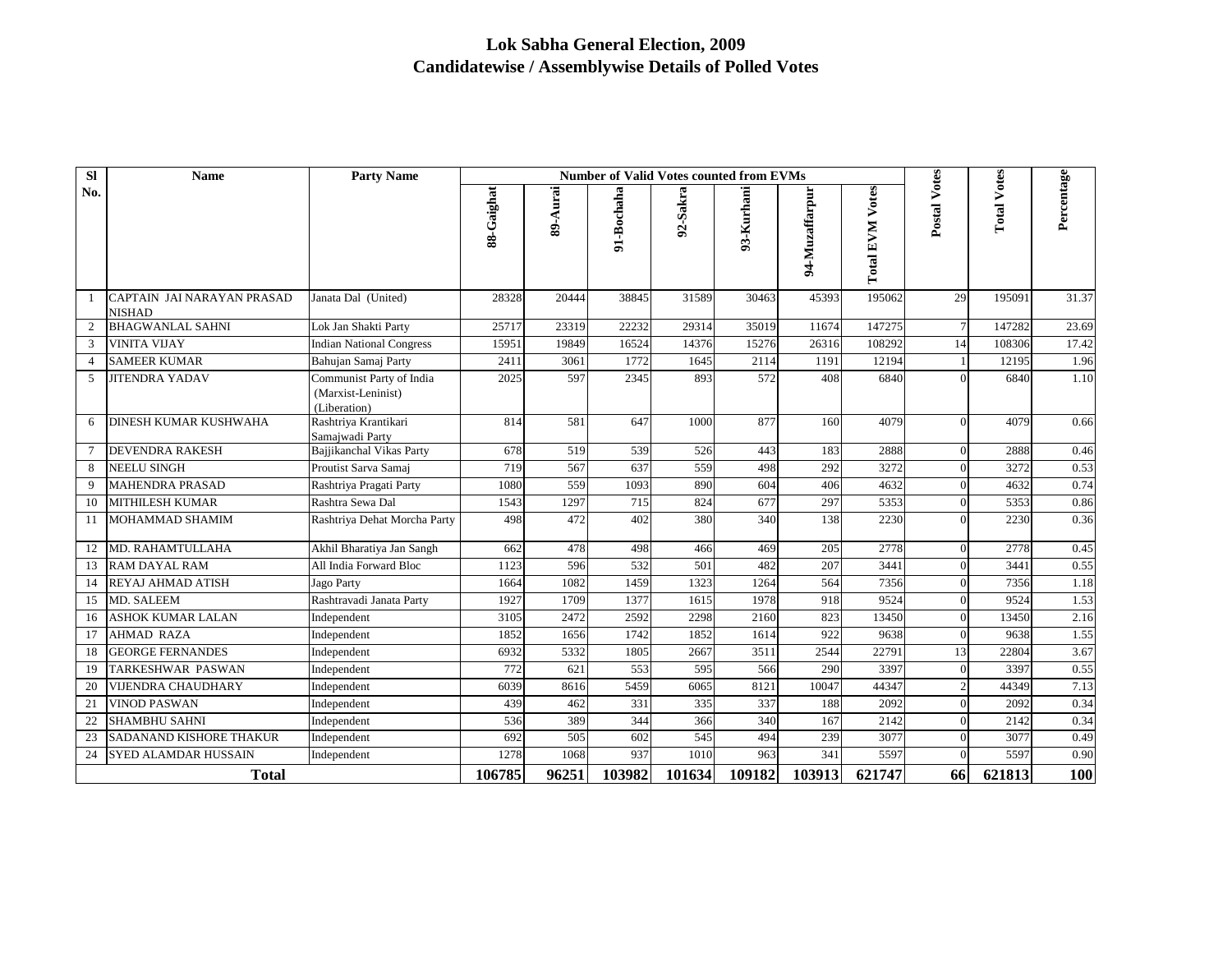| <b>SI</b> | <b>Name</b>              | <b>Party Name</b>                       |            |                   |                             | <b>Number of Valid Votes counted from EVMs</b> |                |                       |                      | otes     | otes       |         |
|-----------|--------------------------|-----------------------------------------|------------|-------------------|-----------------------------|------------------------------------------------|----------------|-----------------------|----------------------|----------|------------|---------|
| No.       |                          |                                         | 90-Minapur | -Kanti<br>۱ñ<br>a | $\overline{c}$<br>$96 - B3$ | Paroo<br>5                                     | Sahebganj<br>ó | ᇃ<br>aish<br>⋗<br>125 | otes<br>EVM<br>Total | Postal   | ⋗<br>Total | entage  |
|           | RAGHUVANSH PRASAD SINGH  | Rashtriya Janata Dal                    | 41535      | 52291             | 45988                       | 52796                                          | 47645          | 44219                 | 284474               |          | 284479     | 45.61   |
|           | VIJAY KUMAR SHUKLA       | Janata Dal (United)                     | 48468      | 43167             | 40896                       | 37787                                          | 41316          | 50516                 | 262150               | 21       | 262171     | 42.04   |
| 3         | <b>SHANKAR MAHTO</b>     | Bahujan Samaj Party                     | 1449       | 2948              | 2317                        | 5437                                           | 2622           | 2689                  | 17462                | $\Omega$ | 17462      | 2.80    |
|           | HIND KESRI YADAV         | <b>Indian National Congress</b>         | 2494       | 1959              | 2013                        | 1844                                           | 1368           | 2255                  | 11933                |          | 11934      | 1.91    |
| 5         | PUNAMRI DEVI             | United Women Front                      | 1012       | 758               | 700                         | 781                                            | 723            | 898                   | 4872                 |          | 4872       | 0.78    |
| 6         | PRAMOD KUMAR SHARMA      | Bajjikanchal Vikas Party                | 549        | 410               | 425                         | 431                                            | 361            | 408                   | 2584                 |          | 2584       | 0.41    |
|           | <b>BADRI PASWAN</b>      | Rashtriya Krantikari<br>Samajwadi Party | 563        | 456               | 462                         | 508                                            | 396            | 562                   | 2947                 |          | 2947       | 0.47    |
| 8         | <b>BALAK NATH SAHANI</b> | <b>Indian Justice Party</b>             | 470        | 348               | 390                         | 856                                            | 483            | 415                   | 2962                 |          | 2964       | 0.48    |
|           | LALJI KUMAR RAKESH       | Rashtra Sewa Dal                        | 559        | 414               | 432                         | 442                                            | 362            | 465                   | 2674                 |          | 2674       | 0.43    |
| 10        | <b>BINOD PANDIT</b>      | Lokpriya Samaj Party                    | 1235       | 1063              | 1132                        | 1305                                           | 1112           | 1485                  | 7332                 |          | 7332       | 1.18    |
|           | <b>INDARDEO RAI</b>      | Independent                             | 1537       | 1928              | 1351                        | 1678                                           | 1413           | 1461                  | 9368                 |          | 9368       | 1.50    |
|           | <b>JITENDRA PRASAD</b>   | Independent                             | 2854       | 2767              | 2721                        | 2801                                           | 2369           | 2560                  | 16072                |          | 16072      | 2.58    |
|           | <b>Total</b>             |                                         | 102725     | 108509            | 98827                       | 106666                                         | 100170         | 107933                | 624830               | 29       | 624859     | 100.193 |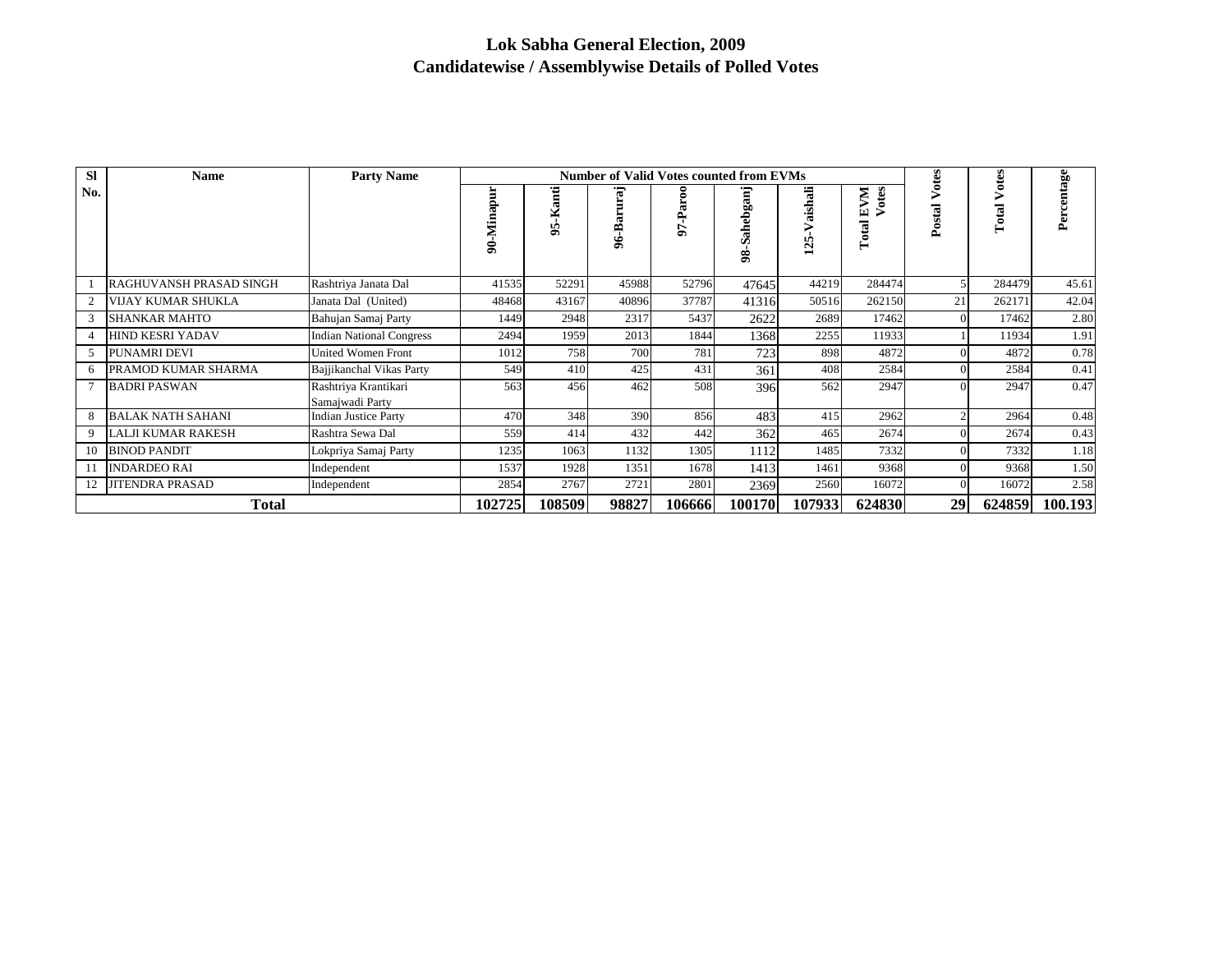| Sl             | <b>Name</b>             | <b>Party Name</b>                                              |                |             |               | <b>Number of Valid Votes counted from EVMs</b> |            |            |                              |                 |                    |            |
|----------------|-------------------------|----------------------------------------------------------------|----------------|-------------|---------------|------------------------------------------------|------------|------------|------------------------------|-----------------|--------------------|------------|
| No.            |                         |                                                                | 99-Baikunthpur | 100-Barauli | 101-Gopalganj | 102-Kuchaikote                                 | 103-Bhorey | 104-Hathua | otes<br>⋗<br>N<br>E<br>Total | Votes<br>Postal | <b>Total Votes</b> | Percentage |
|                | <b>ANIL KUMAR</b>       | Rashtriya Janata Dal                                           | 31010          | 26866       | 25068         | 22826                                          | 27469      | 24309      | 157548                       |                 | 157552             | 31.22      |
| 2              | <b>JANAK RAM</b>        | Bahujan Samaj Party                                            | 6912           | 8060        | 8702          | 9864                                           | 6070       | 7936       | 47544                        |                 | 47545              | 9.42       |
| 3              | PURNMASI RAM            | Janata Dal (United)                                            | 30048          | 27321       | 32818         | 36866                                          | 38522      | 34444      | 200019                       |                 | 200024             | 39.64      |
| $\overline{4}$ | <b>RAMAI RAM</b>        | <b>Indian National Congress</b>                                | 2997           | 3514        | 5749          | 3529                                           | 2954       | 2598       | 21341                        |                 | 21341              | 4.23       |
| .5             | <b>MADHU BHARTI</b>     | Loktantrik Samata Dal                                          | 653            | 672         | 748           | 942                                            | 776        | 762        | 4553                         |                 | 4553               | 0.90       |
| 6              | <b>RAM KUMAR MANJHI</b> | Suheldev Bhartiya Samaj<br>Party                               | 579            | 758         | 543           | 722                                            | 793        | 616        | 4011                         |                 | 4011               | 0.79       |
|                | <b>RAMASHANKAR RAM</b>  | Rashtriya Jan-Jagram Morcha                                    | 1464           | 1433        | 1691          | 1655                                           | 2206       | 1656       | 10105                        |                 | 10105              | 2.00       |
| 8              | <b>SATYADEO RAM</b>     | Communist Party of India<br>(Marxist-Leninist)<br>(Liberation) | 966            | 1080        | 1625          | 1336                                           | 6879       | 2113       | 13999                        | $\Omega$        | 13999              | 2.77       |
| 9              | <b>ASHA DEVI</b>        | Independent                                                    | 372            | 393         | 419           | 458                                            | 728        | 389        | 2759                         | $\Omega$        | 2759               | 0.55       |
| 10             | <b>DINANATH MANJHI</b>  | Independent                                                    | 444            | 389         | 480           | 759                                            | 577        | 418        | 3067                         |                 | 3067               | 0.61       |
| -11            | DHARMENDRA KUMAR HAZRA  | Independent                                                    | 1321           | 1369        | 1420          | 1560                                           | 2491       | 1618       | 9779                         |                 | 9779               | 1.94       |
| 12             | <b>BINITA BAITHA</b>    | Independent                                                    | 643            | 601         | 565           | 600                                            | 806        | 767        | 3982                         |                 | 3982               | 0.79       |
|                | 13 RAJESH KUMAR RAM     | Independent                                                    | 470            | 449         | 450           | 451                                            | 657        | 491        | 2968                         |                 | 2968               | 0.59       |
| 14             | <b>RAM SURAT RAM</b>    | Independent                                                    | 997            | 899         | 857           | 1110                                           | 1378       | 1449       | 6690                         |                 | 6690               | 1.33       |
| 15             | <b>SHAMBHU DOM</b>      | Independent                                                    | 910            | 757         | 841           | 975                                            | 990        | 920        | 5393                         |                 | 5393               | 1.07       |
|                | 16 SURENDRA PASWAN      | Independent                                                    | 2009           | 1529        | 1444          | 1717                                           | 2146       | 1999       | 10844                        |                 | 10844              | 2.15       |
|                | <b>Total</b>            |                                                                | 81795          | 76090       | 83420         | 85370                                          | 95442      | 82485      | 504602                       | 10              | 504612             | 100        |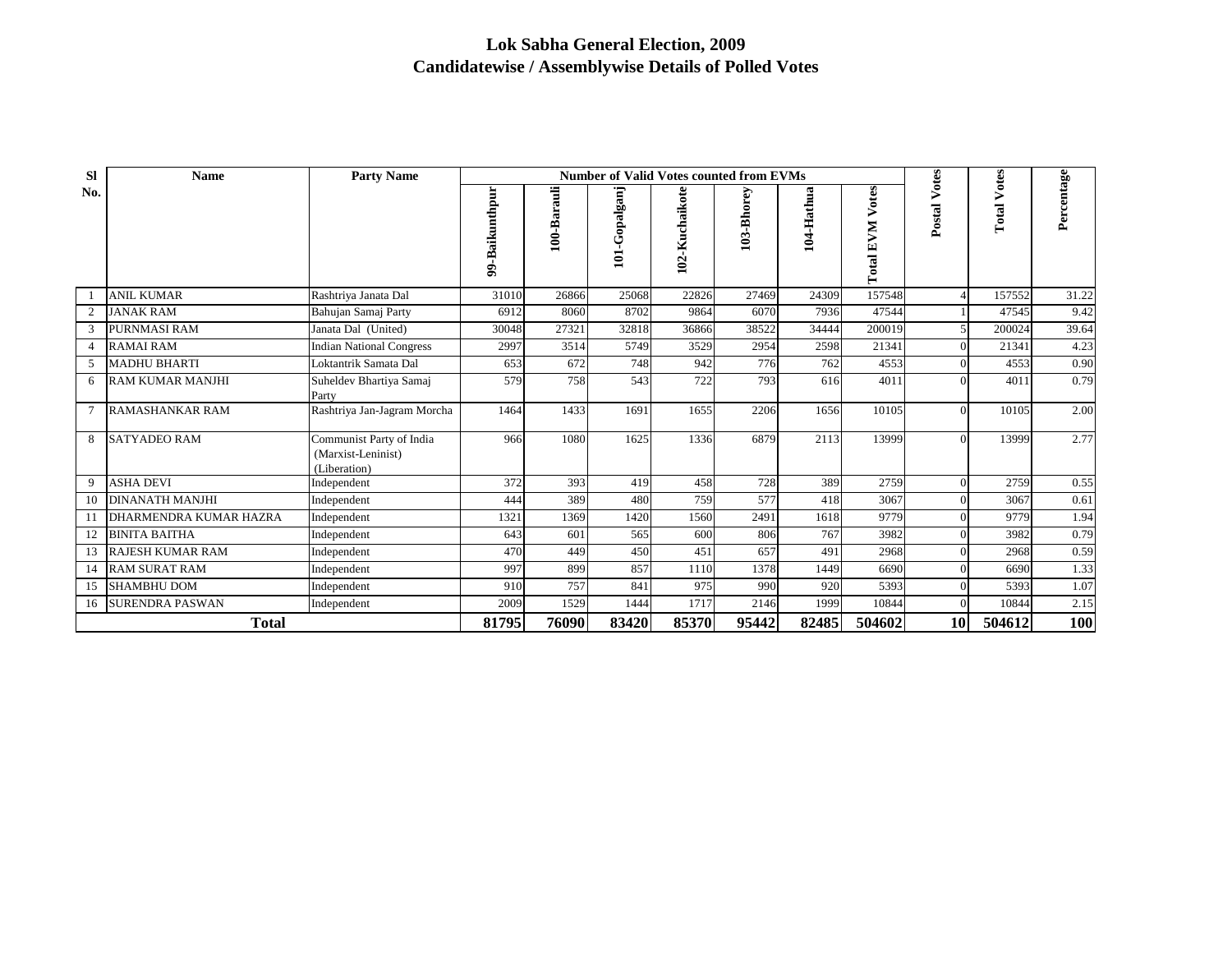| <b>SI</b>      | <b>Name</b>                | <b>Party Name</b>                                              |           |             |             | <b>Number of Valid Votes counted from EVMs</b> |               |              |                                     |                 |                    |            |
|----------------|----------------------------|----------------------------------------------------------------|-----------|-------------|-------------|------------------------------------------------|---------------|--------------|-------------------------------------|-----------------|--------------------|------------|
| No.            |                            |                                                                | 105-Siwan | 106-Ziradei | 107-Darauli | 108-Raghunathpur                               | 109-Daraundha | 110-Barharia | Votes<br><b>EVM</b><br><b>Total</b> | Votes<br>Postal | <b>Total Votes</b> | Percentage |
|                | PARASH NATH PATHAK         | Bahujan Samaj Party                                            | 3454      | 4909        | 6663        | 3703                                           | 4900          | 3296         | 26925                               | 15              | 26940              | 4.20       |
| $\overline{2}$ | <b>BRISHIN PATEL</b>       | Janata Dal (United)                                            | 4986      | 5284        | 5085        | 7064                                           | 10966         | 10516        | 43901                               | 67              | 43968              | 6.85       |
| 3              | <b>VIJAY SHANKER DUBEY</b> | <b>Indian National Congress</b>                                | 800       | 1129        | 1978        | 3155                                           | 3957          | 1077         | 12096                               | 8               | 12104              | 1.89       |
| 4              | <b>HENA SHAHAB</b>         | Rashtriya Janata Dal                                           | 38595     | 21244       | 20011       | 32500                                          | 26686         | 33615        | 172651                              | 113             | 172764             | 26.91      |
| 5              | <b>AMAR NATH YADAV</b>     | Communist Party of India<br>(Marxist-Leninist)<br>(Liberation) | 2751      | 20763       | 29756       | 12091                                          | 5918          | 1683         | 72962                               | 26              | 72988              | 11.37      |
| 6              | <b>ASWANI KR. VERMA</b>    | Indian Justice Party                                           | 957       | 1179        | 1413        | 1124                                           | 1019          | 992          | 6684                                | $\Omega$        | 6684               | 1.04       |
|                | <b>MADHURI PANDAY</b>      | Samajik Jantantrik Party                                       | 708       | 841         | 847         | 830                                            | 830           | 760          | 4816                                | 0               | 4816               | 0.75       |
| 8              | <b>LAL BABU TIWARI</b>     | Rashtriya Krantikari<br>Samajwadi Party                        | 622       | 2394        | 2797        | 1462                                           | 1209          | 696          | 9180                                | 0               | 9180               | 1.43       |
| 9              | <b>UMESH TIWARY</b>        | Independent                                                    | 1166      | 1554        | 1812        | 1419                                           | 1564          | 1246         | 8761                                | O               | 8761               | 1.36       |
| 10             | OM PRAKASH YADAV           | Independent                                                    | 55260     | 31880       | 31844       | 31431                                          | 37502         | 48174        | 236091                              | 103             | 236194             | 36.80      |
| 11             | NIDHI KIRTI                | Independent                                                    | 793       | 1328        | 1693        | 1223                                           | 1179          | 810          | 7026                                | 0               | 7026               | 1.09       |
| 12             | PRABHU NATH MALI           | Independent                                                    | 826       | 941         | 1097        | 926                                            | 1012          | 755          | 5557                                | O               | 5557               | 0.87       |
| 13             | DR. MUNESHWAR PRASAD       | Independent                                                    | 616       | 657         | 761         | 701                                            | 851           | 652          | 4238                                | $\Omega$        | 4238               | 0.66       |
| 14             | <b>RAJENDRA KUMAR</b>      | Independent                                                    | 3345      | 2572        | 2613        | 2632                                           | 3719          | 3677         | 18558                               | 0               | 18558              | 2.89       |
| 15             | <b>SHAMBHU NATH PRASAD</b> | Independent                                                    | 1576      | 1878        | 2001        | 1899                                           | 2693          | 2085         | 12132                               |                 | 12132              | 1.89       |
|                | Total                      |                                                                | 116455    | 98553       | 110371      | 102160                                         | 104005        | 110034       | 641578                              | 332             | 641910             | 100        |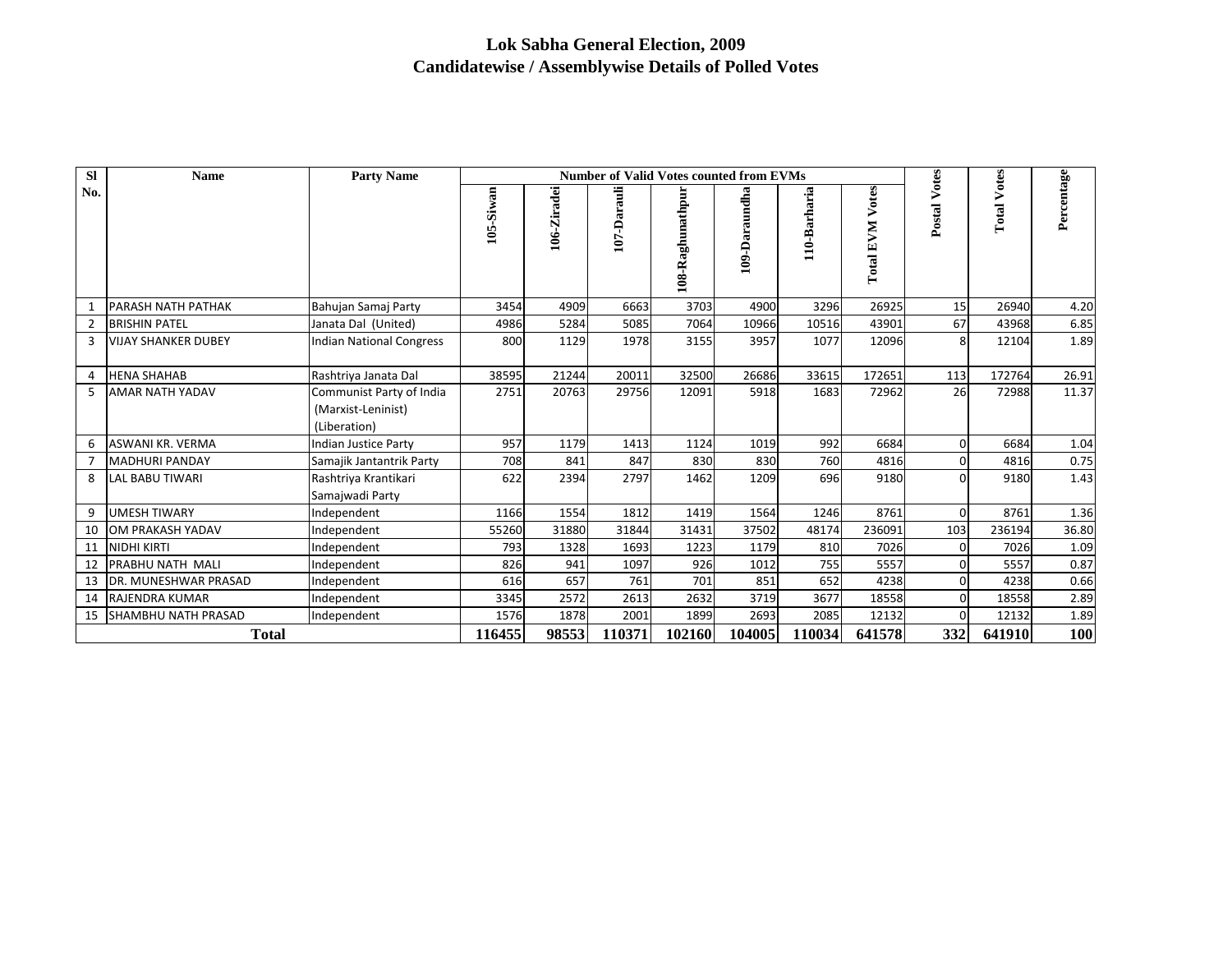| <b>SI</b> | <b>Name</b>                  | <b>Party Name</b>                                              |                       |                    |          | <b>Number of Valid Votes counted from EVMs</b> |                |             |                                         | otes           | otes       |            |
|-----------|------------------------------|----------------------------------------------------------------|-----------------------|--------------------|----------|------------------------------------------------|----------------|-------------|-----------------------------------------|----------------|------------|------------|
| No.       |                              |                                                                | -Goriyakothi<br>$\Xi$ | ajganj<br>112-Maha | 113-Ekma | 114-Manjhi                                     | 5-Baniapu<br>Ξ | 116-Taraiya | otes<br>⋗<br><b>EVM</b><br><b>Total</b> | ⋗<br>Postal    | ⋗<br>Total | ercentage  |
|           | <b>UMA SHANAKER SINGH</b>    | Rashtriya Janata Dal                                           | 46454                 | 40672              | 37355    | 40455                                          | 24384          | 22288       | 211608                                  | $\overline{2}$ | 211610     | 35.30      |
| 2         | TARKESHWAR SINGH             | <b>Indian National Congress</b>                                | 8912                  | 10478              | 5388     | 4700                                           | 25721          | 24963       | 80162                                   | $\Omega$       | 80162      | 13.37      |
|           | <b>PRABHU NATH SINGH</b>     | Janata Dal (United)                                            | 39495                 | 30751              | 28830    | 29921                                          | 40533          | 39283       | 208813                                  | $\Omega$       | 208813     | 34.83      |
|           | <b>RAVINDRA NATH MISHRA</b>  | Bahujan Samaj Party                                            | 2473                  | 3610               | 7951     | 9325                                           | 3344           | 1701        | 28404                                   | $\Omega$       | 28404      | 4.74       |
| 5         | <b>RAMESH SINGH KUSHWAHA</b> | Loktantrik Samata Dal                                          | 1985                  | 4308               | 2801     | 3624                                           | 2105           | 1470        | 16293                                   | $\Omega$       | 16293      | 2.72       |
| 6         | <b>SATYENDRA KR. SAHANI</b>  | Communist Party of India<br>(Marxist-Leninist)<br>(Liberation) | 1001                  | 689                | 518      | 595                                            | 452            | 1165        | 4420                                    | $\Omega$       | 4420       | 0.74       |
|           | <b>GAUTAM PRASAD</b>         | Independent                                                    | 421                   | 377                | 289      | 255                                            | 330            | 342         | 2014                                    | $\Omega$       | 2014       | 0.34       |
| 8         | <b>DHURENDRA RAM</b>         | Independent                                                    | 479                   | 420                | 351      | 333                                            | 439            | 430         | 2452                                    | $\Omega$       | 2452       | 0.41       |
| 9         | <b>NAYAN PRASAD</b>          | Independent                                                    | 793                   | 761                | 535      | 545                                            | 628            | 597         | 3859                                    | $\Omega$       | 3859       | 0.64       |
| 10        | <b>PRADEEP MANJHI</b>        | Independent                                                    | 788                   | 724                | 538      | 520                                            | 680            | 641         | 3891                                    | $\Omega$       | 3891       | 0.65       |
| 11        | <b>BANKE BIHARI SINGH</b>    | Independent                                                    | 2136                  | 1713               | 1302     | 1089                                           | 1571           | 1466        | 9277                                    | $\Omega$       | 9277       | 1.55       |
| 12        | <b>RAJESH KUMAR SINGH</b>    | Independent                                                    | 1266                  | 1105               | 802      | 696                                            | 1211           | 1091        | 6171                                    | $\Omega$       | 6171       | 1.03       |
|           | 13 BREENDA PATHAK            | Independent                                                    | 5093                  | 4521               | 3431     | 2880                                           | 3369           | 2869        | 22163                                   | $\Omega$       | 22163      | 3.70       |
|           | <b>Total</b>                 |                                                                | 111296                | 100129             | 90091    | 94938                                          | 104767         | 98306       | 599527                                  | $\mathbf{2}$   | 599529     | <b>100</b> |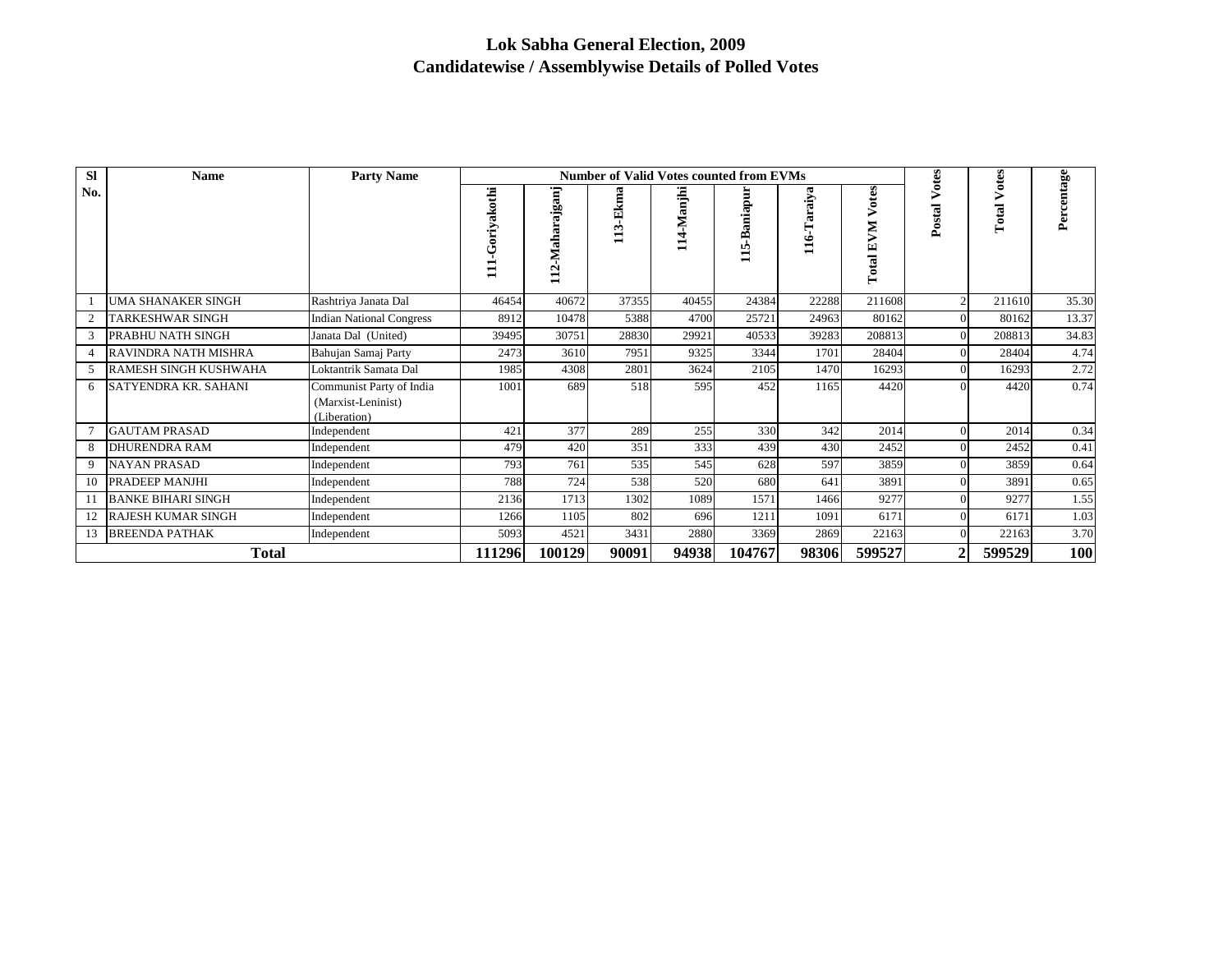| <b>SI</b> | <b>Name</b>               | <b>Party Name</b>      |                     |             | <b>Number of Valid Votes counted from EVMs</b> |           |                          |                    |                          | otes            | otes       |         |
|-----------|---------------------------|------------------------|---------------------|-------------|------------------------------------------------|-----------|--------------------------|--------------------|--------------------------|-----------------|------------|---------|
| No.       |                           |                        | arhaura<br>Ş<br>117 | ≏<br>∞<br>∸ | rkha<br>ت<br>◦<br>$\blacksquare$               | moun<br>ຊ | rsa<br>$\sim$<br>ń,<br>Ñ | onepur<br>Ō<br>122 | otes<br>NA<br>囯<br>Total | ⋗<br>stal<br>قم | ⋗<br>Total | centage |
|           | <b>RAJIV PRATAP RUDY</b>  | Bharatiya Janata Party | 26607               | 48885       | 35976                                          | 36821     | 30882                    | 43223              | 222394                   |                 | 222394     | 38.29   |
| 2         | <b>LALU PRASAD</b>        | Rashtriya Janata Dal   | 45605               | 43575       | 56426                                          | 36304     | 43356                    | 48938              | 274204                   |                 | 274209     | 47.21   |
| 3         | <b>SALIM PERWEZ</b>       | Bahujan Samaj Party    | 5953                | 9743        | 8261                                           | 6545      | 7708                     | 6815               | 45025                    |                 | 45027      | 7.75    |
|           | <b>SANTOSH PATEL</b>      | Loktantrik Samata Dal  | 674                 | 557         | 696                                            | 727       | 593                      | 522                | 3769                     |                 | 3769       | 0.65    |
| 5         | <b>SOHEL AKHATAR</b>      | Bharatiya Momin Front  | 307                 | 226         | 345                                            | 289       | 307                      | 260                | 1734                     |                 | 1734       | 0.30    |
| 6         | <b>KUMAR BALRAM SINGH</b> | Independent            | 285                 | 219         | 334                                            | 309       | 304                      | 337                | 1788                     |                 | 1788       | 0.31    |
|           | DHUPENDRA SINGH           | Independent            | 1310                | 883         | 1203                                           | 1215      | 1055                     | 846                | 6512                     |                 | 6512       | 1.12    |
|           | <b>RAJKUMAR RAI</b>       | Independent            | 486                 | 374         | 517                                            | 444       | 459                      | 363                | 2643                     |                 | 2643       | 0.46    |
| 9         | RAJAN HRISHIKESH CHANDRA  | Independent            | 495                 | 674         | 516                                            | 473       | 481                      | 387                | 3026                     |                 | 3026       | 0.52    |
| 10        | <b>RAJARAM SAHANI</b>     | Independent            | 427                 | 396         | 518                                            | 471       | 454                      | 355                | 2621                     |                 | 2621       | 0.45    |
| 11        | <b>LAL BABU RAY</b>       | Independent            | 1824                | 856         | 1199                                           | 1371      | 1035                     | 1023               | 7308                     |                 | 7308       | 1.26    |
|           | 12 SHEO DAS SINGH         | Independent            | 1643                | 1322        | 1948                                           | 1822      | 1761                     | 1302               | 9798                     |                 | 9798       | 1.69    |
|           | <b>Total</b>              |                        | 85616               | 107710      | 107939                                         | 86791     | 88395                    | 104371             | 5808221                  |                 | 580829     | 100     |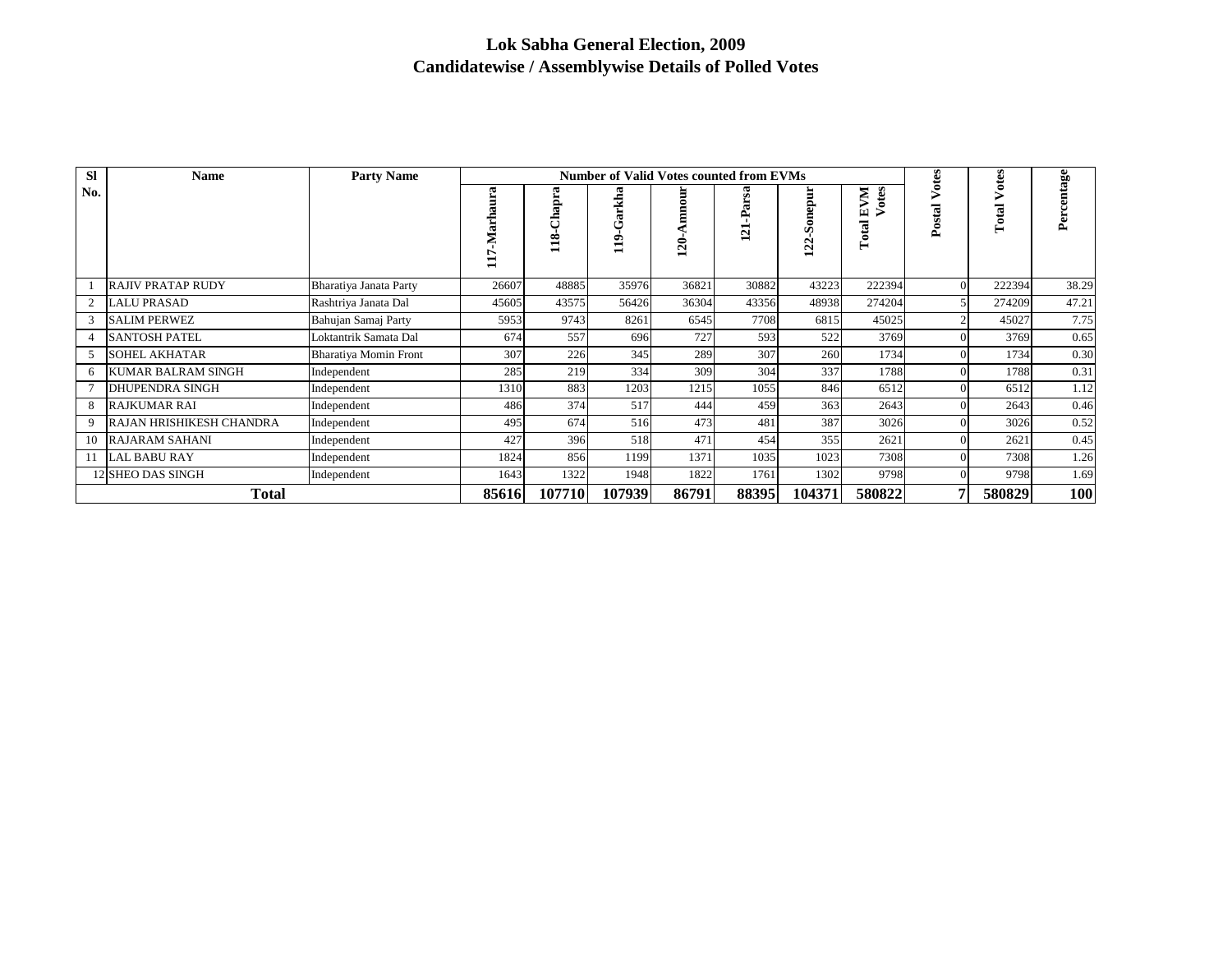## **Lok Sabha General Election, 2009Candidatewise / Assemblywise Details of Polled Votes**

| <b>SI</b> | <b>Name</b>             | <b>Party Name</b>               |                               |            |            | <b>Number of Valid Votes counted from EVMs</b> |                            |              |                                            | otes     | otes       |            |
|-----------|-------------------------|---------------------------------|-------------------------------|------------|------------|------------------------------------------------|----------------------------|--------------|--------------------------------------------|----------|------------|------------|
| No.       |                         |                                 | -Hajipur<br>ω<br>$\mathbf{5}$ | algan<br>ম | Mahua<br>ন | akar<br>≏<br>Raja<br>27                        | Ξ<br>믋<br>یم<br><u> 28</u> | -Manh<br>129 | otes<br>ŠД<br>⊡<br>↘<br>$\mathbf{a}$<br>ρā | stal     | ⋗<br>Total | entage     |
|           | DASAI CHOUDHARY         | <b>Indian National Congress</b> | 3028                          | 4262       | 5518       | 3138                                           | 2690                       | 2948         | 21584                                      |          | 21585      | 3.89       |
| 2         | MAHESHWAR DAS           | Bahujan Samaj Party             | 809                           | 1027       | 1010       | 692                                            | 817                        | 820          | 5175                                       | $\Omega$ | 5175       | 0.93       |
| 3         | <b>RAM VILAS PASWAN</b> | Lok Jan Shakti Party            | 41752                         | 42603      | 30676      | 29363                                          | 33481                      | 30877        | 208752                                     | 9        | 208761     | 37.61      |
|           | <b>RAM SUNDAR DAS</b>   | Janata Dal (United)             | 46147                         | 42966      | 35517      | 37733                                          | 42504                      | 41840        | 246707                                     | 8        | 246715     | 44.44      |
|           | DINESH CHANDRA BHUSHAN  | Loktantrik Samata Dal           | 1847                          | 2966       | 3838       | 3014                                           | 1820                       | 3665         | 17150                                      | $\Omega$ | 17150      | 3.09       |
| 6         | <b>NAND LAL PASWAN</b>  | Independent                     | 594                           | 817        | 798        | 658                                            | 775                        | 679          | 4321                                       |          | 4321       | 0.78       |
|           | PRATIMA KUMARI          | Independent                     | 861                           | 1178       | 1085       | 988                                            | 920                        | 916          | 5948                                       |          | 5948       | 1.07       |
| 8         | RAJENDRA KUMAR PASWAN   | Independent                     | 2107                          | 2480       | 2145       | 2157                                           | 1985                       | 2197         | 13071                                      | $\Omega$ | 13071      | 2.35       |
| 9         | <b>RAM TIRTH PASWAN</b> | Independent                     | 1601                          | 2050       | 2029       | 1587                                           | 1637                       | 1633         | 10537                                      | $\Omega$ | 10537      | 1.90       |
| 10        | VISHWA VIJAY KUMAR      | Independent                     | 1032                          | 1608       | 1329       | 1121                                           | 1388                       | 1149         | 7627                                       |          | 7627       | 1.37       |
|           | <b>VIDHYARTHI</b>       |                                 |                               |            |            |                                                |                            |              |                                            |          |            |            |
| 11        | <b>SANJAY PASHWAN</b>   | Independent                     | 1715                          | 2606       | 3000       | 2269                                           | 2315                       | 2312         | 14217                                      | $\Omega$ | 14217      | 2.56       |
|           | <b>Total</b>            |                                 | 101493                        | 104563     | 86945      | 82720                                          | 90332                      | 89036        | 555089                                     | 18       | 555107     | <b>100</b> |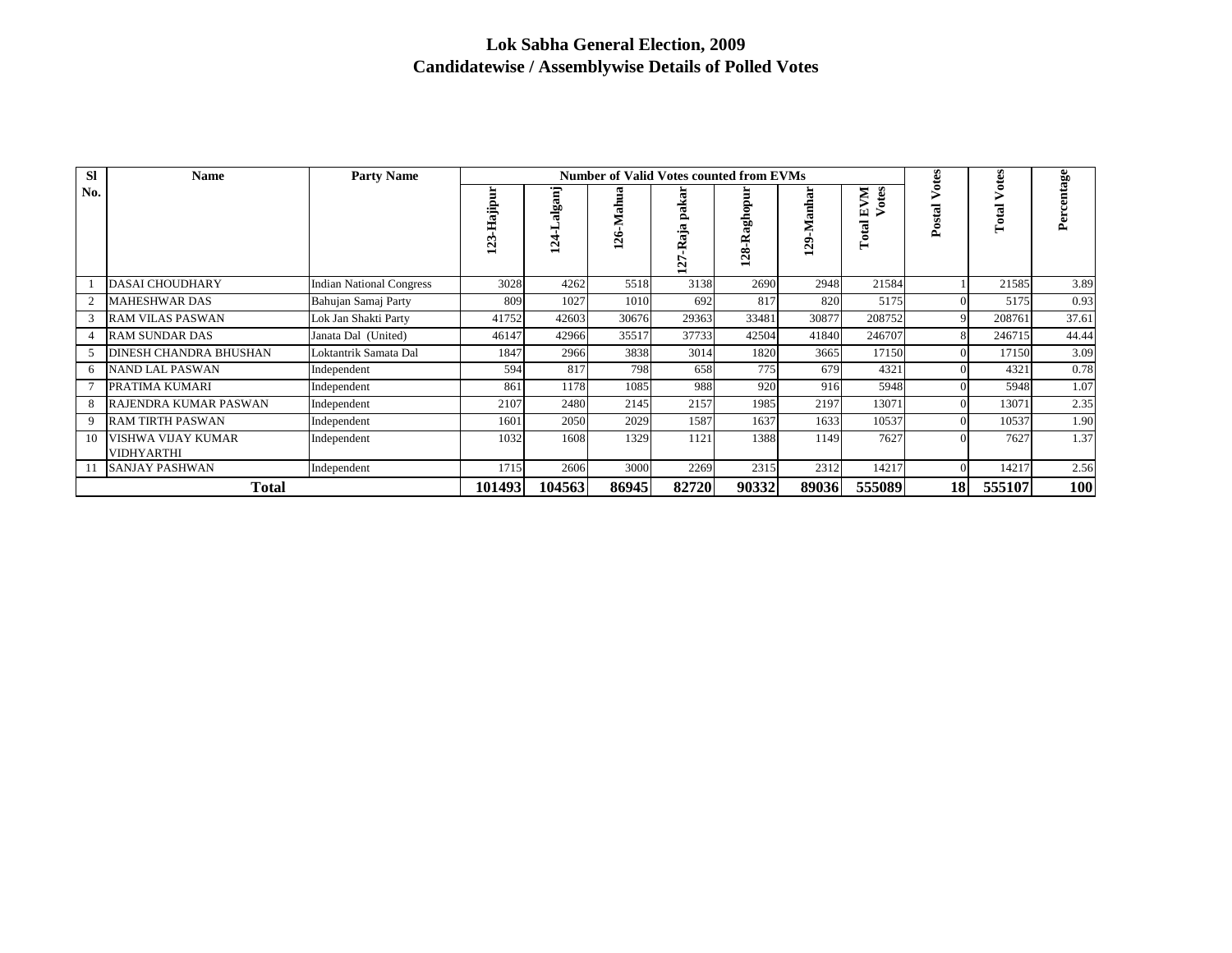| <b>SI</b>      | <b>Name</b>                 | <b>Party Name</b>                       | <b>Number of Valid Votes counted from EVMs</b> |              |           |                 |                    |               |                           |              |                    |            |
|----------------|-----------------------------|-----------------------------------------|------------------------------------------------|--------------|-----------|-----------------|--------------------|---------------|---------------------------|--------------|--------------------|------------|
| No.            |                             |                                         | 130-Patepur                                    | 134-Ujiarpur | 135-Morwa | 136-Sarairanjan | 137-Mohiuddinnagar | 138-Bibhutpur | Votes<br><b>Total EVM</b> | Postal Votes | <b>Total Votes</b> | Percentage |
|                | <b>ASWAMEDH DEVI</b>        | Janata Dal (United)                     | 37642                                          | 29595        | 32466     | 31668           | 25549              | 23124         | 180044                    | 38           | 180082             | 31.92      |
| 2              | <b>ALOK KUMAR MEHTA</b>     | Rashtriya Janata Dal                    | 26198                                          | 29946        | 22241     | 28138           | 26033              | 22199         | 154755                    | 15           | 154770             | 27.43      |
| 3              | <b>RAMDEO VERMA</b>         | Communist Party of India<br>(Marxist)   | 3138                                           | 15509        | 4622      | 5418            | 3507               | 26703         | 58897                     | 3            | 58900              | 10.44      |
| $\overline{4}$ | VIJAYWANT KUMAR CHAUDHARY   | Bahujan Samaj Party                     | 1885                                           | 2600         | 1225      | 2260            | 1437               | 2051          | 11458                     |              | 11459              | 2.03       |
| 5              | <b>SHEEL KUMAR ROY</b>      | <b>Indian National Congress</b>         | 3912                                           | 10462        | 7980      | 7779            | 6007               | 6886          | 43026                     | 12           | 43038              | 7.63       |
| 6              | <b>CHANDRA DEO ROY</b>      | Socialist Party (Lohia)                 | 407                                            | 412          | 338       | 345             | 266                | 358           | 2126                      |              | 2126               | 0.38       |
|                | <b>JAI NARAYAN SAH</b>      | Bajjikanchal Vikas Party                | 374                                            | 347          | 296       | 321             | 282                | 341           | 1961                      |              | 1962               | 0.35       |
|                | <b>JITENDRA KUMAR ROY</b>   | Shivsena                                | 8559                                           | 7281         | 7131      | 6958            | 6205               | 6145          | 42279                     |              | 42279              | 7.49       |
| 9              | <b>TOSHAN SAH</b>           | Rashtriya Pragati Party                 | 1173                                           | 814          | 830       | 751             | 583                | 652           | 4803                      |              | 4804               | 0.85       |
| 10             | <b>MD. TAUKIR</b>           | Samata Party                            | 878                                            | 455          | 476       | 431             | 309                | 377           | 2926                      | $\Omega$     | 2926               | 0.52       |
| 11             | <b>MASSOD HASAN</b>         | Muslim League Kerala State<br>Committee | 646                                            | 418          | 230       | 325             | 258                | 333           | 2210                      |              | 2210               | 0.39       |
| 12             | <b>RAMNATH SINGH</b>        | Rashtra Sewa Dal                        | 348                                            | 345          | 235       | 251             | 249                | 288           | 1716                      | $\Omega$     | 1716               | 0.30       |
| 13             | <b>ARJUN SAHANI</b>         | Independent                             | 2157                                           | 1231         | 1760      | 891             | 322                | 477           | 6838                      |              | 6838               | 1.21       |
| 14             | PRADEEP KUMAR               | Independent                             | 932                                            | 1319         | 841       | 1053            | 836                | 1546          | 6527                      |              | 6527               | 1.16       |
| 15             | <b>BRAJESH KUMAR NIRALA</b> | Independent                             | 1047                                           | 816          | 572       | 735             | 1304               | 713           | 5187                      |              | 5187               | 0.92       |
| 16             | <b>MANSOOR</b>              | Independent                             | 3018                                           | 1995         | 1338      | 1818            | 1934               | 1658          | 11761                     |              | 11761              | 2.08       |
| 17             | <b>MOHAN PAUL</b>           | Independent                             | 1827                                           | 1635         | 1477      | 1644            | 1246               | 1254          | 9083                      |              | 9083               | 1.61       |
| 18             | MOHAMMAD KURBAN             | Independent                             | 1082                                           | 941          | 686       | 892             | 680                | 862           | 5143                      |              | 5143               | 0.91       |
| 19             | <b>RATAN SAHANI</b>         | Independent                             | 370                                            | 692          | 348       | 414             | 277                | 853           | 2954                      |              | 2954               | 0.52       |
| 20             | <b>RAM SAGAR MAHTO</b>      | Independent                             | 633                                            | 698          | 569       | 671             | 442                | 731           | 3744                      |              | 3744               | 0.66       |
| 21             | <b>SANJAY KUMAR JHA</b>     | Independent                             | 390                                            | 426          | 342       | 400             | 264                | 353           | 2175                      |              | 2178               | 0.39       |
| 22             | <b>SUJIT KUMAR BHAGAT</b>   | Independent                             | 930                                            | 726          | 708       | 757             | 729                | 662           | 4512                      |              | 4512               | 0.80       |
|                | <b>Total</b>                |                                         | 97546                                          | 108663       | 86711     | 93920           | 78719              | 98566         | 564125                    | 74           | 564199             | 100        |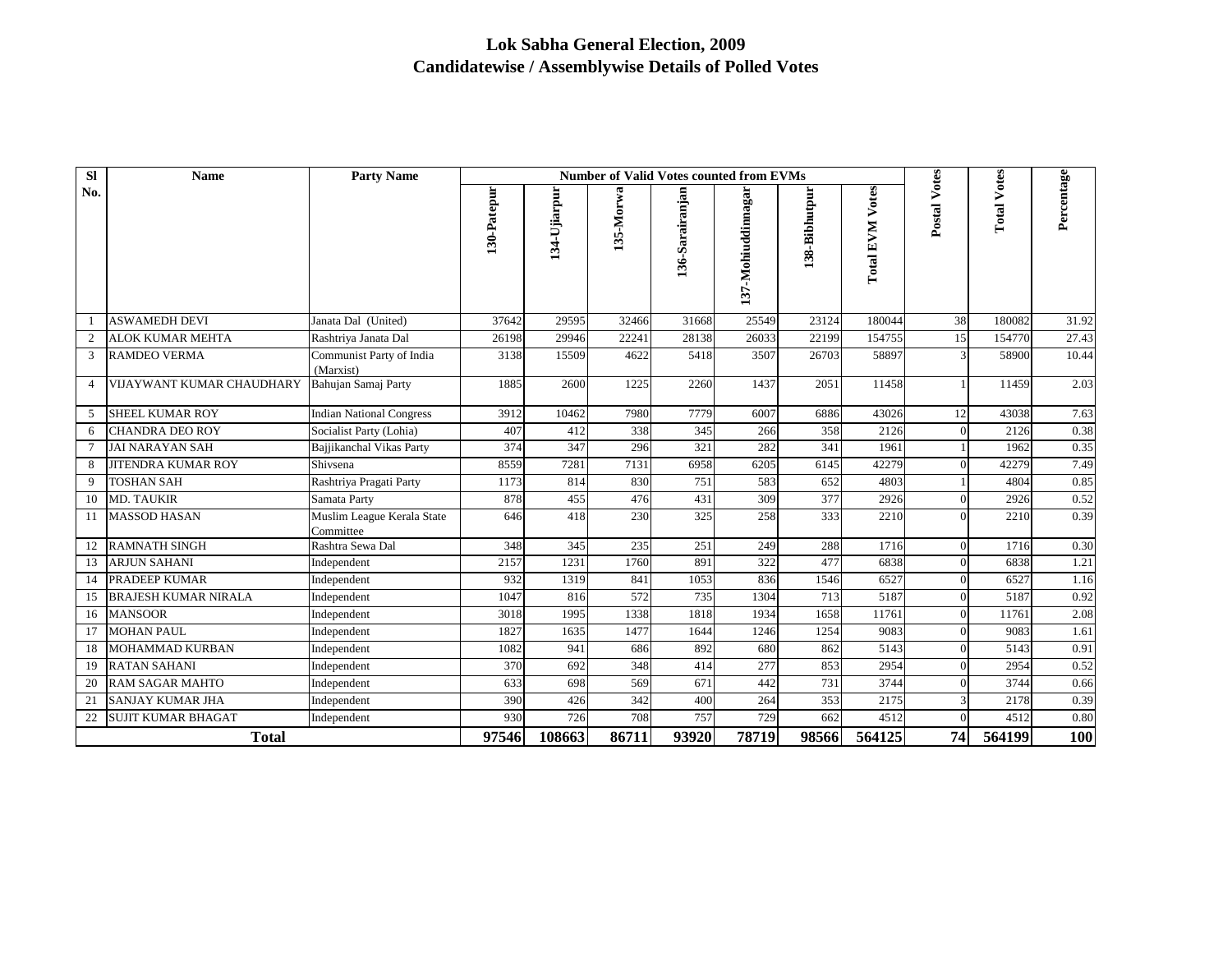| <b>SI</b> | <b>Name</b>               | <b>Party Name</b>                                              |                         |                |             | <b>Number of Valid Votes counted from EVMs</b> |                      |              |                      | otes        | Votes  |            |
|-----------|---------------------------|----------------------------------------------------------------|-------------------------|----------------|-------------|------------------------------------------------|----------------------|--------------|----------------------|-------------|--------|------------|
| No.       |                           |                                                                | asthan<br>78-Kusheshwar | aghat<br>84-Ha | 31-Kalyanpu | Warisnagaı<br>132                              | nastipur<br>S<br>133 | බ<br>139-Ros | otes<br>EVM<br>Total | ↘<br>Postal | Total  | Percentage |
|           | <b>DR. ASHOK KUMAR</b>    | <b>Indian National Congress</b>                                | 16149                   | 12228          | 11404       | 18396                                          | 13176                | 20297        | 91650                |             | 91655  | 15.67      |
|           | <b>MAHESHWAR HAZARI</b>   | Janata Dal (United)                                            | 37605                   | 30713          | 50938       | 48306                                          | 37941                | 53937        | 259440               | 18          | 259458 | 44.37      |
| 3         | <b>RAM CHANDRA PASWAN</b> | Lok Jan Shakti Party                                           | 16689                   | 21186          | 32292       | 32273                                          | 28639                | 23987        | 155066               | 16          | 155082 | 26.52      |
|           | <b>BINDESHWAR RAM</b>     | Bahujan Samaj Party                                            | 1046                    | 1207           | 1671        | 1523                                           | 1888                 | 1762         | 9097                 |             | 9098   | 1.56       |
| 5         | UPENDRA PASWAN            | Loktantrik Samata Dal                                          | 855                     | 779            | 2504        | 1661                                           | 1572                 | 1229         | 8600                 | $\Omega$    | 8600   | 1.47       |
| 6         | <b>JEEBACHH PASWAN</b>    | Communist Party of India<br>(Marxist-Leninist)<br>(Liberation) | 1040                    | 1309           | 2916        | 2596                                           | 2297                 | 1761         | 11919                | $\Omega$    | 11919  | 2.04       |
|           | <b>RANDHIR PASWAN</b>     | Independent                                                    | 1736                    | 1403           | 2033        | 2202                                           | 1330                 | 2102         | 10806                | $\Omega$    | 10806  | 1.85       |
| 8         | <b>RAJA RAM DAS</b>       | Independent                                                    | 843                     | 916            | 1187        | 1392                                           | 852                  | 1279         | 6469                 | $\Omega$    | 6469   | 1.11       |
| 9         | <b>REKHA KUMARI</b>       | Independent                                                    | 1156                    | 1500           | 2058        | 2099                                           | 1536                 | 1920         | 10269                |             | 10270  | 1.76       |
| 10        | SHIVCHANDRA PASWAN        | Independent                                                    | 946                     | 975            | 1270        | 1326                                           | 853                  | 1386         | 6756                 |             | 6756   | 1.16       |
| 11        | <b>SATISH MAHTO</b>       | Independent                                                    | 2164                    | 1968           | 2761        | 2952                                           | 1964                 | 2821         | 14630                | $\Omega$    | 14630  | 2.50       |
|           | <b>Total</b>              |                                                                | 80229                   | 74184          | 111034      | 114726                                         | 92048                | 112481       | 584702               | 41          | 584743 | <b>100</b> |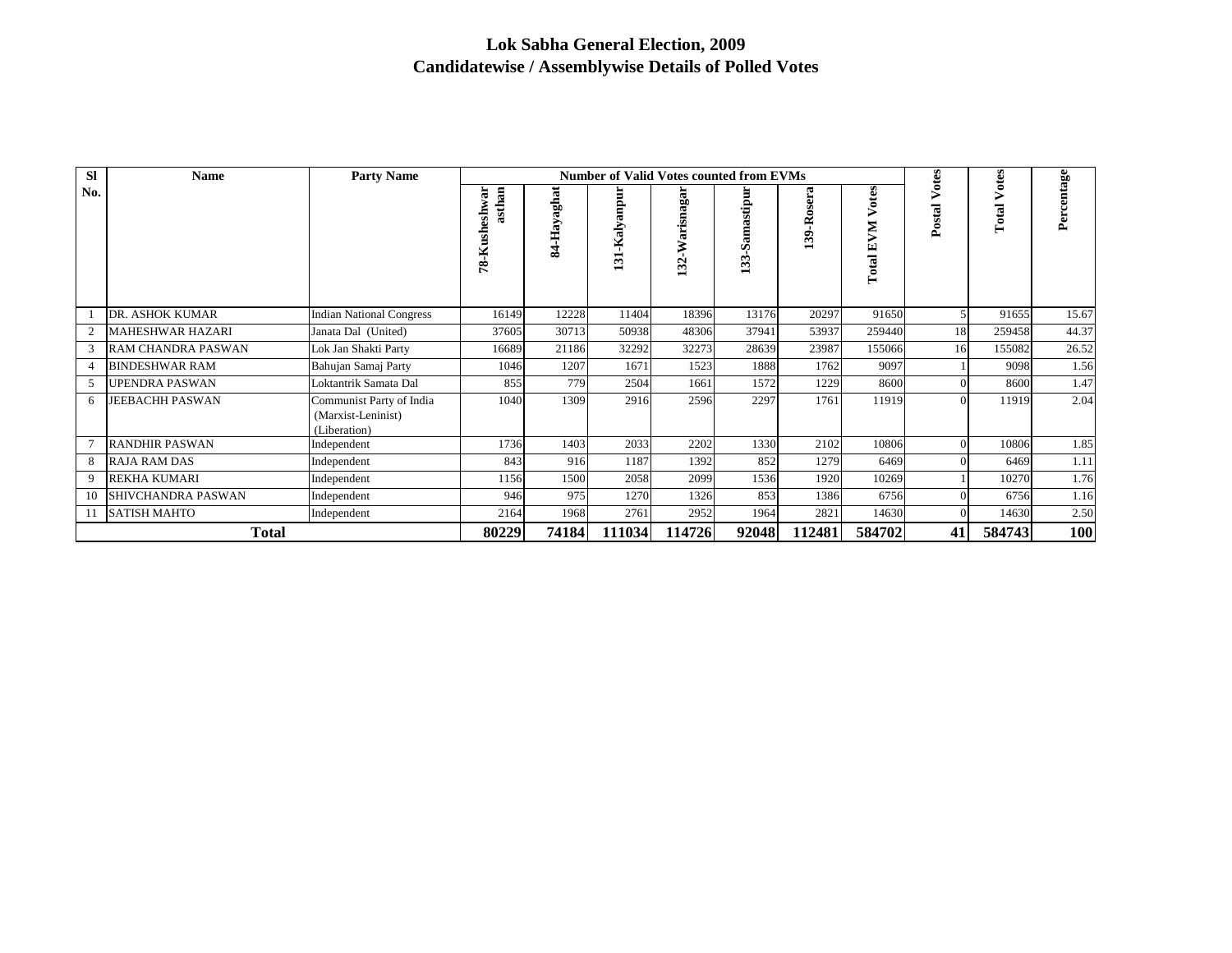| <b>SI</b> | <b>Name</b>                                        | <b>Party Name</b>               |                        |               | <b>Number of Valid Votes counted from EVMs</b> |              |                      |               |            |                        |                | otes       |            |
|-----------|----------------------------------------------------|---------------------------------|------------------------|---------------|------------------------------------------------|--------------|----------------------|---------------|------------|------------------------|----------------|------------|------------|
| No.       |                                                    |                                 | 141-Cheria<br>ariarpur | 142-Bachhwara | 143-Teghra                                     | 144-Matihani | kanal<br>45-Sahebpur | 146-Begusarai | 147-Bakhri | <b>Total EVM Votes</b> | Postal Votes   | ⋗<br>Total | Percentage |
|           | <b>ANIL CHAUDHARY</b>                              | Lok Jan Shakti Party            | 18125                  | 18300         | 10025                                          | 16053        | 24874                | 14638         | 19748      | 121763                 | 23             | 121786     | 16.96      |
|           | 2 AMITA BHUSHAN                                    | <b>Indian National Congress</b> | 7706                   | 14344         | 12790                                          | 15572        | 5822                 | 11927         | 6386       | 74547                  | 18             | 74565      | 10.38      |
|           | CHANDRASHEKHAR MAHTO                               | Bahujan Samaj Party             | 818                    | 955           | 855                                            | 1223         | 683                  | 961           | 1051       | 6546                   | $\overline{2}$ | 6548       | 0.91       |
|           | <b>4DR. MONAZIR HASSAN</b>                         | Janata Dal (United)             | 29081                  | 21804         | 31236                                          | 27556        | 26202                | 35408         | 34336      | 205623                 | 57             | 205680     | 28.64      |
|           | 5 SHATRUGHNA PRASAD SINGH                          | Communist Party of India        | 17665                  | 33442         | 29870                                          | 29141        | 9362                 | 23299         | 22005      | 164784                 | 59             | 164843     | 22.95      |
|           | <b>6 KISHORI PRASAD MAHTO</b>                      | Loktantrik Samata Dal           | 1170                   | 1313          | 899                                            | 981          | 683                  | 1075          | 1642       | 7763                   | $\Omega$       | 7763       | 1.08       |
|           | 7RAM SAH                                           | Rashtriya Pragati Party         | 478                    | 569           | 323                                            | 582          | 385                  | 609           | 533        | 3479                   |                | 3480       | 0.48       |
|           | <b>8 AMIYA KASHYAP BIKKI'</b>                      | Independent                     | 440                    | 494           | 303                                            | 437          | 250                  | 346           | 503        | 2773                   |                | 2773       | 0.39       |
|           | 9 ARUN KUMAR                                       | Independent                     | 516                    | 441           | 303                                            | 446          | 334                  | 381           | 582        | 3003                   |                | 3003       | 0.42       |
|           | 10 ASHOK SAH                                       | Independent                     | 718                    | 732           | 399                                            | 898          | 467                  | 618           | 773        | 4605                   | $\Omega$       | 4605       | 0.64       |
|           | <b>11 DILIP KUMAR</b>                              | Independent                     | 989                    | 1055          | 594                                            | 799          | 792                  | 779           | 1424       | 6432                   | $\Omega$       | 6432       | 0.90       |
|           | 12 NARENDRA KUMAR SINGH ALIAS<br><b>BOGO SINGH</b> | Independent                     | 7609                   | 6341          | 7228                                           | 17809        | 5445                 | 9366          | 7408       | 61206                  | 14             | 61220      | 8.52       |
|           | <b>13 NARAYAN PRASAD HISARIYA</b>                  | Independent                     | 1218                   | 799           | 863                                            | 1061         | 799                  | 969           | 1293       | 7002                   | $\Omega$       | 7002       | 0.97       |
|           | <b>14 RANJEET PASWAN</b>                           | Independent                     | 747                    | 756           | 456                                            | 610          | 364                  | 542           | 744        | 4219                   | $\Omega$       | 4219       | 0.59       |
|           | <b>15 RADHA RAMAN PASWAN</b>                       | Independent                     | 1153                   | 1004          | 728                                            | 927          | 739                  | 889           | 1195       | 6635                   | $\Omega$       | 6635       | 0.92       |
|           | <b>16 RAM DAYAL BHARTI</b>                         | Independent                     | 3527                   | 3365          | 2277                                           | 2942         | 2781                 | 2738          | 3759       | 21389                  | $\Omega$       | 21389      | 2.98       |
|           | 17 RAM NARESH PRASAD SINGH                         | Independent                     | 1154                   | 1154          | 681                                            | 1055         | 1366                 | 890           | 1242       | 7542                   | $\Omega$       | 7542       | 1.05       |
|           | <b>18 RAMSHRAYA NISHAD</b>                         | Independent                     | 630                    | 640           | 472                                            | 647          | 438                  | 573           | 664        | 4064                   |                | 4065       | 0.57       |
|           | <b>19 SAJJAN CHAUDHARY</b>                         | Independent                     | 726                    | 625           | 503                                            | 570          | 493                  | 519           | 1279       | 4715                   |                | 4715       | 0.66       |
|           | <b>Total</b>                                       |                                 |                        |               | 100805                                         | 119309       | 82279                | 106527        | 106567     | 718090                 | 175            | 718265     | 100        |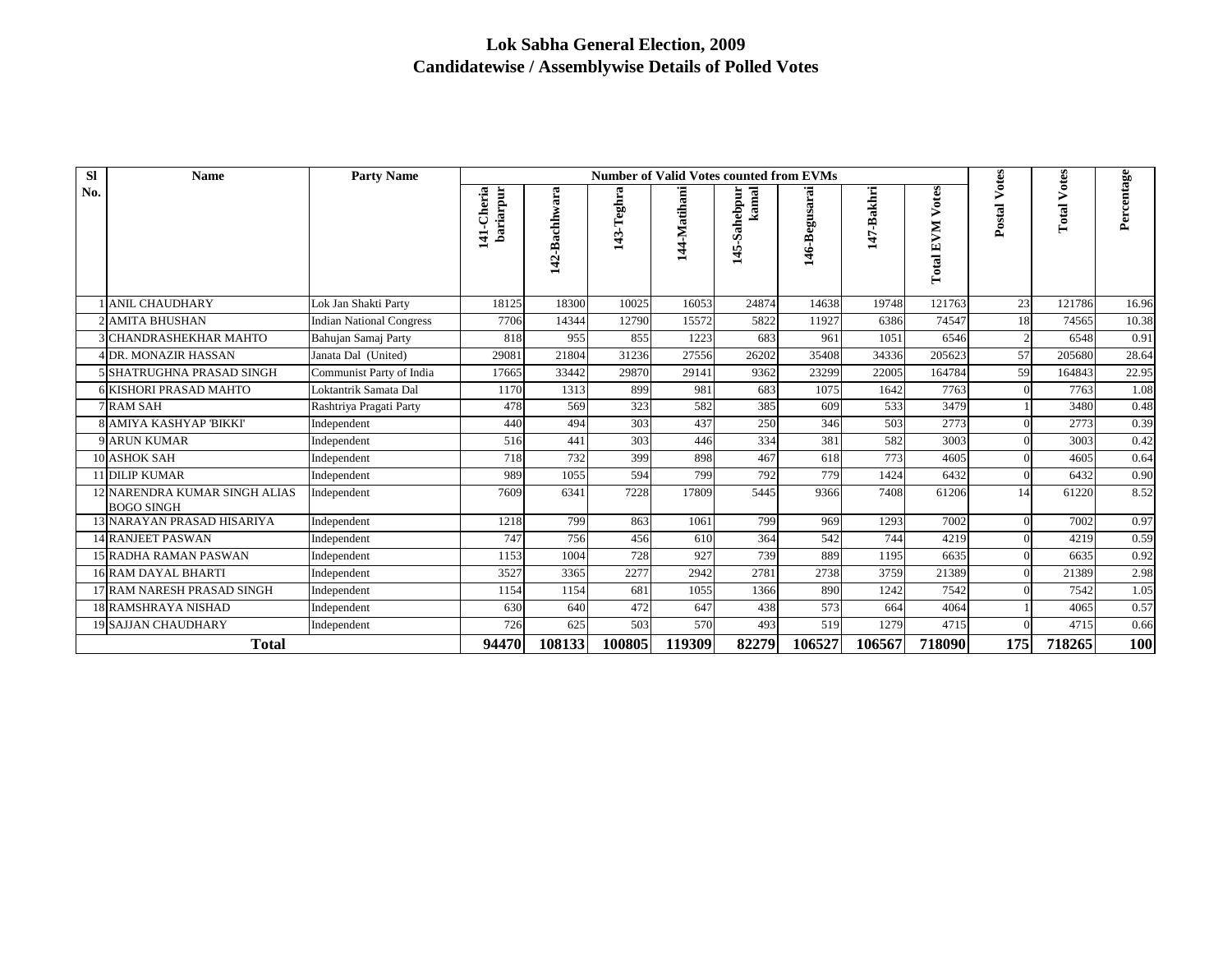| <b>SI</b>      | <b>Name</b>                                   | <b>Party Name</b>                     |                      |              |            | <b>Number of Valid Votes counted from EVMs</b> |             |             |                    |              |                    |            |
|----------------|-----------------------------------------------|---------------------------------------|----------------------|--------------|------------|------------------------------------------------|-------------|-------------|--------------------|--------------|--------------------|------------|
| No.            |                                               |                                       | 76-Simri bakhtiarpur | 140-Hasanpur | 148-Alauli | 149-Khagaria                                   | 150-Beldaur | 51-Parbatta | Votes<br>Total EVM | Postal Votes | <b>Total Votes</b> | Percentage |
|                | <b>ASARFI PRASAD MEHTA</b>                    | Bahujan Samaj Party                   | 2862                 | 2461         | 3897       | 2359                                           | 2934        | 2764        | 17277              | ∩            | 17277              | 2.76       |
| 2              | <b>CHOUDHARY MEHBOOB ALI</b><br><b>KAISER</b> | <b>Indian National Congress</b>       | 38898                | 13594        | 13184      | 22443                                          | 20105       | 19269       | 127493             | C            | 127495             | 20.40      |
| 3              | <b>DINESH CHANDRA YADAV</b>                   | Janata Dal (United)                   | 44566                | 46632        | 39234      | 40383                                          | 52248       | 43894       | 266957             | 7            | 266964             | 42.72      |
| $\overline{4}$ | <b>RAVINDAR KR. RANA</b>                      | Rashtriya Janata Dal                  | 18447                | 24819        | 22420      | 18746                                          | 18167       | 25609       | 128208             |              | 128209             | 20.51      |
| .5             | PAWAN KUMAR "SUMAN"                           | Akhil Bharatiya Desh Bhakt<br>Morcha  | 782                  | 945          | 810        | 564                                            | 820         | 772         | 4693               |              | 4693               | 0.75       |
| 6              | <b>BABLOO PASWAN</b>                          | Navbharat Nirman Party                | 558                  | 716          | 637        | 504                                            | 692         | 528         | 3635               | $\Omega$     | 3635               | 0.58       |
|                | <b>BHARAT KUMAR YADAV</b>                     | Kosi Vikas Party                      | 543                  | 1020         | 1478       | 1697                                           | 4613        | 1095        | 10446              |              | 10447              | 1.67       |
| 8              | LAL BAHADUR HIMALAYA                          | Rashtriya Dehat Morcha Party          | 495                  | 579          | 453        | 483                                            | 523         | 259         | 2792               |              | 2792               | 0.45       |
| 9              | <b>HARI NANDAN SINGH</b>                      | Samajwadi Janata Party<br>(Rashtriya) | 1055                 | 870          | 748        | 518                                            | 905         | 534         | 4630               | ∩            | 4630               | 0.74       |
| 10             | <b>GULAB RAJ</b>                              | Independent                           | 474                  | 605          | 471        | 379                                            | 541         | 323         | 2793               | $\Omega$     | 2793               | 0.45       |
| 11             | <b>NAIMUDDIN</b>                              | Independent                           | 496                  | 573          | 503        | 297                                            | 427         | 322         | 2618               |              | 2618               | 0.42       |
| 12             | <b>NEHA CHAUHAN</b>                           | Independent                           | 465                  | 588          | 469        | 367                                            | 480         | 363         | 2732               |              | 2732               | 0.44       |
| 13             | PRADUMNA KUMAR                                | Independent                           | 745                  | 891          | 673        | 566                                            | 672         | 562         | 4109               |              | 4109               | 0.66       |
| 14             | <b>MANJU KUMARI</b>                           | Independent                           | 1173                 | 1217         | 976        | 753                                            | 1010        | 731         | 5860               |              | 5860               | 0.94       |
| 15             | <b>RAM NANDAN YADAV</b>                       | Independent                           | 3697                 | 1749         | 8681       | 1292                                           | 1049        | 659         | 17127              |              | 17127              | 2.74       |
| 16             | <b>SANGRAM KUMAR</b>                          | Independent                           | 2294                 | 2169         | 2821       | 1993                                           | 2462        | 1901        | 13640              |              | 13640              | 2.18       |
| 17             | <b>SANJAY YADAV</b>                           | Independent                           | 534                  | 684          | 739        | 470                                            | 760         | 474         | 3661               |              | 3661               | 0.59       |
| 18             | <b>SURESH PODDAR</b>                          | Independent                           | 948                  | 1062         | 1168       | 970                                            | 1399        | 752         | 6299               |              | 6299               | 1.01       |
|                | <b>Total</b>                                  |                                       | 119032               | 101174       | 99362      | 94784                                          | 109807      | 100811      | 624970             | 11           | 624981             | 100        |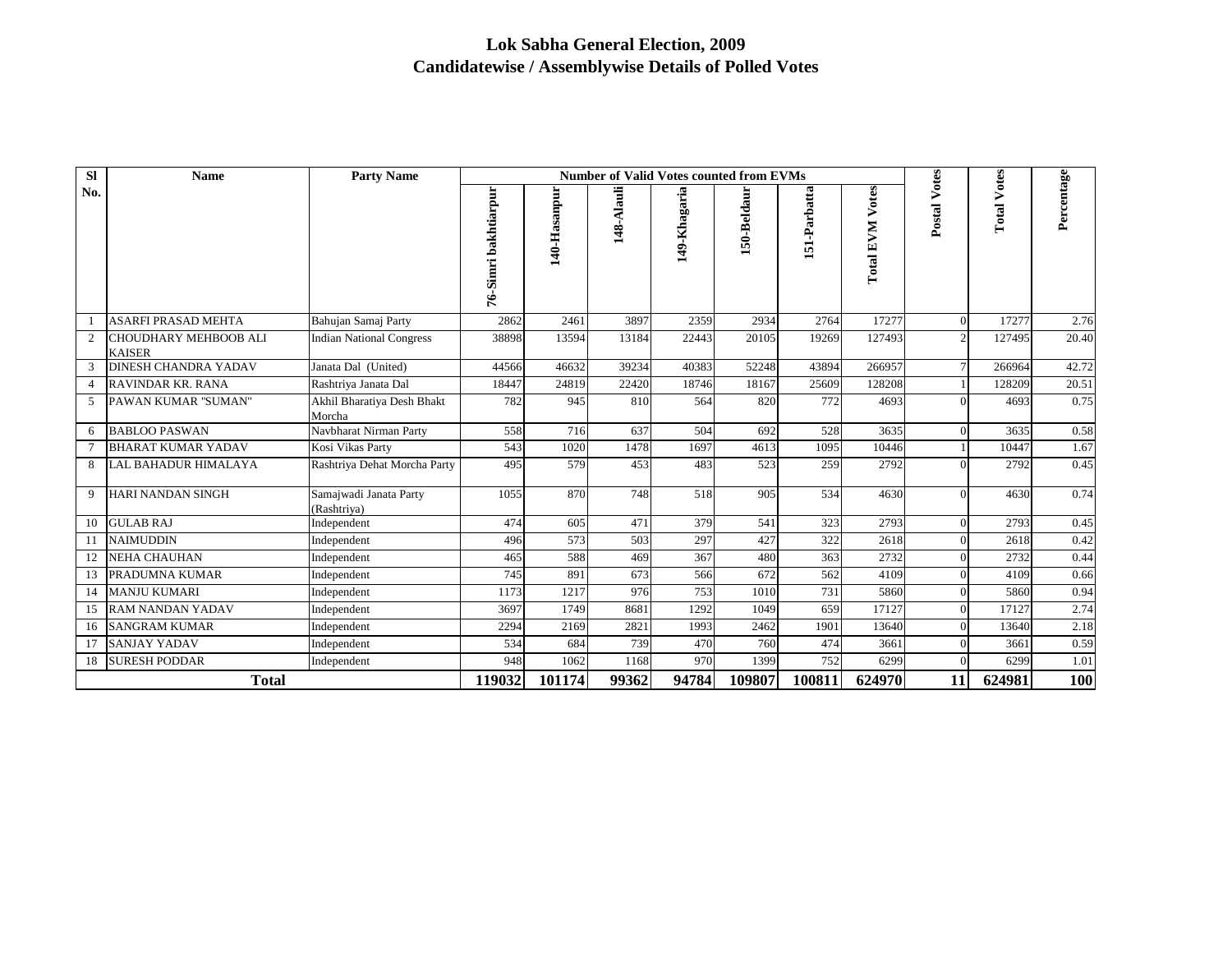| <b>SI</b>      | <b>Name</b>                 | <b>Party Name</b>                      |            |              |               | <b>Number of Valid Votes counted from EVMs</b> |               |               |                           |                |                    |            |
|----------------|-----------------------------|----------------------------------------|------------|--------------|---------------|------------------------------------------------|---------------|---------------|---------------------------|----------------|--------------------|------------|
| No.            |                             |                                        | 152-Bihpur | 153-Gopalpur | 154-Pirpainti | 155-Kahalgaon                                  | 156-Bhagalpur | 158-Nathnagar | Votes<br><b>Total EVM</b> | Postal Votes   | <b>Total Votes</b> | Percentage |
|                | <b>AJIT SHARMA</b>          | Bahujan Samaj Party                    | 12828      | 5771         | 9206          | 9415                                           | 7686          | 10480         | 55386                     |                | 55387              | 8.80       |
| 2              | <b>SHAKUNI CHOUDHARY</b>    | Rashtriya Janata Dal                   | 17403      | 16479        | 35918         | 32809                                          | 26879         | 43083         | 172571                    | $\overline{2}$ | 172573             | 27.43      |
| 3              | <b>SADANAND SINGH</b>       | <b>Indian National Congress</b>        | 3399       | 3983         | 8226          | 22825                                          | 8128          | 5558          | 52119                     | 2              | 52121              | 8.29       |
| $\overline{4}$ | <b>SUBODH ROY</b>           | Communist Party of India<br>(Marxist)  | 2979       | 3730         | 3785          | 3340                                           | 1567          | 1686          | 17087                     | $\Omega$       | 17087              | 2.72       |
| 5              | SYED SHAHNAWAZ HUSSAIN      | Bharatiya Janata Party                 | 36120      | 41467        | 41918         | 33187                                          | 45265         | 30417         | 228374                    | 10             | 228384             | 36.30      |
| 6              | <b>DAYA RAM MANDAL</b>      | Bharatiya Jagaran Party                | 1011       | 1279         | 1573          | 1072                                           | 627           | 920           | 6482                      |                | 6482               | 1.03       |
| $\tau$         | <b>DEEPAK RAM</b>           | Bahujan Sangharsh Party<br>(Kanshiram) | 343        | 557          | 507           | 438                                            | 131           | 385           | 2361                      | $\Omega$       | 2361               | 0.38       |
| 8              | <b>NARESH MANDAL</b>        | Rashtriya Pragati Party                | 574        | 546          | 823           | 1381                                           | 279           | 2391          | 5994                      | $\Omega$       | 5994               | 0.95       |
| 9              | MD. IZRAIL                  | Loktantrik Samata Dal                  | 459        | 502          | 839           | 976                                            | 200           | 444           | 3420                      | $\Omega$       | 3420               | 0.54       |
| 10             | <b>RAMAN SAH</b>            | Bharatiya Jantantrik Janta Dal         | 470        | 1146         | 935           | 929                                            | 320           | 558           | 4358                      |                | 4358               | 0.69       |
| 11             | <b>RAM VILASH PASWAN</b>    | Rashtrawadi Sena                       | 982        | 1624         | 1626          | 1485                                           | 314           | 904           | 6935                      | $\Omega$       | 6935               | 1.10       |
| 12             | SRINARAYAN GAUSWAMI         | <b>Indian Justice Party</b>            | 688        | 777          | 1106          | 746                                            | 258           | 590           | 4165                      | $\mathbf{0}$   | 4165               | 0.66       |
| 13             | <b>AMIT KUMAR JHA</b>       | Independent                            | 495        | 695          | 846           | 722                                            | 177           | 485           | 3420                      |                | 3420               | 0.54       |
| 14             | <b>ANAND KUMAR JAIN</b>     | Independent                            | 450        | 561          | 837           | 927                                            | 243           | 537           | 3555                      | $\Omega$       | 3555               | 0.57       |
| 15             | <b>INDRADEO KUMAR SINGH</b> | Independent                            | 765        | 855          | 1270          | 1005                                           | 407           | 947           | 5249                      |                | 5249               | 0.83       |
| 16             | <b>DINESH YADAV</b>         | Independent                            | 2811       | 3323         | 3598          | 2860                                           | 784           | 2335          | 15711                     | $\Omega$       | 15711              | 2.50       |
| 17             | DR. N. K. YADAV             | Independent                            | 1486       | 1839         | 1888          | 1562                                           | 741           | 1312          | 8828                      | $\Omega$       | 8828               | 1.40       |
| 18             | <b>RATAN KUMAR MANDAL</b>   | Independent                            | 5259       | 5561         | 3340          | 1994                                           | 1805          | 3988          | 21947                     |                | 21947              | 3.49       |
| 19             | <b>RAVISHANKAR SINGH</b>    | Independent                            | 353        | 520          | 569           | 645                                            | 203           | 338           | 2628                      | $\Omega$       | 2628               | 0.42       |
| 20             | <b>LADDU</b>                | Independent                            | 293        | 417          | 428           | 423                                            | 105           | 236           | 1902                      | $\Omega$       | 1902               | 0.30       |
| 21             | <b>SIKANDAR TANTI</b>       | Independent                            | 1070       | 1414         | 1388          | 1178                                           | 563           | 958           | 6571                      |                | 6571               | 1.04       |
|                | <b>Total</b>                |                                        | 90238      | 93046        | 120626        | 119919                                         | 96682         | 108552        | 629063                    | 15             | 629078             | 100        |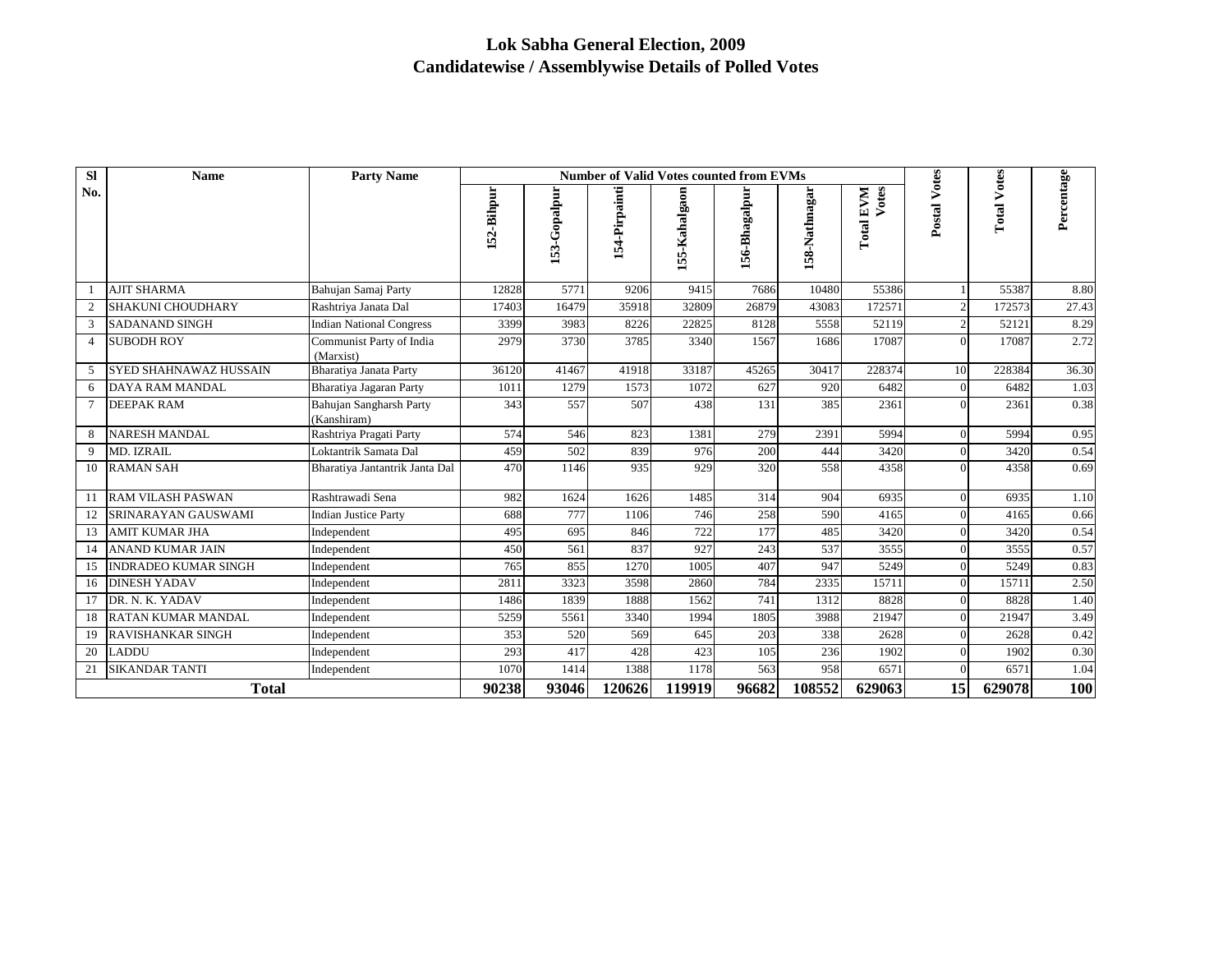| <b>SI</b> | <b>Name</b>                    | <b>Party Name</b>                        |                   |               | <b>Number of Valid Votes counted from EVMs</b> |           |             |            |                       |                 |                    |            |
|-----------|--------------------------------|------------------------------------------|-------------------|---------------|------------------------------------------------|-----------|-------------|------------|-----------------------|-----------------|--------------------|------------|
| No.       |                                |                                          | -Sultanganj<br>57 | marpur<br>್ಗಿ | 160-Dhuraiya                                   | 161-Banka | 162-Katoria | 163-Belhar | Votes<br>EVM<br>Total | Votes<br>Postal | <b>Total Votes</b> | Percentage |
|           | <b>GIRIDHARI YADAV</b>         | <b>Indian National Congress</b>          | 7667              | 4038          | 6302                                           | 5133      | 11085       | 10363      | 44588                 |                 | 44588              | 6.84       |
|           | JAI PRAKESH NARAIN YADAV       | Rashtriya Janata Dal                     | 34133             | 27871         | 19684                                          | 22735     | 20472       | 32151      | 157046                |                 | 157046             | 24.08      |
| 3         | <b>DAMODAR RAWAT</b>           | Janata Dal (United)                      | 23644             | 21890         | 21770                                          | 11897     | 5912        | 26820      | 111933                |                 | 111933             | 17.16      |
|           | <b>MUKESH KUMAR SINGH</b>      | Bahujan Samaj Party                      | 2447              | 2095          | 2834                                           | 1685      | 1474        | 1715       | 12250                 |                 | 12250              | 1.88       |
| 5         | <b>SANJAY KUMAR</b>            | Communist Party of India                 | 3231              | 2899          | 24611                                          | 3008      | 1559        | 1940       | 37248                 |                 | 37248              | 5.71       |
| 6         | ANIL KUMAR ALIAS ANIL GUPTA    | Jharkhand Vikas Morcha<br>(Praiatantrik) | 354               | 361           | 645                                            | 421       | 481         | 456        | 2718                  |                 | 2718               | 0.42       |
|           | <b>AMRESHWAR KUMAR</b>         | Jago Party                               | 242               | 281           | 310                                            | 240       | 307         | 306        | 1686                  |                 | 1686               | 0.26       |
|           | <b>ARVIND KUMAR SAH</b>        | Rashtriya Pragati Party                  | 802               | 364           | 601                                            | 213       | 287         | 347        | 2614                  |                 | 2614               | 0.40       |
| 9         | <b>KEDAR PRASAD SINGH</b>      | Samajwadi Janata Party<br>(Rashtriya)    | 384               | 348           | 412                                            | 277       | 331         | 412        | 2164                  |                 | 2164               | 0.33       |
| 10        | <b>MAHBOOB ALAM ANSARI</b>     | <b>Bharatiya Momin Front</b>             | 397               | 301           | 348                                            | 263       | 290         | 395        | 1994                  |                 | 1994               | 0.31       |
|           | <b>RAJENDRA PANDIT NETAJEE</b> | Jharkhand Mukti Morcha                   | 6384              | 5236          | 5071                                           | 2941      | 2107        | 4443       | 26182                 |                 | 26182              | 4.01       |
| 12        | VIVEKA NAND JHA                | Rashtriya Dehat Morcha Party             | 667               | 606           | 804                                            | 528       | 497         | 648        | 3750                  |                 | 3750               | 0.57       |
| 13        | C.P. SINHA                     | Loktantrik Samata Dal                    | 1591              | 1845          | 2666                                           | 1889      | 1412        | 1499       | 10902                 |                 | 10902              | 1.67       |
| 14        | DIGVIJAY SINGH                 | Independent                              | 21070             | 40368         | 20189                                          | 44491     | 30979       | 28665      | 185762                |                 | 185762             | 28.48      |
| 15        | <b>NARAYAN RAM</b>             | Independent                              | 2471              | 2691          | 2451                                           | 4912      | 5303        | 4130       | 21958                 |                 | 21958              | 3.37       |
| 16        | <b>MOHD. HUMAYUN</b>           | Independent                              | 2636              | 2864          | 7610                                           | 7409      | 6215        | 2679       | 29413                 |                 | 29413              | 4.51       |
|           | Total                          |                                          | 108120            | 114058        | 116308                                         | 108042    | 88711       | 116969     | 652208                |                 | 652208             | 100        |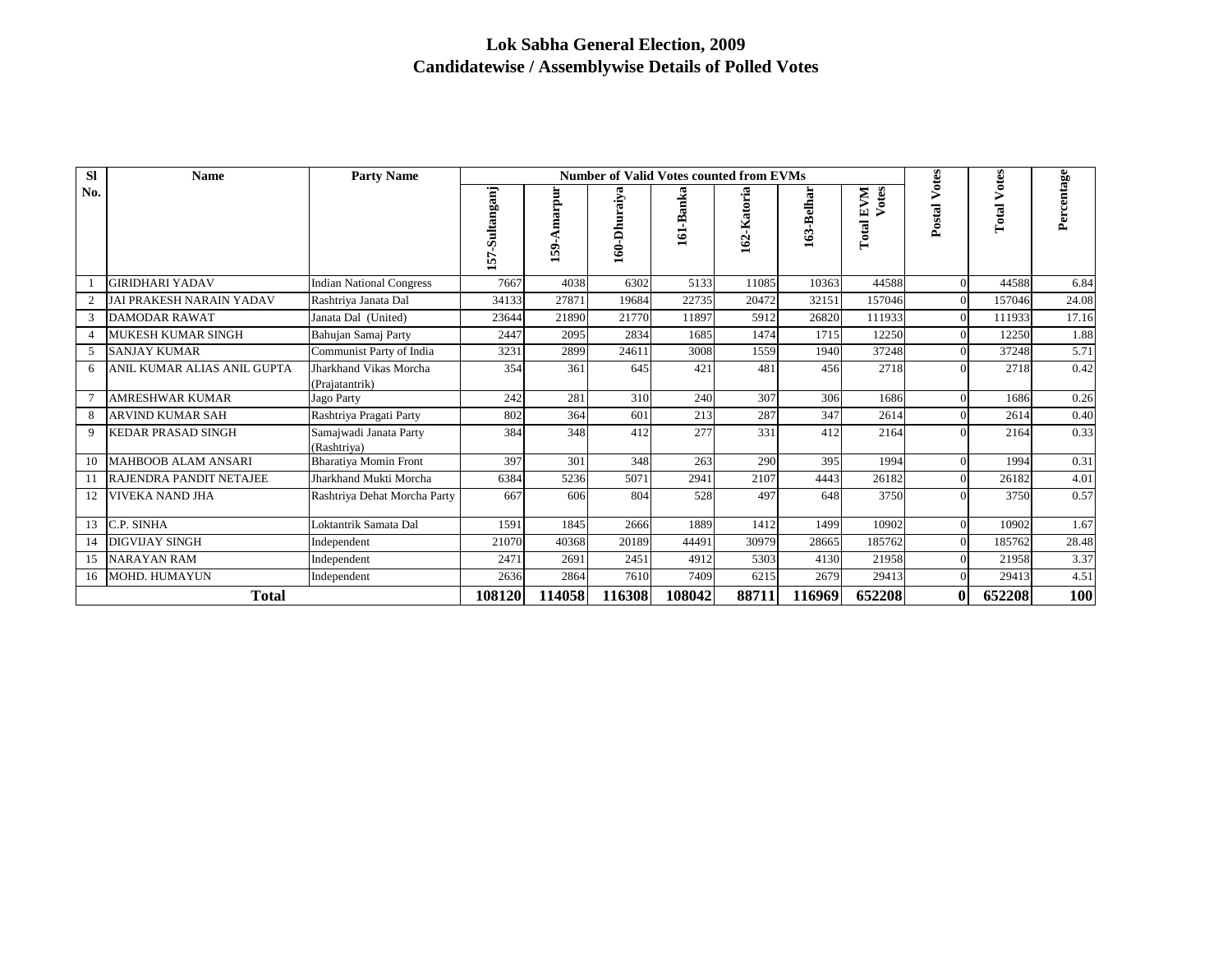| <b>SI</b>      | <b>Name</b>                                           | <b>Party Name</b>                    |            |              |                   |                | <b>Number of Valid Votes counted from EVMs</b> |          |                       |              |                    |            |
|----------------|-------------------------------------------------------|--------------------------------------|------------|--------------|-------------------|----------------|------------------------------------------------|----------|-----------------------|--------------|--------------------|------------|
| No.            |                                                       |                                      | 165-Munger | 166-Jamalpur | Suryagarha<br>167 | 168-Lakhisarai | 178-Mokama                                     | 179-Barh | Votes<br>EVM<br>Total | Postal Votes | <b>Total Votes</b> | Percentage |
|                | <b>MANNU MAHTO</b>                                    | Bahujan Samaj Party                  | 2722       | 1231         | 1533              | 1546           | 2075                                           | 1720     | 10827                 | $\Omega$     | 10827              | 1.66       |
| 2              | <b>RAJIV RANJAN SINGH ALIAS</b><br><b>LALAN SINGH</b> | Janata Dal (United)                  | 55515      | 48578        | 73309             | 100734         | 50278                                          | 45884    | 374298                | 19           | 374317             | 57.50      |
| 3              | <b>RAM BADAN ROY</b>                                  | Rashtriya Janata Dal                 | 34707      | 30362        | 36954             | 30010          | 24930                                          | 27981    | 184944                | 12           | 184956             | 28.41      |
| $\overline{4}$ | <b>RAM LAKHAN SINGH</b>                               | <b>Indian National Congress</b>      | 6864       | 4393         | 3282              | 5027           | 5310                                           | 3050     | 27926                 |              | 27929              | 4.29       |
| 5              | <b>KUNDAN KUMAR</b>                                   | Bharatiya Jantantrik Janta Dal       | 886        | 837          | 1307              | 1432           | 1014                                           | 944      | 6420                  |              | 6420               | 0.99       |
| 6              | PRAMOD KUMAR SINGH                                    | Akhil Bharatiya Desh Bhakt<br>Morcha | 213        | 185          | 293               | 283            | 281                                            | 272      | 1527                  | $\Omega$     | 1527               | 0.23       |
| $\tau$         | <b>BIPIN KUMAR PASWAN</b>                             | Navbharat Nirman Party               | 142        | 151          | 200               | 213            | 175                                            | 207      | 1088                  | $\Omega$     | 1088               | 0.17       |
| 8              | <b>RAMENDRA MOHAN RAJESH</b>                          | Rashtra Sewa Dal                     | 130        | 107          | 156               | 164            | 126                                            | 147      | 830                   |              | 830                | 0.13       |
| 9              | <b>LOKNATH KUSHWAHA</b>                               | <b>Bharatiya Momin Front</b>         | 114        | 121          | 128               | 128            | 112                                            | 125      | 728                   |              | 728                | 0.11       |
| 10             | <b>UCHIT KUMAR</b>                                    | Independent                          | 158        | 145          | 204               | 208            | 168                                            | 167      | 1050                  |              | 1050               | 0.16       |
| 11             | UMA SHANKAR BHAGAT ALIAS<br><b>TUNTUN BHAIYA</b>      | Independent                          | 2299       | 2096         | 960               | 667            | 890                                            | 465      | 7377                  |              | 7377               | 1.13       |
| 12             | <b>NARESH MAHTO</b>                                   | Independent                          | 327        | 305          | 471               | 482            | 656                                            | 414      | 2655                  | $\Omega$     | 2655               | 0.41       |
| 13             | <b>PRAMOD KUMAR</b>                                   | Independent                          | 390        | 551          | 538               | 508            | 532                                            | 426      | 2945                  |              | 2945               | 0.45       |
| 14             | <b>BRAHMANAND MANDAL</b>                              | Independent                          | 699        | 616          | 855               | 899            | 785                                            | 774      | 4628                  |              | 4628               | 0.71       |
| 15             | RAJENDRA PRASAD SINGH                                 | Independent                          | 510        | 552          | 740               | 715            | 721                                            | 523      | 3761                  |              | 3761               | 0.58       |
| 16             | RADHIKA RAMAN SINGH                                   | Independent                          | 1038       | 1005         | 1185              | 1154           | 1292                                           | 1097     | 6771                  |              | 6773               | 1.04       |
| 17             | <b>RAMDEO SINGH YADAV</b>                             | Independent                          | 502        | 414          | 588               | 599            | 389                                            | 326      | 2818                  |              | 2818               | 0.43       |
| 18             | SHANKAR LAL CHOKHANI                                  | Independent                          | 682        | 716          | 737               | 791            | 692                                            | 724      | 4342                  |              | 4342               | 0.67       |
| 19             | <b>SHAILENDRA KUMAR</b>                               | Independent                          | 467        | 502          | 712               | 582            | 534                                            | 516      | 3313                  |              | 3313               | 0.51       |
| 20             | <b>SURYODAY PASWAN</b>                                | Independent                          | 368        | 382          | 524               | 508            | 453                                            | 484      | 2719                  |              | 2719               | 0.42       |
|                | <b>Total</b>                                          |                                      | 108733     | 93249        | 124676            | 146650         | 91413                                          | 86246    | 650967                | 36           | 651003             | 100        |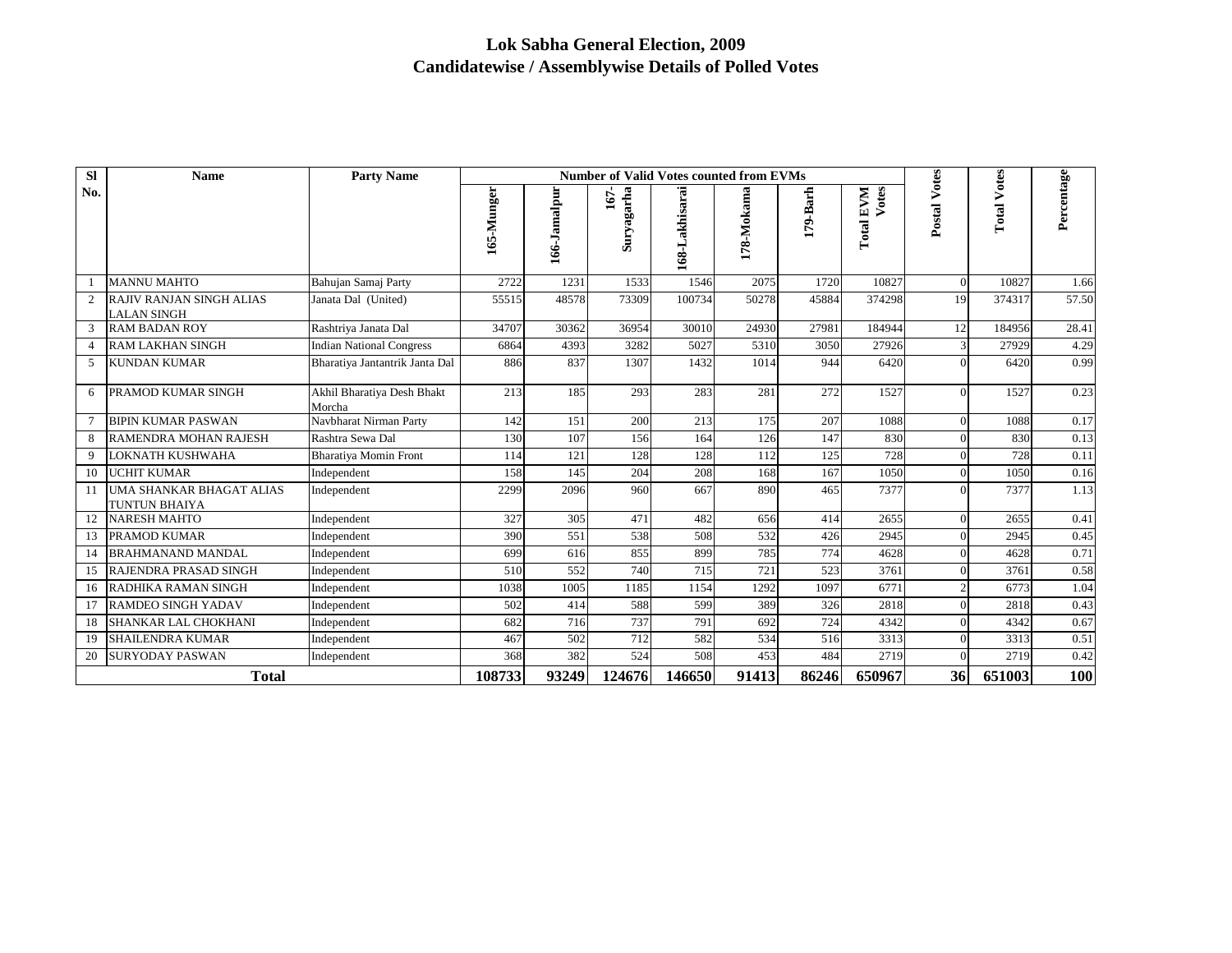| <b>Sl</b>      | <b>Name</b>                                | <b>Party Name</b>                                              |              |                      |            |              | <b>Number of Valid Votes counted from EVMs</b> |             |             |                       |              |                             |            |
|----------------|--------------------------------------------|----------------------------------------------------------------|--------------|----------------------|------------|--------------|------------------------------------------------|-------------|-------------|-----------------------|--------------|-----------------------------|------------|
| No.            |                                            |                                                                | 171-Asthawan | 172-<br>Bisharsharif | 173-Rajgir | 174-Islampur | 175-Hilsa                                      | 176-Nalanda | 177-Harnaut | Votes<br>EVM<br>Total | Postal Votes | Votes<br>Total <sup>-</sup> | Percentage |
|                | <b>KAUSHALENDRA KUMAR</b>                  | Janata Dal (United)                                            | 36253        | 52855                | 39355      | 42353        | 40652                                          | 43530       | 44143       | 299141                | 14           | 299155                      | 52.65      |
| 2              | <b>DEV KISHORE RAI</b>                     | Bahujan Samaj Party                                            | 1441         | 1652                 | 1227       | 2469         | 2505                                           | 2365        | 2293        | 13952                 |              | 13953                       | 2.46       |
| 3              | <b>RAMSWAROOP PRASAD</b>                   | <b>Indian National Congress</b>                                | 1686         | 2354                 | 2177       | 2210         | 1733                                           | 1567        | 1743        | 13470                 | $\Omega$     | 13470                       | 2.37       |
| $\overline{4}$ | <b>SATISH KUMAR</b>                        | Lok Jan Shakti Party                                           | 17405        | 28883                | 15834      | 21709        | 22086                                          | 20243       | 20315       | 146475                |              | 146478                      | 25.78      |
| 5              | <b>ANIL SINGH</b>                          | Loktantrik Samata Dal                                          | 1120         | 2206                 | 3186       | 1637         | 1915                                           | 6234        | 4037        | 20335                 | $\Omega$     | 20335                       | 3.58       |
| 6              | <b>AMAR KANT SAH</b>                       | Rashtriya Pragati Party                                        | 491          | 569                  | 447        | 453          | 479                                            | 523         | 483         | 3445                  | $\Omega$     | 3445                        | 0.61       |
| 7              | UJJWAL KANT HUNKAR                         | Muslim League Kerala State<br>Committee                        | 168          | 164                  | 168        | 184          | 174                                            | 207         | 216         | 1281                  | $\Omega$     | 1281                        | 0.23       |
| 8              | <b>DEVENDRA PRATAP</b>                     | Eklavya Samaj Party                                            | 164          | 195                  | 179        | 138          | 200                                            | 181         | 197         | 1254                  | $\Omega$     | 1254                        | 0.22       |
| 9              | PRIYRANJAN KUMAR                           | Bharatiya Jantantrik Janta Dal                                 | 137          | 167                  | 250        | 144          | 144                                            | 184         | 169         | 1195                  |              | 1195                        | 0.21       |
| 10             | <b>RANJEET KUMAR</b>                       | Bharat Punarnirman Dal                                         | 132          | 132                  | 125        | 138          | 215                                            | 148         | 211         | 1101                  | $\Omega$     | 1101                        | 0.19       |
| 11             | <b>REKHA KUMARI</b>                        | Apna Dal                                                       | 200          | 186                  | 203        | 221          | 218                                            | 270         | 255         | 1553                  | $\Omega$     | 1553                        | 0.27       |
| 12             | <b>VIJAY KUMAR</b>                         | Janvadi Party(Socialist)                                       | 445          | 269                  | 412        | 327          | 601                                            | 442         | 1176        | 3672                  | $\Omega$     | 3672                        | 0.65       |
| 13             | VINOD KUMAR PATEL                          | Lal Morcha                                                     | 543          | 558                  | 492        | 683          | 659                                            | 623         | 574         | 4132                  | $\Omega$     | 4132                        | 0.73       |
| 14             | <b>SHASHI YADAV</b>                        | Communist Party of India<br>(Marxist-Leninist)<br>(Liberation) | 655          | 498                  | 874        | 2296         | 3063                                           | 1398        | 730         | 9514                  | $\Omega$     | 9514                        | 1.67       |
| 15             | <b>SAUDAGAR RAM</b>                        | Bharatiya Sarvodaya Kranti<br>Party                            | 511          | 654                  | 522        | 470          | 771                                            | 1044        | 889         | 4861                  | $\Omega$     | 4861                        | 0.86       |
|                | 16 HARICHARAN PRASAD                       | <b>Bharatiya Momin Front</b>                                   | 1378         | 1113                 | 1225       | 1441         | 1352                                           | 1444        | 1328        | 9281                  | $\Omega$     | 9281                        | 1.63       |
| 17             | <b>ARUN KUMAR</b>                          | Independent                                                    | 1506         | 1465                 | 1429       | 1735         | 1437                                           | 1567        | 1537        | 10676                 | $\Omega$     | 10676                       | 1.88       |
| 18             | <b>KAPIL DEO SINGH</b>                     | Independent                                                    | 288          | 329                  | 236        | 357          | 270                                            | 270         | 252         | 2002                  |              | 2002                        | 0.35       |
| 19             | <b>KUMAR RAJESH</b>                        | Independent                                                    | 363          | 310                  | 271        | 430          | 351                                            | 347         | 358         | 2430                  | $\Omega$     | 2430                        | 0.43       |
| 20             | <b>KAUSHAL KUMAR</b><br>KAUSHALENDRA SINHA | Independent                                                    | 603          | 776                  | 609        | 859          | 910                                            | 754         | 727         | 5238                  | $\Omega$     | 5238                        | 0.92       |
| 21             | CHANDRAMANI KUMAR "MANI"                   | Independent                                                    | 254          | 267                  | 266        | 343          | 306                                            | 317         | 326         | 2079                  | $\Omega$     | 2079                        | 0.37       |
| 22             | <b>JITENDRA KUMAR</b>                      | Independent                                                    | 217          | 189                  | 193        | 297          | 271                                            | 244         | 217         | 1628                  | $\theta$     | 1628                        | 0.29       |
| 23             | <b>NARESH PASWAN</b>                       | Independent                                                    | 137          | 114                  | 184        | 173          | 153                                            | 236         | 153         | 1150                  | $\Omega$     | 1150                        | 0.20       |
| 24             | <b>SANTOSH KUMAR</b>                       | Independent                                                    | 180          | 146                  | 164        | 206          | 187                                            | 235         | 226         | 1344                  | $\Omega$     | 1344                        | 0.24       |
| 25             | <b>SARYUG PRASAD SAHASTH</b>               | Independent                                                    | 930          | 778                  | 1072       | 1219         | 967                                            | 972         | 1054        | 6992                  | $\Omega$     | 6992                        | 1.23       |
|                | <b>Total</b>                               |                                                                | 67207        | 96829                | 71100      | 82492        | 81619                                          | 85345       | 83609       | 568201                | 18           | 568219                      | 100        |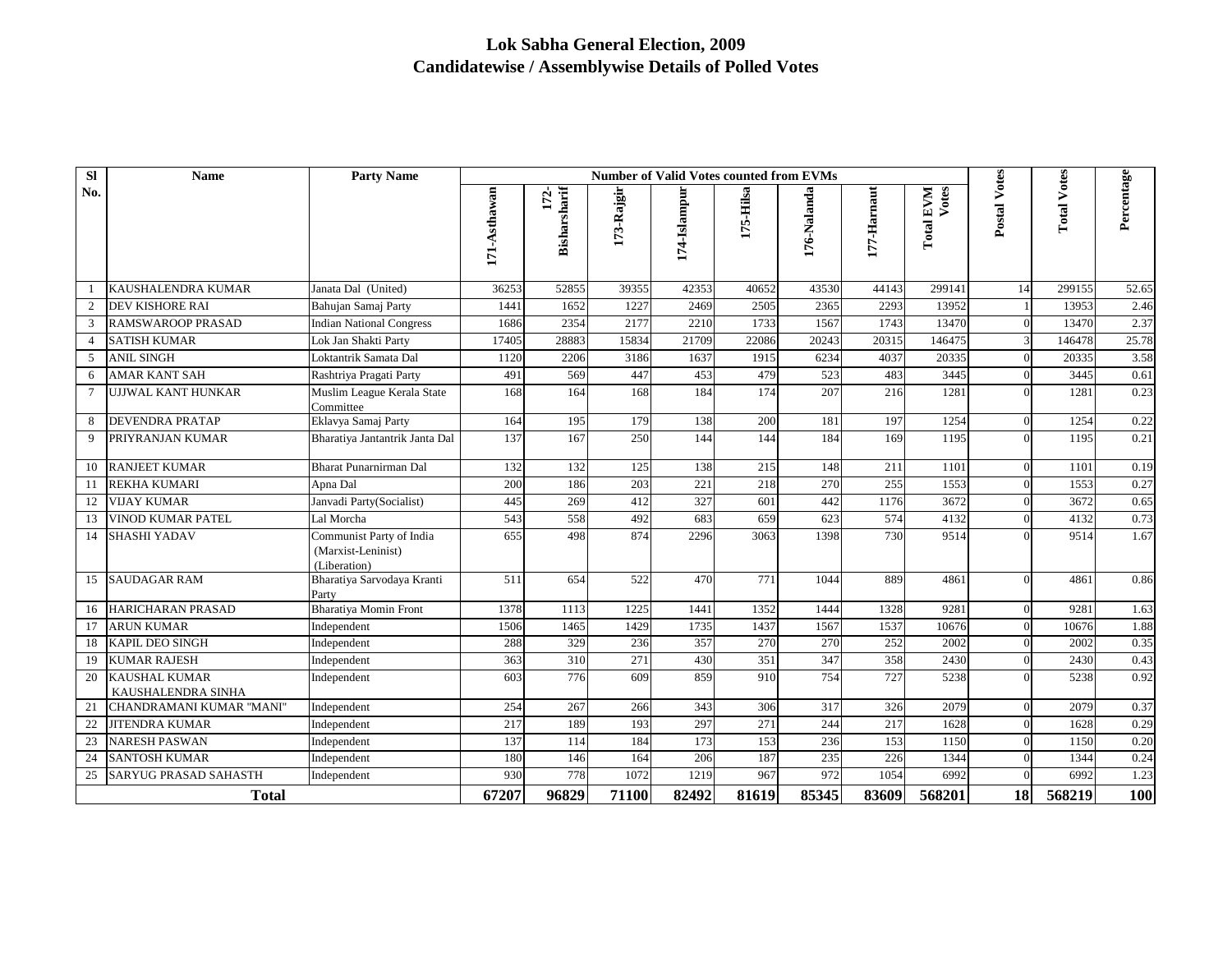| <b>SI</b>      | <b>Name</b>                    | <b>Party Name</b>                                              |                 |           |              | <b>Number of Valid Votes counted from EVMs</b> |                    |            |                              |                 |                    |            |
|----------------|--------------------------------|----------------------------------------------------------------|-----------------|-----------|--------------|------------------------------------------------|--------------------|------------|------------------------------|-----------------|--------------------|------------|
| No.            |                                |                                                                | 180-Bakhtiarpur | 181-Digha | 182-Bankipur | 183-Kumhrarh                                   | Sahib<br>184-Patna | 185-Fatwah | Votes<br>EVM<br><b>Total</b> | Votes<br>Postal | <b>Total Votes</b> | Percentage |
|                | <b>VIJAY KUMAR</b>             | Rashtriya Janata Dal                                           | 33605           | 20513     | 15300        | 16573                                          | 26740              | 37017      | 149748                       | 31              | 149779             | 27.11      |
|                | <b>SHATRUGHAN SINHA</b>        | Bharatiya Janata Party                                         | 35231           | 61902     | 59880        | 63405                                          | 70242              | 25812      | 316472                       | 77              | 316549             | 57.30      |
| 3              | <b>SHEKHAR SUMAN</b>           | <b>Indian National Congress</b>                                | 4151            | 16496     | 13811        | 12678                                          | 11432              | 2727       | 61295                        | 13              | 61308              | 11.10      |
| $\overline{4}$ | <b>ON MASUMI</b>               | Loktantrik Samata Dal                                          | 399             | 323       | 240          | 238                                            | 336                | 280        | 1816                         | $\Omega$        | 1816               | 0.33       |
|                | DR. DIWAKER TEJASWI            | <b>Bharat Uday Mission</b>                                     | 214             | 183       | 227          | 252                                            | 188                | 201        | 1265                         | $\Omega$        | 1265               | 0.23       |
| 6              | <b>RAM NARAYAN RAI</b>         | Communist Party of India<br>(Marxist-Leninist)<br>(Liberation) | 954             | 974       | 539          | 440                                            | 754                | 1820       | 5481                         |                 | 5483               | 0.99       |
|                | HASSAN FAIZI HASHMI            | <b>Ambedkar National Congress</b>                              | 278             | 297       | 203          | 177                                            | 190                | 315        | 1460                         | $\Omega$        | 1460               | 0.26       |
|                | <b>ANJANI KUMAR</b>            | Independent                                                    | 157             | 159       | 105          | 95                                             | 134                | 123        | 773                          | $\Omega$        | 773                | 0.14       |
| 9              | <b>KUMAR RAJIV</b>             | Independent                                                    | 238             | 171       | 151          | 133                                            | 163                | 234        | 1090                         |                 | 1090               | 0.20       |
| 10             | DEEPAK KUMAR SINGH             | Independent                                                    | 205             | 204       | 174          | 114                                            | 176                | 163        | 1036                         | $\Omega$        | 1036               | 0.19       |
| 11             | PANKAJ KUMAR SHARMA            | Independent                                                    | 344             | 214       | 209          | 190                                            | 224                | 251        | 1432                         | $\Omega$        | 1432               | 0.26       |
| 12             | PRAMOD KUMAR GUPTA             | Independent                                                    | 183             | 148       | 147          | 113                                            | 167                | 135        | 893                          | $\Omega$        | 893                | 0.16       |
| 13             | <b>RAM BHAJAN SINGH NISHAD</b> | Independent                                                    | 270             | 168       | 208          | 190                                            | 226                | 183        | 1245                         | 0               | 1245               | 0.23       |
| 14             | VIDHAN CHANDRA RANA            | Independent                                                    | 288             | 215       | 186          | 135                                            | 201                | 211        | 1236                         |                 | 1236               | 0.22       |
| 15             | <b>SANJAY VERMA</b>            | Independent                                                    | 699             | 314       | 252          | 229                                            | 474                | 495        | 2463                         | $\Omega$        | 2463               | 0.45       |
| 16             | <b>HEMANT KUMAR SINGH</b>      | Independent                                                    | 1396            | 601       | 459          | 417                                            | 710                | 1005       | 4588                         |                 | 4588               | 0.83       |
|                | <b>Total</b>                   |                                                                | 78612           | 102882    | 92091        | 95379                                          | 112357             | 70972      | 552293                       | 123             | 552416             | 100        |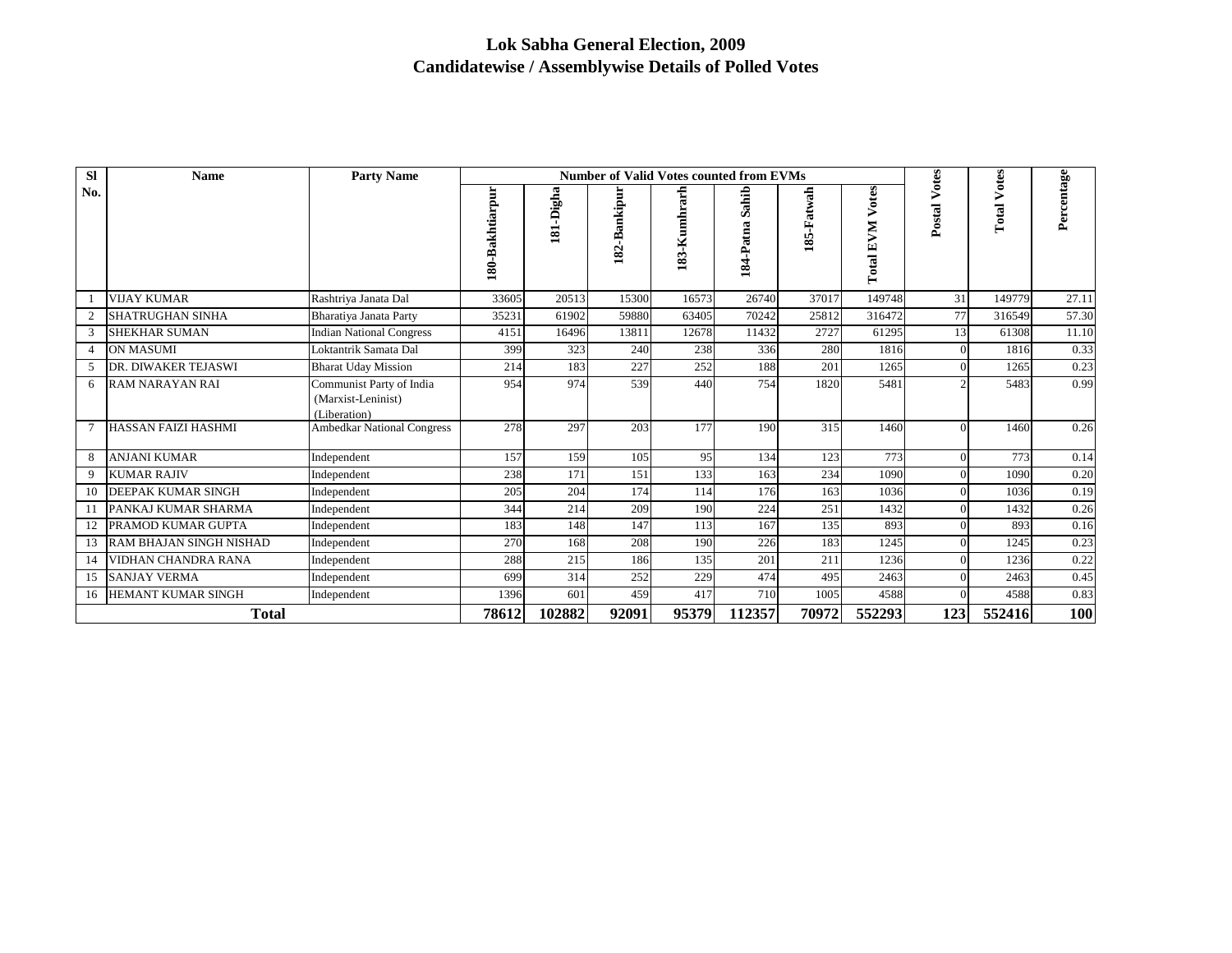| <b>SI</b> | <b>Name</b>                 | <b>Party Name</b>                                              |             |           | <b>Number of Valid Votes counted from EVMs</b> |              |              |            |                          |                 |                    |            |
|-----------|-----------------------------|----------------------------------------------------------------|-------------|-----------|------------------------------------------------|--------------|--------------|------------|--------------------------|-----------------|--------------------|------------|
| No.       |                             |                                                                | 186-Danapur | 187-Maner | 188-Phulwari                                   | 189-Masaurhi | 190-Paliganj | 191-Bikram | otes<br>ÞМ<br>E<br>Total | Votes<br>Postal | <b>Total Votes</b> | Percentage |
|           | <b>RANJAN PRASAD YADAV</b>  | Janata Dal (United)                                            | 47044       | 36232     | 50368                                          | 46557        | 36072        | 52958      | 269231                   | 67              | 269298             | 42.86      |
| 2         | <b>LALU PRASAD</b>          | Rashtriya Janata Dal                                           | 34805       | 53230     | 35714                                          | 49121        | 33124        | 39733      | 245727                   | 30              | 245757             | 39.12      |
| 3         | <b>VIJAY SINGH YADAV</b>    | <b>Indian National Congress</b>                                | 5508        | 3258      | 3939                                           | 1866         | 1796         | 2135       | 18502                    | $\mathfrak{D}$  | 18504              | 2.95       |
| 4         | HARENDRA KUMAR PATEL        | Bahujan Samaj Party                                            | 1438        | 1558      | 2462                                           | 3121         | 2653         | 3037       | 14269                    |                 | 14269              | 2.27       |
| 5         | <b>KIRAN DEVI</b>           | Rashtriya Krantikari Janata<br>Party                           | 390         | 370       | 372                                            | 516          | 390          | 388        | 2426                     |                 | 2426               | 0.39       |
| 6         | <b>KUNDAN KUMAR</b>         | Rashtrawadi Sena                                               | 487         | 374       | 417                                            | 473          | 389          | 336        | 2476                     |                 | 2476               | 0.39       |
|           | DR. KRISHNADHAR SINGH       | Bharatiya Jan Kranti Dal<br>(Democratic)                       | 170         | 167       | 208                                            | 289          | 194          | 217        | 1245                     |                 | 1245               | 0.20       |
| 8         | PANCHA DEVI                 | Jago Party                                                     | 175         | 187       | 218                                            | 271          | 193          | 176        | 1220                     | $\Omega$        | 1220               | 0.19       |
| 9         | PRABHUNATH YADAV            | <b>Indian Justice Party</b>                                    | 287         | 243       | 333                                            | 405          | 279          | 256        | 1803                     |                 | 1803               | 0.29       |
| 10        | <b>MOHAMMAD AFTAB ALAM</b>  | Loktantrik Samata Dal                                          | 790         | 797       | 1545                                           | 1111         | 902          | 1167       | 6312                     |                 | 6312               | 1.00       |
| 11        | <b>MOHAMMAD SADRUDDIN</b>   | All India Forward Bloc                                         | 210         | 239       | 353                                            | 485          | 378          | 285        | 1950                     |                 | 1950               | 0.31       |
| 12        | <b>RAMESHWAR PRASAD</b>     | Communist Party of India<br>(Marxist-Leninist)<br>(Liberation) | 762         | 3961      | 7172                                           | 11329        | 8077         | 5532       | 36833                    |                 | 36837              | 5.86       |
| 13        | HASAN MANZOOR HASHMI        | <b>Ambedkar National Congress</b>                              | 477         | 728       | 936                                            | 1293         | 1231         | 915        | 5580                     |                 | 5580               | 0.89       |
| 14        | <b>AWADHESH SHARMA</b>      | Independent                                                    | 451         | 583       | 480                                            | 692          | 539          | 513        | 3258                     |                 | 3259               | 0.52       |
| 15        | <b>DURGESH NANDAN SINGH</b> | Independent                                                    | 943         | 1520      | 745                                            | 1468         | 891          | 898        | 6465                     |                 | 6465               | 1.03       |
| 16        | <b>SUNIL KUMAR SINGH</b>    | Independent                                                    | 1338        | 1837      | 1658                                           | 2537         | 1799         | 1713       | 10882                    |                 | 10882              | 1.73       |
|           | <b>Total</b>                |                                                                | 95275       | 105284    | 106920                                         | 121534       | 88907        | 110259     | 628179                   | 104             | 628283             | 100        |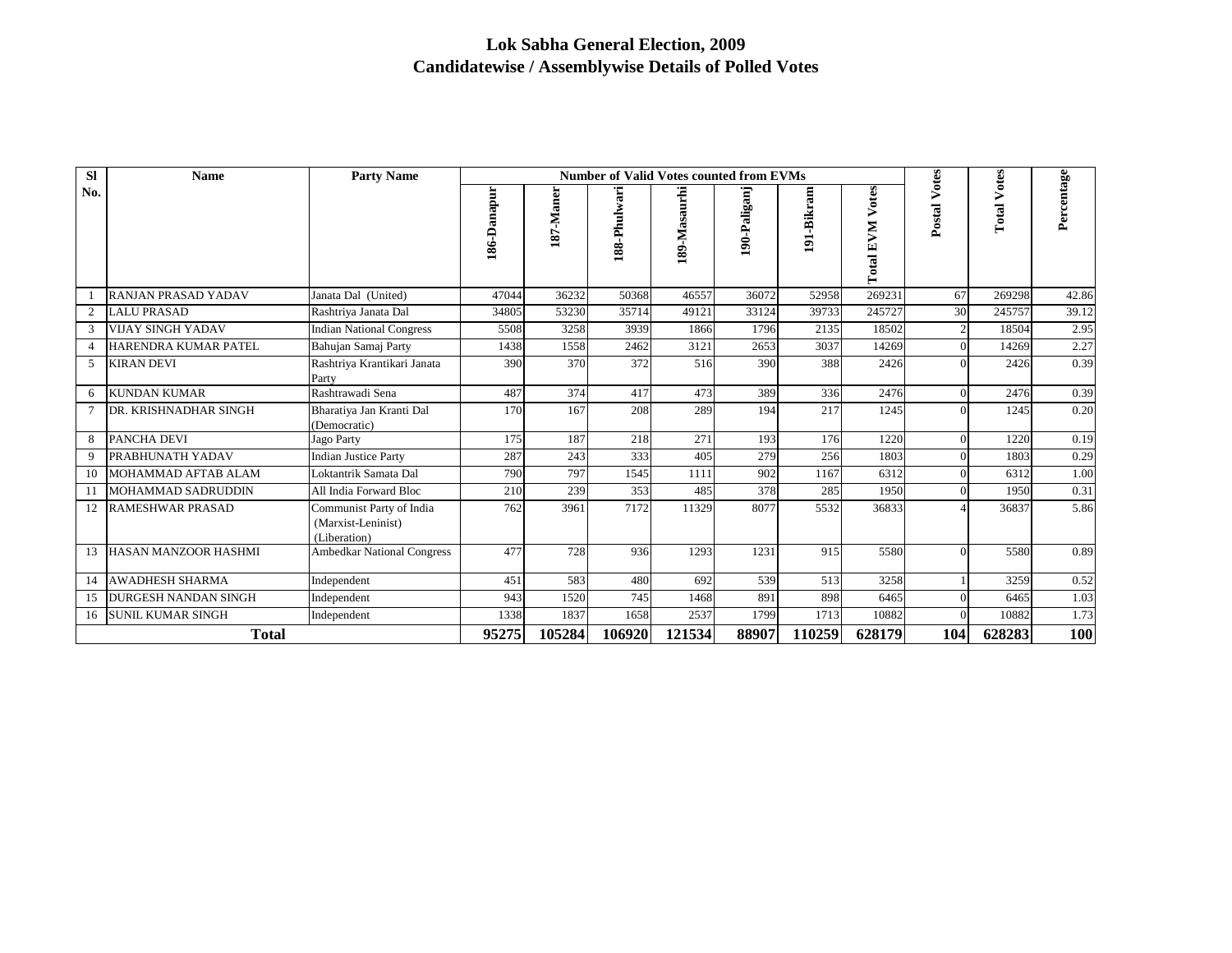| <b>SI</b>      | <b>Name</b>                  | <b>Party Name</b>                                              |                |             |           |            | <b>Number of Valid Votes counted from EVMs</b> |                  |             |                              |               | otes       |            |
|----------------|------------------------------|----------------------------------------------------------------|----------------|-------------|-----------|------------|------------------------------------------------|------------------|-------------|------------------------------|---------------|------------|------------|
| No.            |                              |                                                                | esh<br>92-Sand | 193-Barhara | 194-Arrah | 195-Agiaon | 196-Tarari                                     | -Jagdishpur<br>5 | 198-Shahpur | Votes<br><b>EVM</b><br>Total | Postal Votes  | ⋗<br>Total | Percentage |
|                | <b>MEENA SINGH</b>           | Janata Dal (United)                                            | 31314          | 30765       | 37543     | 22780      | 29459                                          | 25608            | 35208       | 212677                       | 49            | 212726     | 38.24      |
|                | <b>RAMA KISHORE SINGH</b>    | Lok Jan Shakti Party                                           | 20217          | 18716       | 18128     | 15642      | 19736                                          | 23886            | 21672       | 137997                       | $\mathbf Q$   | 138006     | 24.81      |
| 3              | <b>REETA SINGH</b>           | Bahujan Samaj Party                                            | 2222           | 3570        | 2240      | 2027       | 2165                                           | 3583             | 5881        | 21688                        | $\Omega$      | 21688      | 3.90       |
| $\overline{4}$ | <b>HARIDWAR PRASAD SINGH</b> | <b>Indian National Congress</b>                                | 1574           | 4211        | 5649      | 1241       | 1448                                           | 2277             | 4112        | 20512                        |               | 20519      | 3.69       |
| 5              | <b>AJIT PRASAD MEHTA</b>     | Jawan Kisan Morcha                                             | 379            | 394         | 407       | 428        | 406                                            | 413              | 299         | 2726                         | $\Omega$      | 2726       | 0.49       |
| 6              | <b>ARUN SINGH</b>            | Communist Party of India<br>(Marxist-Leninist)<br>(Liberation) | 19088          | 10796       | 15071     | 24701      | 21698                                          | 20739            | 3871        | 115964                       | $\mathcal{D}$ | 115966     | 20.84      |
|                | <b>BHARAT BHUSAN PANDEY</b>  | Akhil Bharatiya Jan Sangh                                      | 603            | 462         | 553       | 602        | 606                                            | 594              | 370         | 3790                         |               | 3791       | 0.68       |
|                | 8 RAMADHAR SINGH             | Shivsena                                                       | 599            | 520         | 417       | 472        | 498                                            | 551              | 628         | 3685                         |               | 3689       | 0.66       |
|                | <b>SAMBHU PRASAD SHARMA</b>  | All India Forward Bloc                                         | 204            | 200         | 244       | 173        | 260                                            | 189              | 208         | 1478                         |               | 1478       | 0.27       |
| 10             | <b>SANTOSH KUMAR</b>         | Rashtriya Dehat Morcha Party                                   | 419            | 416         | 427       | 397        | 437                                            | 449              | 524         | 3069                         |               | 3069       | 0.55       |
|                | 11 SATYA NARAYAN YADAV       | Rashtra Sewa Dal                                               | 506            | 365         | 398       | 528        | 556                                            | 575              | 605         | 3533                         | $\Omega$      | 3533       | 0.64       |
|                | 12 SAIYAD GAINIUDDIN HAIDER  | <b>Ambedkar National Congress</b>                              | 288            | 237         | 269       | 285        | 339                                            | 299              | 209         | 1926                         | $\Omega$      | 1926       | 0.35       |
| 13             | <b>ASHOK KUMAR SINGH</b>     | Independent                                                    | 320            | 315         | 315       | 253        | 424                                            | 324              | 440         | 2391                         | $\Omega$      | 2391       | 0.43       |
| 14             | <b>BHARAT SINGH SAHYOGI</b>  | Independent                                                    | 412            | 425         | 503       | 375        | 495                                            | 499              | 488         | 3197                         |               | 3197       | 0.57       |
| 15             | <b>MAHESH RAM</b>            | Independent                                                    | 1476           | 1329        | 1403      | 1619       | 2104                                           | 2197             | 1731        | 11859                        | $\Omega$      | 11859      | 2.13       |
|                | 16 SOBH NATH SINGH           | Independent                                                    | 1331           | 1324        | 1332      | 1154       | 1449                                           | 1405             | 1792        | 9787                         | $\Omega$      | 9787       | 1.76       |
|                | <b>Total</b>                 |                                                                | 80952          | 74045       | 84899     | 72677      | 82080                                          | 83588            | 78038       | 556279                       | 72            | 556351     | 100        |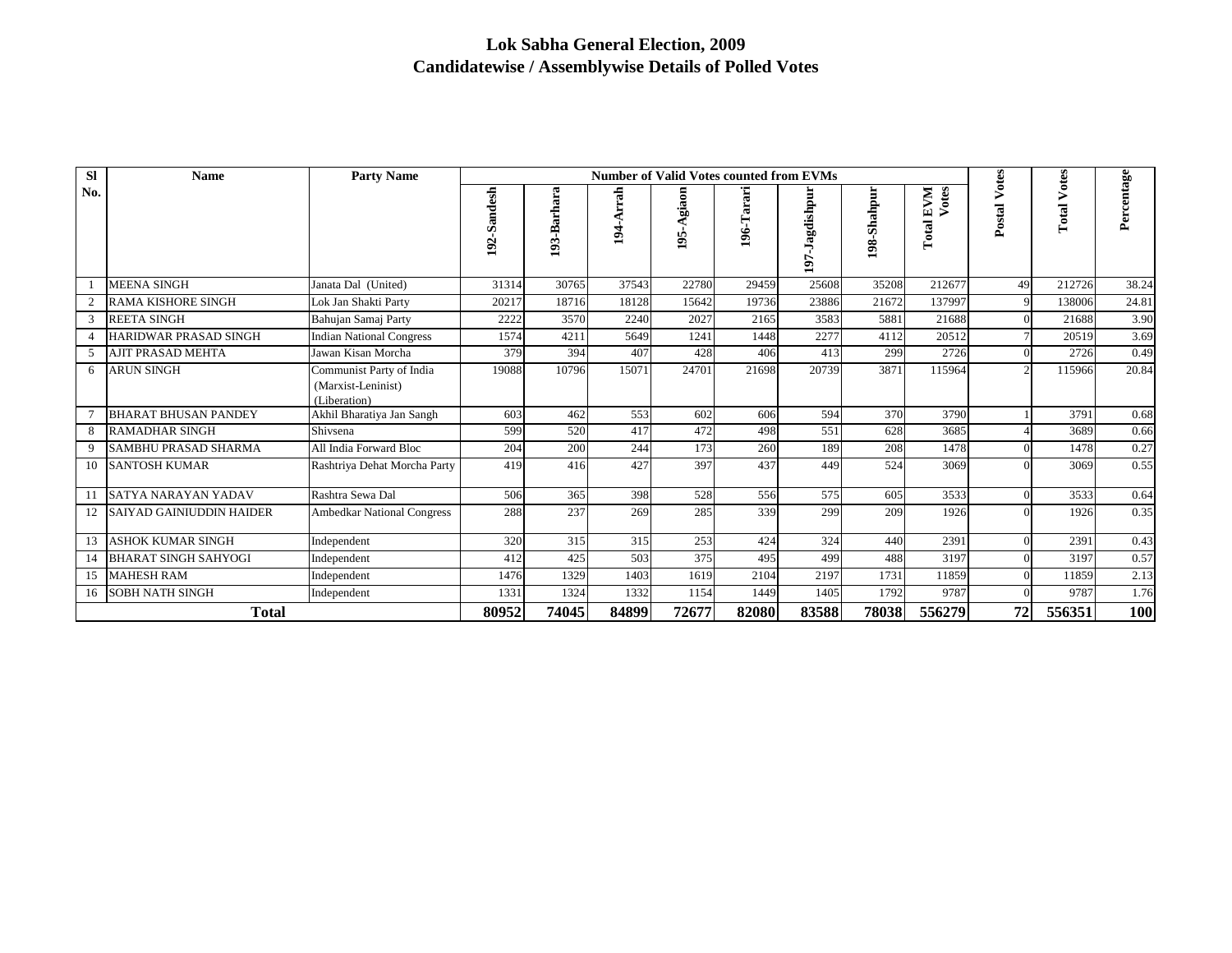| <b>SI</b>      | <b>Name</b>                | <b>Party Name</b>                                              |                              |           |             | <b>Number of Valid Votes counted from EVMs</b> |             |            |                           |                |                    |            |
|----------------|----------------------------|----------------------------------------------------------------|------------------------------|-----------|-------------|------------------------------------------------|-------------|------------|---------------------------|----------------|--------------------|------------|
| No.            |                            |                                                                | Barhampur<br>$\frac{199}{2}$ | 200-Buxar | 201-Dumraon | 202-Rajpur                                     | 203-Ramgarh | 210-Dinara | Votes<br><b>Total EVM</b> | Postal Votes   | <b>Total Votes</b> | Percentage |
|                | <b>KAMLA KANT TIWARY</b>   | <b>Indian National Congress</b>                                | 3537                         | 4434      | 2798        | 3729                                           | 5298        | 2977       | 22773                     | $\overline{7}$ | 22780              | 3.65       |
|                | <b>JAGADA NAND SINGH</b>   | Rashtriya Janata Dal                                           | 22294                        | 19548     | 21926       | 15047                                          | 28553       | 25235      | 132603                    | 11             | 132614             | 21.27      |
| 3              | <b>LAL MUNI CHOUBEY</b>    | Bharatiya Janata Party                                         | 26879                        | 26470     | 18233       | 19478                                          | 15092       | 24199      | 130351                    | 25             | 130376             | 20.91      |
| $\overline{4}$ | SHYAM LAL SINGH KUSHWAHA   | Bahujan Samaj Party                                            | 11924                        | 24253     | 16803       | 29995                                          | 29869       | 14295      | 127139                    | 6              | 127145             | 20.39      |
| 5              | <b>MOKARRAM HUSSAIN</b>    | Suheldev Bhartiya Samaj<br>Party                               | 1306                         | 2480      | 2171        | 2770                                           | 1138        | 338        | 10203                     |                | 10203              | 1.64       |
| 6              | <b>MOHAN SAH</b>           | Bharatiya Jantantrik Janta Dal                                 | 374                          | 631       | 568         | 1779                                           | 2302        | 1418       | 7072                      | O              | 7072               | 1.13       |
| $\tau$         | RAJENDRA SINGH MAURYA      | Loktantrik Samata Dal                                          | 463                          | 533       | 400         | 1151                                           | 712         | 276        | 3535                      | $\Omega$       | 3535               | 0.57       |
|                | DR. VIJENDRA NATH UPADHYAY | Shivsena                                                       | 354                          | 320       | 459         | 506                                            | 298         | 724        | 2661                      | 0              | 2661               | 0.43       |
| 9              | <b>SHYAM BIHARI BIND</b>   | Janvadi Party(Socialist)                                       | 649                          | 1608      | 1603        | 5218                                           | 3555        | 2853       | 15486                     | 0              | 15486              | 2.48       |
| 10             | <b>SATYENDRA OJHA</b>      | Apna Dal                                                       | 279                          | 221       | 339         | 352                                            | 216         | 231        | 1638                      | $\Omega$       | 1638               | 0.26       |
| 11             | <b>SUDAMA PRASAD</b>       | Communist Party of India<br>(Marxist-Leninist)<br>(Liberation) | 3245                         | 1701      | 6188        | 4213                                           | 974         | 3137       | 19458                     |                | 19459              | 3.12       |
| 12             | <b>SURESH WADEKAR</b>      | Republican Party of India                                      | 208                          | 148       | 270         | 280                                            | 229         | 203        | 1338                      | $\Omega$       | 1338               | 0.21       |
| 13             | <b>KAMLESH CHOUDHARY</b>   | Independent                                                    | 395                          | 325       | 540         | 693                                            | 367         | 415        | 2735                      |                | 2735               | 0.44       |
| 14             | <b>JAI SINGH YADAV</b>     | Independent                                                    | 738                          | 463       | 859         | 732                                            | 566         | 607        | 3965                      | 0              | 3965               | 0.64       |
| 15             | <b>DADAN SINGH</b>         | Independent                                                    | 21100                        | 17814     | 23160       | 27866                                          | 18813       | 14218      | 122971                    |                | 122975             | 19.72      |
| 16             | PRATIBHA DEVI              | Independent                                                    | 1320                         | 918       | 1222        | 1625                                           | 1200        | 916        | 7201                      | 0              | 7201               | 1.15       |
| 17             | PHULAN PANDIT              | Independent                                                    | 466                          | 379       | 405         | 464                                            | 476         | 404        | 2594                      |                | 2594               | 0.42       |
| 18             | <b>RAJENDRA PASWAN</b>     | Independent                                                    | 471                          | 325       | 457         | 418                                            | 536         | 474        | 2681                      | 0              | 2681               | 0.43       |
| 19             | LALLAN RUPNARAIN PATHAK    | Independent                                                    | 400                          | 292       | 459         | 429                                            | 351         | 499        | 2430                      |                | 2430               | 0.39       |
| 20             | <b>SHIV CHARAN YADAV</b>   | Independent                                                    | 331                          | 283       | 236         | 349                                            | 448         | 280        | 1927                      | 0              | 1927               | 0.31       |
| 21             | <b>SUNIL KUMAR DUBEY</b>   | Independent                                                    | 165                          | 168       | 165         | 222                                            | 180         | 132        | 1032                      | 0              | 1032               | 0.17       |
| 22             | SURENDRA KUMAR BHARTI      | Independent                                                    | 288                          | 246       | 277         | 305                                            | 318         | 334        | 1768                      | ∩              | 1768               | 0.28       |
|                | <b>Total</b>               |                                                                | 97186                        | 103560    | 99538       | 117621                                         | 111491      | 94165      | 623561                    | 54             | 623615             | 100        |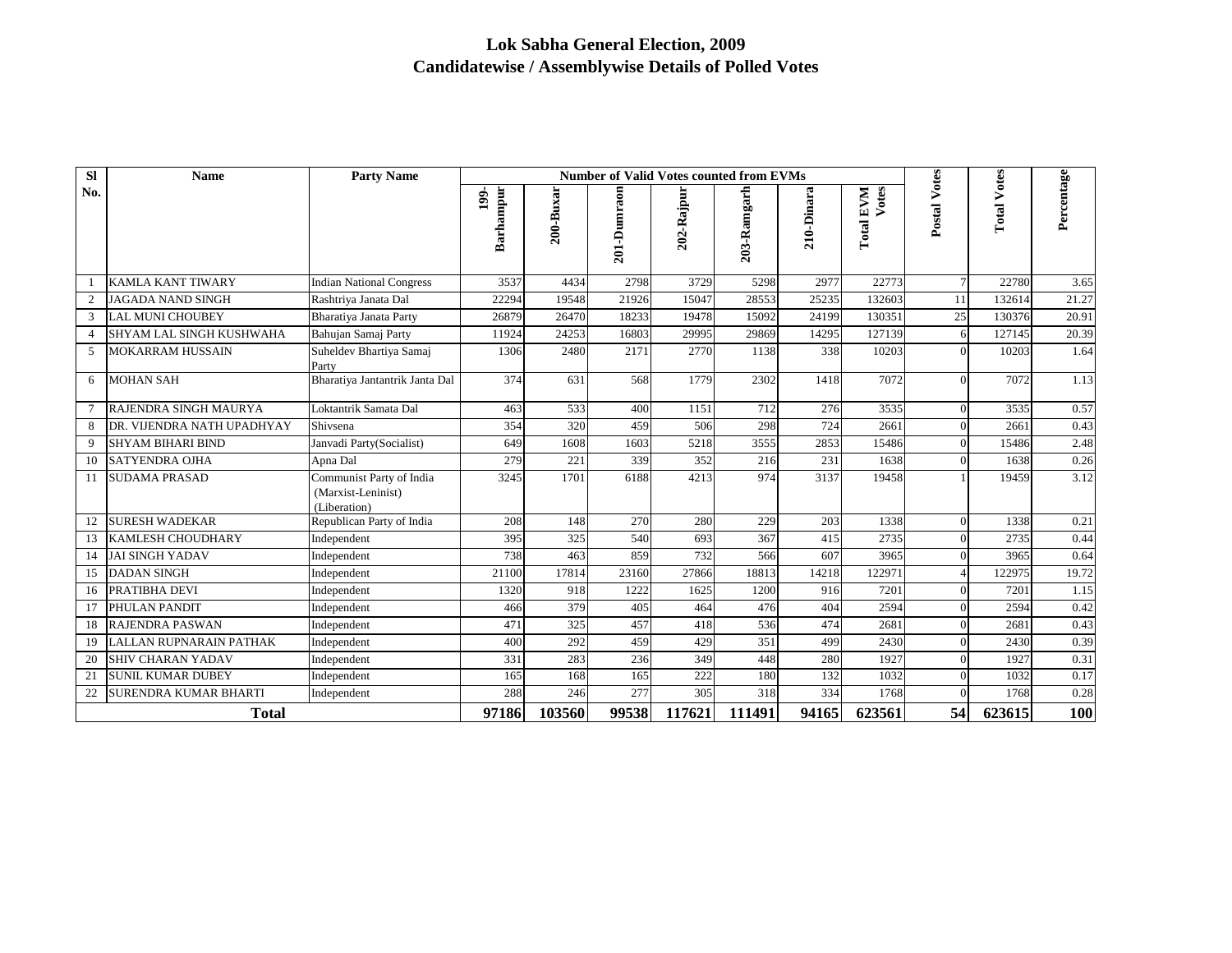| <b>SI</b> | <b>Name</b>             | <b>Party Name</b>                                              |             |            | <b>Number of Valid Votes counted from EVMs</b> |                  |                 |              |                                     |                 |                             |            |
|-----------|-------------------------|----------------------------------------------------------------|-------------|------------|------------------------------------------------|------------------|-----------------|--------------|-------------------------------------|-----------------|-----------------------------|------------|
| No.       |                         |                                                                | 204-Mohania | 205-Bhabua | 206-Chainpur                                   | -Chenari<br>207. | $208 -$ Sasaram | 209-Kargahar | Votes<br><b>EVM</b><br><b>Total</b> | Votes<br>Postal | Votes<br>Total <sup>-</sup> | Percentage |
|           | <b>GANDHI AZAD</b>      | Bahujan Samaj Party                                            | 15158       | 16296      | 26056                                          | 13213            | 9693            | 16197        | 96613                               | $\Omega$        | 96613                       | 16.13      |
| 2         | <b>MEIRA KUMAR</b>      | <b>Indian National Congress</b>                                | 33131       | 32370      | 31248                                          | 31923            | 37759           | 25782        | 192213                              | $\overline{0}$  | 192213                      | 32.09      |
| 3         | <b>MUNILAL</b>          | Bharatiya Janata Party                                         | 17913       | 25544      | 26335                                          | 19963            | 25903           | 33601        | 149259                              | $\overline{0}$  | 149259                      | 24.92      |
|           | <b>LALAN PASWAN</b>     | Rashtriya Janata Dal                                           | 14626       | 12398      | 13117                                          | 21169            | 22188           | 26000        | 109498                              | $\Omega$        | 109498                      | 18.28      |
| 5         | <b>DUKHI RAM</b>        | Communist Party of India<br>(Marxist-Leninist)<br>(Liberation) | 2689        | 1603       | 1000                                           | 1083             | 893             | 1016         | 8284                                | $\Omega$        | 8284                        | 1.38       |
| 6         | <b>BABBAN CHAUDHARY</b> | Loktantrik Samata Dal                                          | 5948        | 1245       | 874                                            | 1454             | 2227            | 1676         | 13424                               | $\overline{0}$  | 13424                       | 2.24       |
|           | <b>BALIRAM RAM</b>      | Pragatisheel Manav Samaj<br>Party                              | 510         | 1033       | 954                                            | 382              | 264             | 263          | 3406                                | $\Omega$        | 3406                        | 0.57       |
| 8         | <b>BHOLA PRASAD</b>     | <b>Indian Justice Party</b>                                    | 253         | 269        | 286                                            | 353              | 291             | 236          | 1688                                | $\Omega$        | 1688                        | 0.28       |
| 9         | <b>RADHA DEBI</b>       | Apna Dal                                                       | 259         | 223        | 258                                            | 374              | 273             | 319          | 1706                                | $\Omega$        | 1706                        | 0.28       |
| 10        | <b>RAM NAGINA RAM</b>   | Rashtriya Krantikari Janata<br>Party                           | 483         | 297        | 246                                            | 399              | 300             | 330          | 2055                                | $\Omega$        | 2055                        | 0.34       |
|           | <b>RAMYADI RAM</b>      | Republican Party of India                                      | 222         | 165        | 211                                            | 387              | 282             | 208          | 1475                                | $\Omega$        | 1475                        | 0.25       |
| 12        | <b>PRAMOD KUMAR</b>     | Independent                                                    | 197         | 180        | 187                                            | 453              | 323             | 244          | 1584                                | $\overline{0}$  | 1584                        | 0.26       |
| 13        | <b>BHARAT RAM</b>       | Independent                                                    | 385         | 350        | 457                                            | 897              | 805             | 712          | 3606                                | $\Omega$        | 3606                        | 0.60       |
| 14        | <b>MUNIYA DEBI</b>      | Independent                                                    | 548         | 476        | 617                                            | 1273             | 958             | 948          | 4820                                | $\Omega$        | 4820                        | 0.80       |
| 15        | <b>RAM PRAVESH RAM</b>  | Independent                                                    | 342         | 337        | 434                                            | 801              | 547             | 460          | 2921                                | $\Omega$        | 2921                        | 0.49       |
| 16        | <b>SURENDRA RAM</b>     | Independent                                                    | 787         | 761        | 1016                                           | 1664             | 1180            | 1071         | 6479                                | $\Omega$        | 6479                        | 1.08       |
|           | <b>Total</b>            |                                                                | 93451       | 93547      | 103296                                         | 95788            | 103886          | 109063       | 599031                              | $\bf{0}$        | 599031                      | <b>100</b> |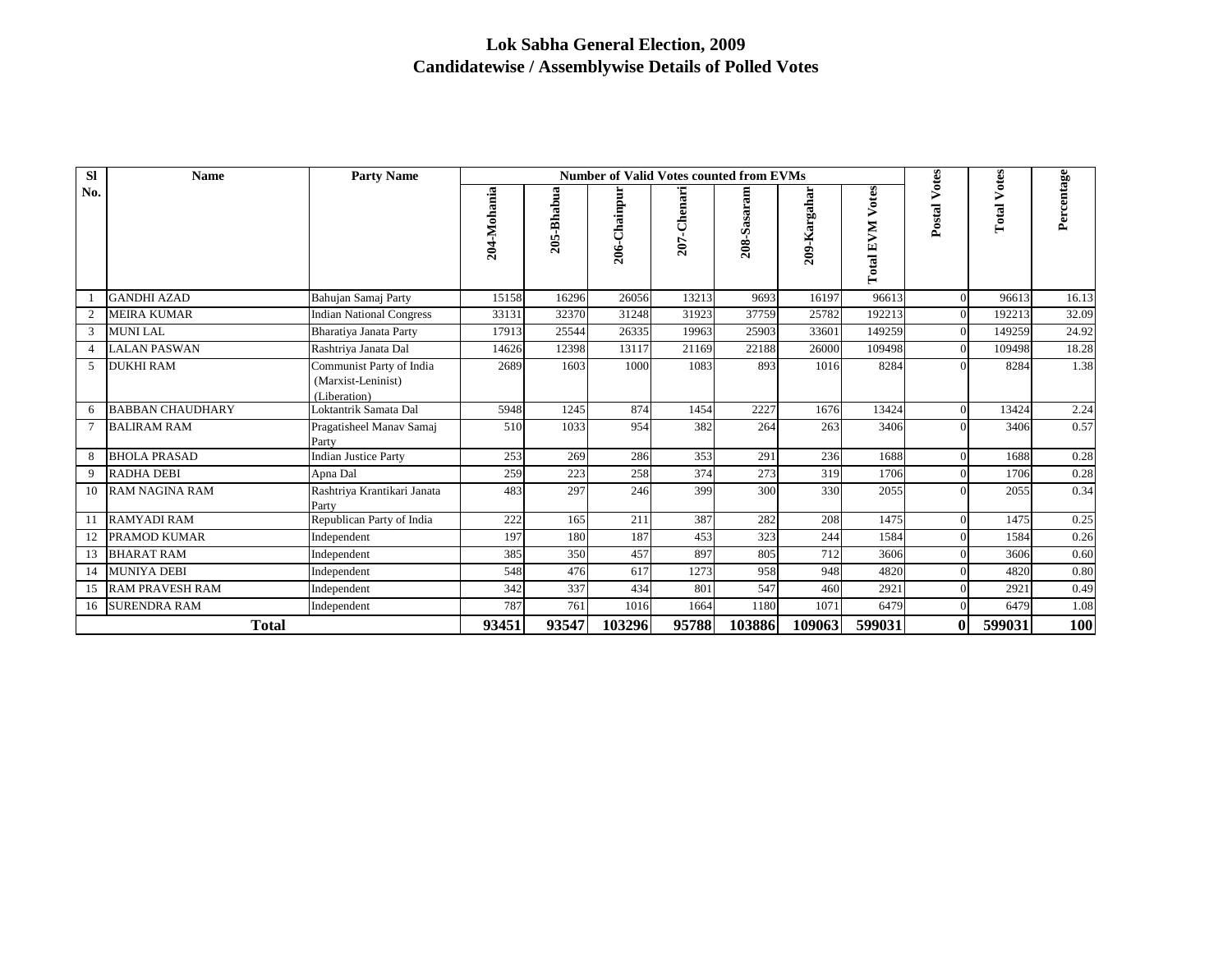| <b>SI</b> | <b>Name</b>                   | <b>Party Name</b>                                              |               |           |             | <b>Number of Valid Votes counted from EVMs</b> |            |               |                       |                 |                    |            |
|-----------|-------------------------------|----------------------------------------------------------------|---------------|-----------|-------------|------------------------------------------------|------------|---------------|-----------------------|-----------------|--------------------|------------|
| No.       |                               |                                                                | Nokha-<br>211 | 212-Dehri | 213-Karakat | 219-Goh                                        | $220-Obra$ | 221-Nabinagar | Votes<br>EVM<br>Total | Votes<br>Postal | <b>Total Votes</b> | Percentage |
|           | <b>AWADHESH KUMAR SINGH</b>   | <b>Indian National Congress</b>                                | 11321         | 13137     | 11993       | 10692                                          | 7607       | 16276         | 71026                 | 31              | 71057              | 12.31      |
|           | UPENDRA KUMAR SHARMA          | Bahujan Samaj Party                                            | 4288          | 2934      | 3453        | 6578                                           | 6512       | 8300          | 32065                 | 9               | 32074              | 5.56       |
| 3         | <b>KANTI SINGH</b>            | Rashtriya Janata Dal                                           | 25847         | 25053     | 33969       | 36055                                          | 29681      | 25742         | 176347                | 116             | 176463             | 30.58      |
|           | <b>MAHABALI SINGH</b>         | Janata Dal (United)                                            | 29430         | 34765     | 33305       | 35964                                          | 34777      | 28469         | 196710                | 236             | 196946             | 34.13      |
| 5         | <b>AJAY KUMAR</b>             | Republican Party of India (A)                                  | 1107          | 1124      | 1235        | 1032                                           | 1400       | 945           | 6843                  |                 | 6845               | 1.19       |
| 6         | <b>JYOTI RASHMI</b>           | Rashtra Sewa Dal                                               | 3959          | 9819      | 1802        | 1035                                           | 1159       | 3340          | 21114                 | $\Omega$        | 21114              | 3.66       |
|           | <b>MUDREEKA YADAV</b>         | Apna Dal                                                       | 337           | 467       | 236         | 267                                            | 356        | 313           | 1976                  | 0               | 1976               | 0.34       |
| 8         | <b>RAJ KISHOR MISHRA</b>      | Alpjan Samaj Party                                             | 435           | 390       | 435         | 412                                            | 652        | 353           | 2677                  |                 | 2678               | 0.46       |
| 9         | <b>RAJA RAM SINGH</b>         | Communist Party of India<br>(Marxist-Leninist)<br>(Liberation) | 7020          | 3160      | 9676        | 3582                                           | 12035      | 2007          | 37480                 | 13              | 37493              | 6.50       |
| 10        | <b>MD.SHAMIULLAH MANSOORI</b> | Shoshit Samaj Dal                                              | 560           | 499       | 468         | 480                                            | 589        | 358           | 2954                  | $\Omega$        | 2954               | 0.51       |
| 11        | <b>ER.ABDUL SATAR</b>         | Independent                                                    | 985           | 1549      | 792         | 985                                            | 1678       | 968           | 6957                  |                 | 6961               | 1.21       |
| 12        | <b>AMAWAS RAM</b>             | Independent                                                    | 356           | 433       | 348         | 449                                            | 393        | 286           | 2265                  |                 | 2266               | 0.39       |
| 13        | PRO. KAMTA PRASAD YADAV       | Independent                                                    | 812           | 1010      | 755         | 946                                            | 759        | 771           | 5053                  |                 | 5053               | 0.88       |
|           | <b>GIRISH NARAYAN SINGH</b>   | Independent                                                    | 685           | 724       | 888         | 736                                            | 572        | 635           | 4240                  |                 | 4241               | 0.73       |
| 15        | <b>SATISH PANDEY</b>          | Independent                                                    | 343           | 400       | 357         | 430                                            | 357        | 547           | 2434                  | $\Omega$        | 2434               | 0.42       |
| 16        | <b>HARI PRASAD SINGH</b>      | Independent                                                    | 1094          | 1066      | 1219        | 1230                                           | 925        | 951           | 6485                  |                 | 6485               | 1.12       |
|           | <b>Total</b>                  |                                                                | 88579         | 96530     | 100931      | 100873                                         | 99452      | 90261         | 576626                | 414             | 577040             | 100        |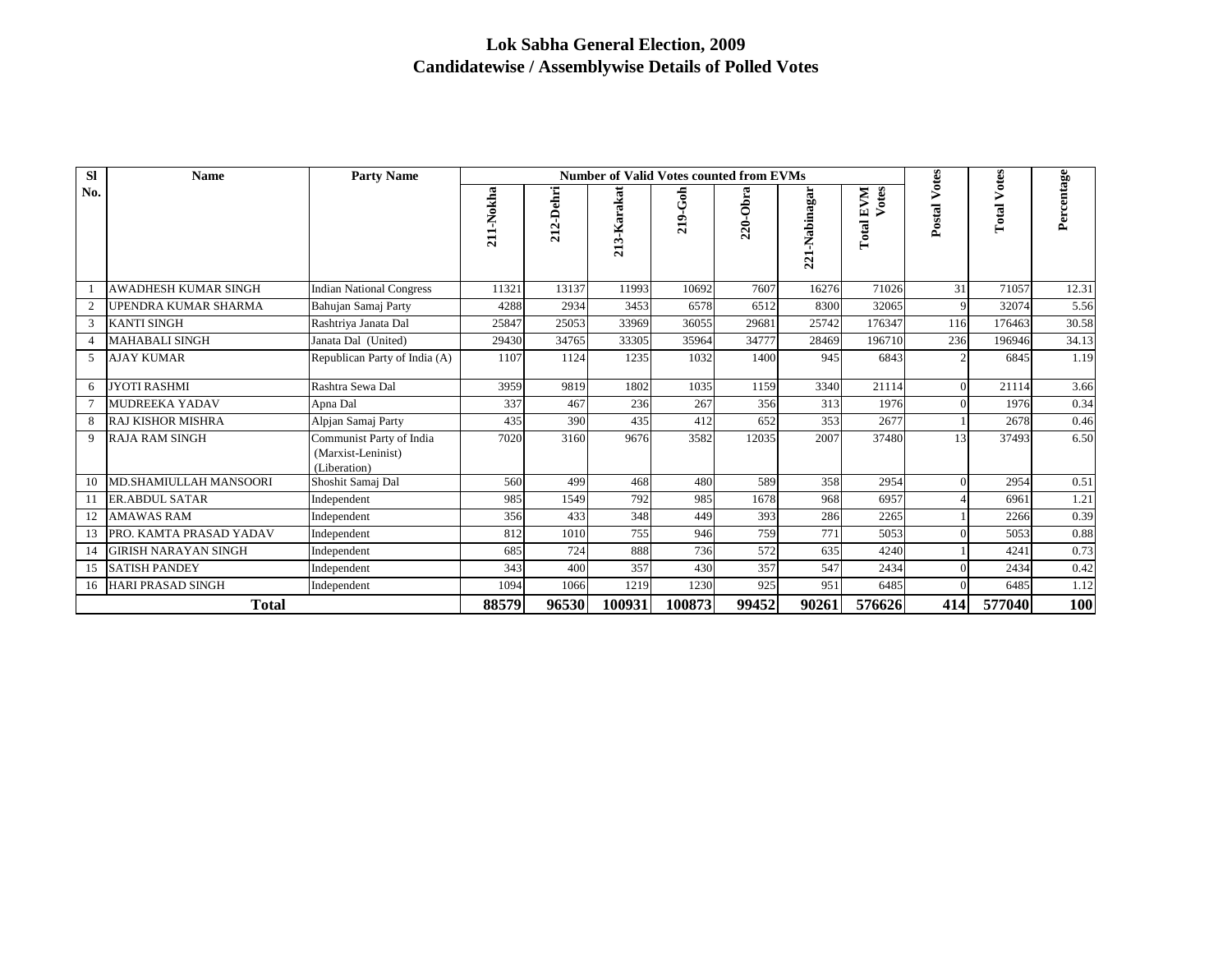| SI             | <b>Name</b>                  | <b>Party Name</b>                                              | <b>Number of Valid Votes counted from EVMs</b> |            |               |              |                    |            |                    |                |                    |            |
|----------------|------------------------------|----------------------------------------------------------------|------------------------------------------------|------------|---------------|--------------|--------------------|------------|--------------------|----------------|--------------------|------------|
| No.            |                              |                                                                | $214-Arwa$                                     | 215-Kurtha | 216-Jahanabad | $217$ -Ghosi | Makhdumpur<br>218- | $233-Atri$ | Votes<br>Total EVM | Postal Votes   | <b>Total Votes</b> | Percentage |
|                | <b>DR. ARUN KUMAR</b>        | <b>Indian National Congress</b>                                | 6762                                           | 4961       | 11718         | 10543        | 9140               | 5361       | 48485              | $\mathfrak{D}$ | 48487              | 8.09       |
| 2              | <b>JAGDISH SHARMA</b>        | Janata Dal (United)                                            | 35899                                          | 40614      | 38238         | 39343        | 27291              | 53375      | 234760             | Q              | 234769             | 39.18      |
| 3              | <b>RAMADHAR SHARMA</b>       | Bahujan Samaj Party                                            | 3063                                           | 3600       | 3363          | 2684         | 3304               | 2677       | 18691              |                | 18691              | 3.12       |
| $\overline{4}$ | <b>SURENDRA PRASAD YADAV</b> | Rashtriya Janata Dal                                           | 27414                                          | 36026      | 32156         | 22100        | 30787              | 64948      | 213431             | 11             | 213442             | 35.62      |
| 5              | <b>AYASHA KHATUN</b>         | Loktantrik Samata Dal                                          | 454                                            | 547        | 739           | 585          | 933                | 815        | 4073               |                | 4073               | 0.68       |
| 6              | PROF. JAI RAM PRASAD SINGH   | Shoshit Samaj Dal                                              | 402                                            | 645        | 595           | 414          | 511                | 478        | 3045               | 0              | 3045               | 0.51       |
| 7              | TARA GUPTA                   | Rashtriya Pragati Party                                        | 240                                            | 204        | 336           | 293          | 247                | 227        | 1547               | 0              | 1547               | 0.26       |
| 8              | <b>MAHANAND PRASAD</b>       | Communist Party of India<br>(Marxist-Leninist)<br>(Liberation) | 11112                                          | 4356       | 5062          | 8740         | 2991               | 3235       | 35496              | $\Omega$       | 35496              | 5.92       |
| 9              | <b>RAMASRAY PRASAD SINGH</b> | Rashtriya Lok Dal                                              | 314                                            | 196        | 351           | 1449         | 440                | 792        | 3542               | $\Omega$       | 3542               | 0.59       |
| 10             | MD. SHAHABUDIN JAHAN         | Bharatiya Sarvodaya Kranti<br>Party                            | 132                                            | 143        | 308           | 241          | 162                | 222        | 1208               |                | 1208               | 0.20       |
| 11             | <b>SHRAVAN KUMAR</b>         | Lal Morcha                                                     | 109                                            | 125        | 196           | 169          | 154                | 202        | 955                | $\Omega$       | 955                | 0.16       |
| 12             | <b>SADHU SINHA</b>           | All India Forward Bloc                                         | 113                                            | 105        | 190           | 180          | 175                | 191        | 954                |                | 955                | 0.16       |
| 13             | <b>SYED AKBAR IMAM</b>       | Akhil Bharatiya Ashok Sena                                     | 354                                            | 201        | 350           | 290          | 332                | 316        | 1843               | 0              | 1843               | 0.31       |
| 14             | <b>AJAY KUMAR VERMA</b>      | Independent                                                    | 244                                            | 206        | 304           | 304          | 282                | 364        | 1704               | 0              | 1704               | 0.28       |
| 15             | <b>ABHAY KUMAR ANIL</b>      | Independent                                                    | 1239                                           | 229        | 400           | 382          | 311                | 393        | 2954               |                | 2954               | 0.49       |
| 16             | <b>DR. ARBIND KUMAR</b>      | Independent                                                    | 1778                                           | 2154       | 1882          | 1421         | 1638               | 1150       | 10023              |                | 10023              | 1.67       |
| 17             | <b>ARVIND PRASAD SINGH</b>   | Independent                                                    | 423                                            | 409        | 938           | 738          | 778                | 686        | 3972               |                | 3972               | 0.66       |
| 18             | <b>UPENDRA PRASAD</b>        | Independent                                                    | 240                                            | 248        | 535           | 481          | 474                | 671        | 2649               |                | 2649               | 0.44       |
| 19             | <b>JAGDISH YADAV</b>         | Independent                                                    | 241                                            | 273        | 481           | 374          | 379                | 370        | 2118               | 0              | 2118               | 0.35       |
| 20             | PRIKSHIT SINGH               | Independent                                                    | 311                                            | 169        | 430           | 328          | 392                | 496        | 2126               |                | 2126               | 0.35       |
| 21             | PRABHAT KUMAR RANJAN         | Independent                                                    | 244                                            | 159        | 280           | 170          | 210                | 145        | 1208               | 0              | 1208               | 0.20       |
| 22             | <b>RANJIT SHARMA</b>         | Independent                                                    | 147                                            | 75         | 139           | 142          | 113                | 137        | 753                |                | 753                | 0.13       |
| 23             | <b>RAKESHWAR KISHOR</b>      | Independent                                                    | 67                                             | 81         | 125           | 141          | 141                | 164        | 719                |                | 719                | 0.12       |
| 24             | <b>SIYA RAM PRASAD</b>       | Independent                                                    | 137                                            | 106        | 217           | 234          | 140                | 160        | 994                |                | 994                | 0.17       |
| 25             | <b>SUMIRAK SINGH</b>         | Independent                                                    | 244                                            | 176        | 383           | 366          | 321                | 437        | 1927               |                | 1927               | 0.32       |
|                | <b>Total</b>                 |                                                                | 91683                                          | 96008      | 99716         | 92112        | 81646              | 138012     | 599177             | 23             | 599200             | 100        |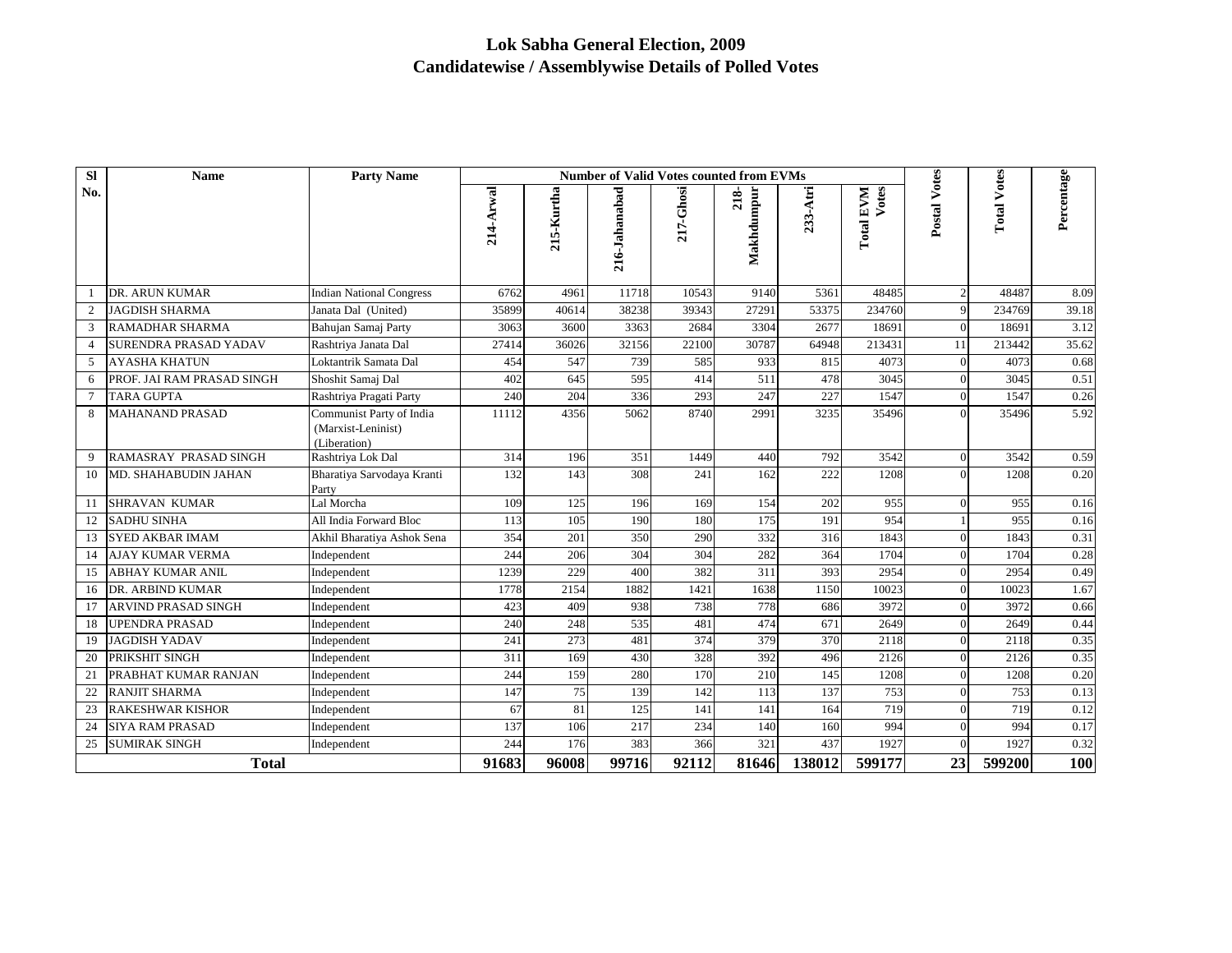| <b>SI</b>    | <b>Name</b>                   | <b>Party Name</b>                   | <b>Number of Valid Votes counted from EVMs</b> |                      |              |               |                 |            |                                     |                 | otes       |            |
|--------------|-------------------------------|-------------------------------------|------------------------------------------------|----------------------|--------------|---------------|-----------------|------------|-------------------------------------|-----------------|------------|------------|
| No.          |                               |                                     | 222-Kutumba                                    | angabad<br>Au<br>223 | 224-Rafiganj | -Gurua<br>225 | Imamganj<br>227 | 231-Tikari | Votes<br><b>EVM</b><br><b>Total</b> | Votes<br>Postal | ⋗<br>Total | Percentage |
|              | <b>ARCHNA CHANDRA</b>         | Bahujan Samaj Party                 | 6925                                           | 8862                 | 9037         | 9041          | 4169            | 7137       | 45171                               | $\overline{2}$  | 45173      | 7.55       |
| 2            | NIKHIL KUMAR                  | <b>Indian National Congress</b>     | 12181                                          | 14171                | 9978         | 6431          | 4555            | 7255       | 54571                               | 10              | 54581      | 9.12       |
| 3            | <b>SHAKIL AHMAD KHAN</b>      | Rashtriya Janata Dal                | 19436                                          | 29872                | 31750        | 34345         | 27522           | 45167      | 188092                              | 3               | 188095     | 31.44      |
|              | <b>SUSHIL KUMAR SINGH</b>     | Janata Dal (United)                 | 31864                                          | 40786                | 45226        | 46044         | 39501           | 56722      | 260143                              | 10              | 260153     | 43.48      |
| 5            | <b>ANIL KUMAR SINGH</b>       | Rashtra Sewa Dal                    | 746                                            | 782                  | 1025         | 743           | 1114            | 686        | 5096                                | $\Omega$        | 5096       | 0.85       |
| 6            | <b>AMERIKA MAHTO</b>          | Shoshit Samaj Dal                   | 712                                            | 581                  | 927          | 713           | 1060            | 557        | 4550                                | $\Omega$        | 4550       | 0.76       |
|              | <b>RAM KUMAR MEHTA</b>        | Loktantrik Samata Dal               | 731                                            | 820                  | 1134         | 512           | 655             | 510        | 4362                                | $\Omega$        | 4362       | 0.73       |
| 8            | <b>VIJAY PASWAN</b>           | Bharatiya Sarvodaya Kranti<br>Party | 403                                            | 447                  | 534          | 618           | 637             | 380        | 3019                                | $\Omega$        | 3019       | 0.50       |
| 9            | <b>ASLAM ANSARI</b>           | Independent                         | 247                                            | 278                  | 341          | 251           | 360             | 240        | 1717                                | $\Omega$        | 1717       | 0.29       |
| 10           | <b>INDRA DEO RAM</b>          | Independent                         | 243                                            | 252                  | 256          | 195           | 276             | 208        | 1430                                | $\Omega$        | 1430       | 0.24       |
| 11           | <b>UDAY PASWAN</b>            | Independent                         | 319                                            | 322                  | 463          | 319           | 437             | 288        | 2148                                | $\Omega$        | 2148       | 0.36       |
| 12           | PUNA DAS                      | Independent                         | 930                                            | 850                  | 1141         | 1021          | 1093            | 1008       | 6043                                | $\Omega$        | 6043       | 1.01       |
| 13           | <b>RANJEET KUMAR</b>          | Independent                         | 792                                            | 1204                 | 1186         | 813           | 973             | 770        | 5738                                | $\theta$        | 5738       | 0.96       |
| 14           | <b>RAJENDRA YADAV</b>         | Independent                         | 623                                            | 894                  | 844          | 863           | 852             | 706        | 4782                                | $\Omega$        | 4782       | 0.80       |
| 15           | <b>RAMSWARUP PRASAD YADAV</b> | Independent                         | 575                                            | 574                  | 628          | 509           | 733             | 449        | 3468                                | $\Omega$        | 3468       | 0.58       |
| 16           | <b>SANTOSH KUMAR</b>          | Independent                         | 1006                                           | 1132                 | 1220         | 1029          | 2483            | 1084       | 7954                                | $\Omega$        | 7954       | 1.33       |
| <b>Total</b> |                               |                                     | 77733                                          | 101827               | 105690       | 103447        | 86420           | 123167     | 598284                              | 25              | 598309     | <b>100</b> |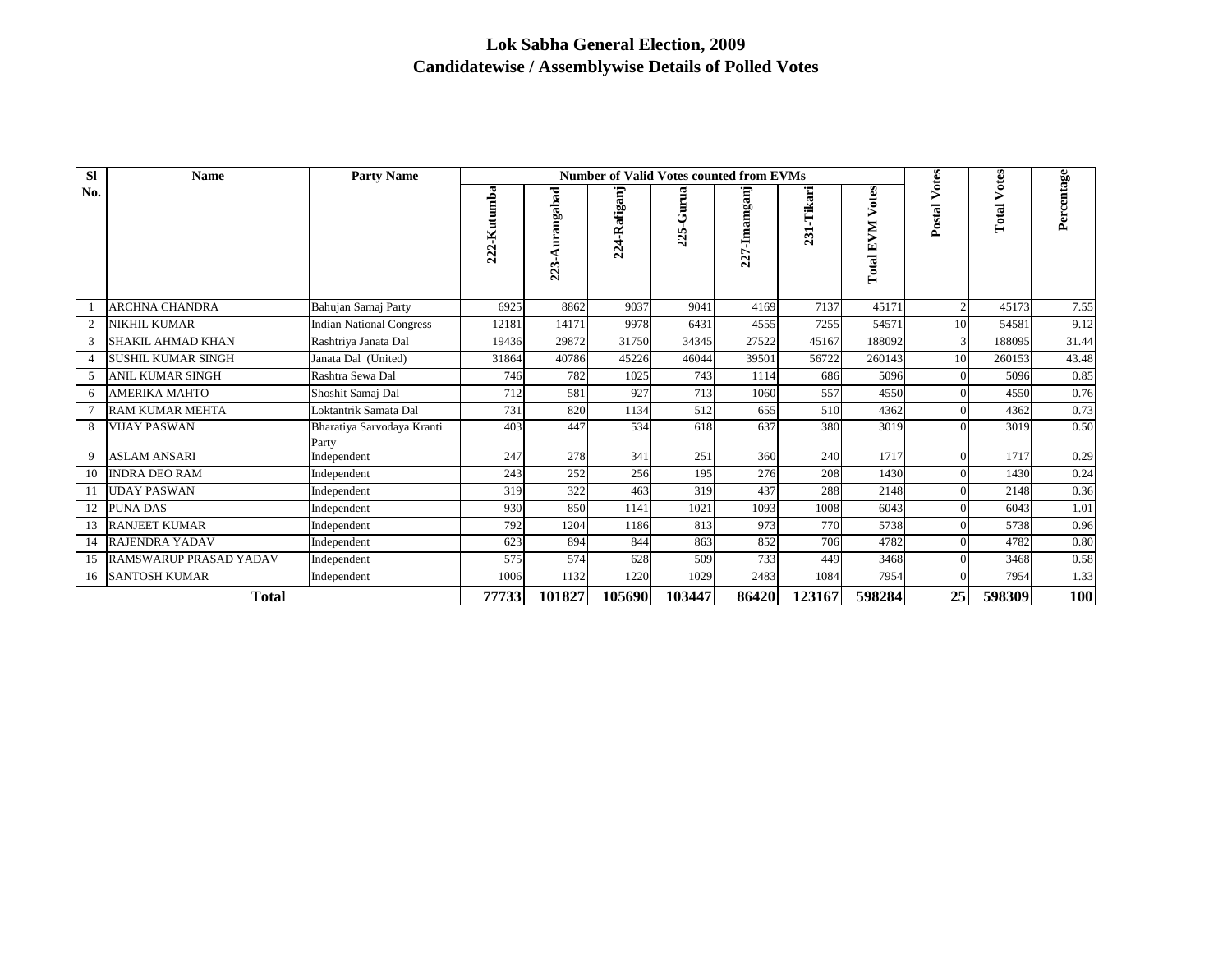| <b>SI</b>    | <b>Name</b>               | <b>Party Name</b>                                              | <b>Number of Valid Votes counted from EVMs</b> |                |                  |                    |              |               |                              |                 |                    |            |
|--------------|---------------------------|----------------------------------------------------------------|------------------------------------------------|----------------|------------------|--------------------|--------------|---------------|------------------------------|-----------------|--------------------|------------|
| No.          |                           |                                                                | 226-Sherghati                                  | 228-Barachatti | gaya<br>229-Bodh | town<br>$230-Gaya$ | 232-Belaganj | 234-Wazirganj | otes<br>⋗<br>M<br>闰<br>Total | Votes<br>Postal | <b>Total Votes</b> | Percentage |
|              | <b>KALAWATI DEVI</b>      | Bahujan Samaj Party                                            | 4343                                           | 3533           | 3775             | 1362               | 5261         | 4580          | 22854                        |                 | 22854              | 4.05       |
| 2            | <b>RAMJI MANJHI</b>       | Rashtriya Janata Dal                                           | 32354                                          | 39584          | 41929            | 9723               | 32181        | 28031         | 183802                       |                 | 183802             | 32.58      |
|              | <b>SANJIV PRASAD TONI</b> | <b>Indian National Congress</b>                                | 8782                                           | 9025           | 8036             | 14454              | 14876        | 9727          | 64900                        |                 | 64902              | 11.50      |
|              | HARI MANJHI               | Bharatiya Janata Party                                         | 35719                                          | 36525          | 46141            | 42202              | 32457        | 53208         | 246252                       | 3               | 246255             | 43.65      |
| 5            | <b>DILIP PASWAN</b>       | Navbharat Nirman Party                                         | 1096                                           | 1349           | 1369             | 517                | 776          | 918           | 6025                         |                 | 6025               | 1.07       |
| 6            | NIRANJAN KUMAR            | Communist Party of India<br>(Marxist-Leninist)<br>(Liberation) | 1332                                           | 1407           | 610              | 593                | 1250         | 1512          | 6704                         |                 | 6704               | 1.19       |
|              | <b>RAJESH KUMAR</b>       | Loktantrik Samata Dal                                          | 481                                            | 1340           | 532              | 250                | 400          | 1647          | 4650                         | 0               | 4650               | 0.82       |
|              | <b>RAMDEV ARYA PAAN</b>   | Akhil Bharatiya Jan Sangh                                      | 425                                            | 455            | 498              | 157                | 259          | 362           | 2156                         |                 | 2156               | 0.38       |
| 9            | <b>AMARNATH PRASAD</b>    | Independent                                                    | 497                                            | 536            | 634              | 156                | 373          | 352           | 2548                         |                 | 2548               | 0.45       |
| 10           | <b>KRISHNA CHOUDHARY</b>  | Independent                                                    | 403                                            | 447            | 443              | 195                | 266          | 266           | 2020                         |                 | 2020               | 0.36       |
| 11           | <b>KAIL DAS</b>           | Independent                                                    | 588                                            | 585            | 704              | 208                | 385          | 412           | 2882                         |                 | 2882               | 0.51       |
| 12           | DEEPAK PASWAN             | Independent                                                    | 447                                            | 521            | 624              | 131                | 343          | 305           | 2371                         |                 | 2371               | 0.42       |
| 13           | <b>RAMKISHORE PASWAN</b>  | Independent                                                    | 922                                            | 834            | 1221             | 219                | 505          | 665           | 4366                         |                 | 4366               | 0.77       |
| 14           | <b>RAMU PASWAN</b>        | Independent                                                    | 593                                            | 681            | 782              | 144                | 448          | 374           | 3022                         |                 | 3022               | 0.54       |
| 15           | <b>SHIV SHANKAR KUMAR</b> | Independent                                                    | 723                                            | 690            | 783              | 201                | 520          | 531           | 3448                         |                 | 3448               | 0.61       |
| 16           | SHYAMLAL MANJHI           | Independent                                                    | 986                                            | 1498           | 1688             | 276                | 895          | 835           | 6178                         |                 | 6178               | 1.10       |
| <b>Total</b> |                           |                                                                | 89691                                          | 99010          | 109769           | 70788              | 91195        | 103725        | 564178                       |                 | 564183             | <b>100</b> |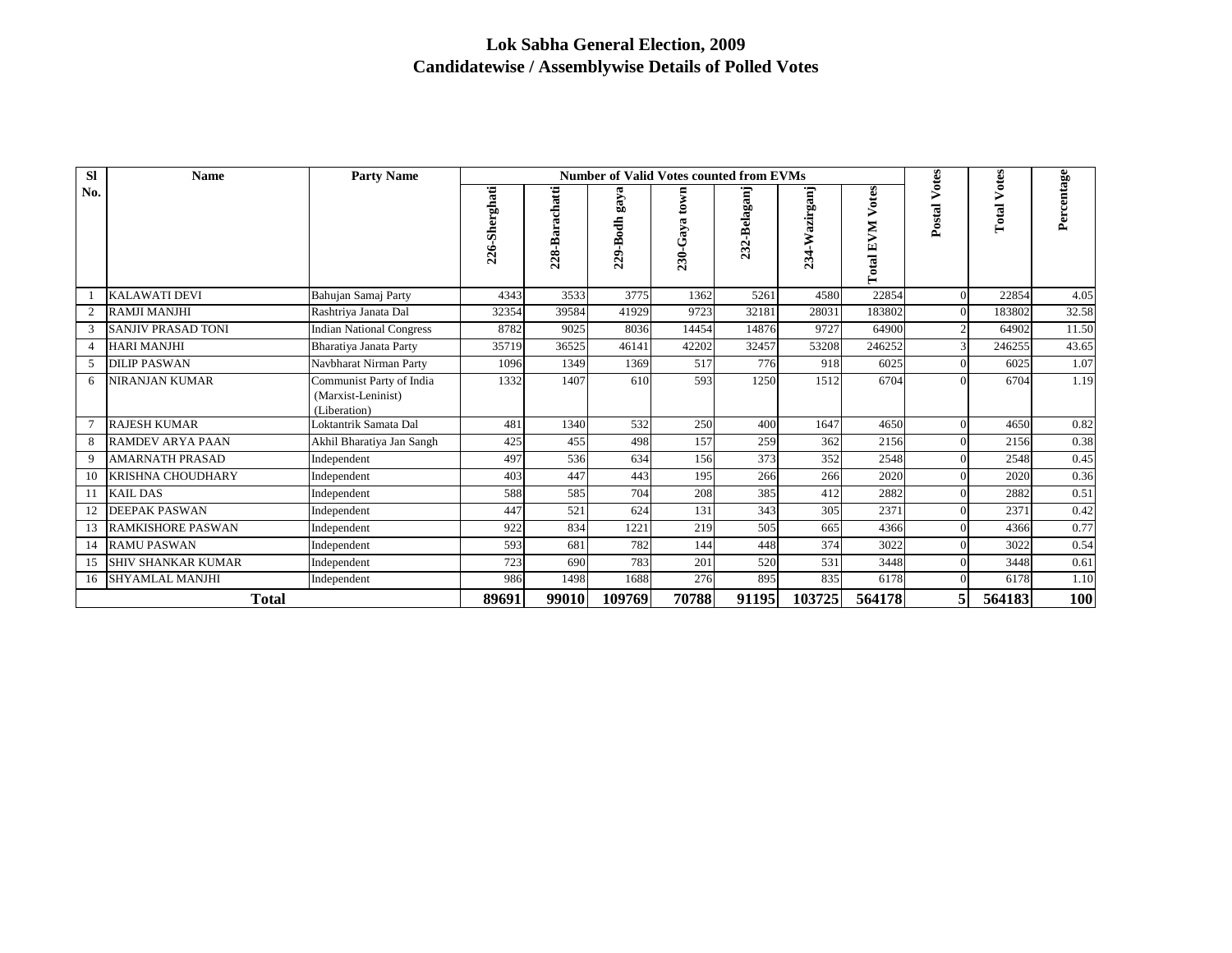| <b>SI</b>      | <b>Name</b>                     | <b>Party Name</b>                     | <b>Number of Valid Votes counted from EVMs</b> |             |           |            |               |                 |                           |                |                    |            |
|----------------|---------------------------------|---------------------------------------|------------------------------------------------|-------------|-----------|------------|---------------|-----------------|---------------------------|----------------|--------------------|------------|
| No.            |                                 |                                       | 170-Barbigha                                   | 235-Rajauli | 236-Hisua | 237-Nawada | 238-Gobindpur | 239-Warsaliganj | Votes<br><b>Total EVM</b> | Postal Votes   | <b>Total Votes</b> | Percentage |
|                | <b>GANESH SHANKAR VIDYARTHI</b> | Communist Party of India<br>(Marxist) | 1977                                           | 3289        | 3346      | 1720       | 2175          | 2333            | 14840                     | $\Omega$       | 14840              | 2.55       |
| $\overline{2}$ | <b>BHOLA SINGH</b>              | Bharatiya Janata Party                | 27352                                          | 23786       | 21590     | 20852      | 16719         | 20306           | 130605                    | 3              | 130608             | 22.46      |
| 3              | <b>MASIH UDDIN</b>              | Bahujan Samaj Party                   | 2580                                           | 8441        | 11202     | 9294       | 8603          | 6408            | 46528                     |                | 46528              | 8.00       |
| $\overline{4}$ | <b>VEENA DEVI</b>               | Lok Jan Shakti Party                  | 16122                                          | 12532       | 22418     | 16179      | 13346         | 15092           | 95689                     | $\overline{c}$ | 95691              | 16.45      |
| 5              | <b>SUNILA DEVI</b>              | <b>Indian National Congress</b>       | 8940                                           | 1784        | 3755      | 1593       | 1473          | 1935            | 19480                     | $\overline{c}$ | 19482              | 3.35       |
| 6              | <b>UMAKANT RAHI</b>             | Shoshit Samaj Dal                     | 472                                            | 1131        | 1157      | 1037       | 1106          | 916             | 5819                      |                | 5819               | 1.00       |
| $\tau$         | <b>KAILASH PAL</b>              | Bharatiya Sarvodaya Kranti<br>Party   | 457                                            | 788         | 714       | 439        | 889           | 1186            | 4473                      |                | 4473               | 0.77       |
| 8              | <b>VIDHYAPATI SINGH</b>         | Loktantrik Samata Dal                 | 688                                            | 569         | 821       | 565        | 708           | 1129            | 4480                      | $\Omega$       | 4480               | 0.77       |
| 9              | SURENDRA KUMAR CHAUDHARY        | Suheldev Bhartiya Samaj<br>Party      | 318                                            | 548         | 732       | 534        | 645           | 495             | 3272                      |                | 3272               | 0.56       |
| 10             | <b>AKHILESH SINGH</b>           | Independent                           | 3385                                           | 985         | 2244      | 1615       | 1258          | 19324           | 28811                     | 0              | 28811              | 4.95       |
| 11             | <b>ANIL MEHTA</b>               | Independent                           | 1939                                           | 4248        | 7165      | 9507       | 6792          | 8563            | 38214                     |                | 38215              | 6.57       |
| 12             | <b>KAUSHAL YADAV</b>            | Independent                           | 2321                                           | 9275        | 9631      | 13262      | 20152         | 4741            | 59382                     |                | 59382              | 10.21      |
| 13             | <b>CHANCHALA DEVI</b>           | Independent                           | 1204                                           | 1087        | 1088      | 860        | 1192          | 1011            | 6442                      |                | 6442               | 1.11       |
| 14             | <b>DURGA PRASAD DHAR</b>        | Independent                           | 1130                                           | 1304        | 1209      | 995        | 1490          | 909             | 7037                      |                | 7037               | 1.21       |
| 15             | <b>NAVIN KUMAR VERMA</b>        | Independent                           | 1064                                           | 1059        | 1039      | 856        | 966           | 957             | 5941                      |                | 5941               | 1.02       |
| 16             | <b>RAJ KISHORE RAJ</b>          | Independent                           | 1326                                           | 1989        | 1802      | 1276       | 1930          | 1641            | 9964                      |                | 9964               | 1.71       |
| 17             | <b>RAJBALLABH PRASAD</b>        | Independent                           | 2556                                           | 16140       | 18392     | 19659      | 10770         | 11026           | 78543                     | $\Omega$       | 78543              | 13.51      |
| 18             | <b>RAJENDRA VISHAL</b>          | Independent                           | 700                                            | 1293        | 1274      | 935        | 833           | 809             | 5844                      |                | 5844               | 1.00       |
| 19             | <b>RAJENDRA SINGH</b>           | Independent                           | 295                                            | 688         | 611       | 509        | 590           | 438             | 3131                      |                | 3131               | 0.54       |
| 20             | <b>SHAMBHU PRASAD</b>           | Independent                           | 667                                            | 2743        | 721       | 613        | 679           | 569             | 5992                      |                | 5992               | 1.03       |
| 21             | <b>SUNIL KUMAR</b>              | Independent                           | 1148                                           | 1306        | 1355      | 1005       | 1092          | 1182            | 7088                      |                | 7088               | 1.22       |
| <b>Total</b>   |                                 | 76641                                 | 94985                                          | 112266      | 103305    | 93408      | 100970        | 581575          | 8                         | 581583         | 100                |            |